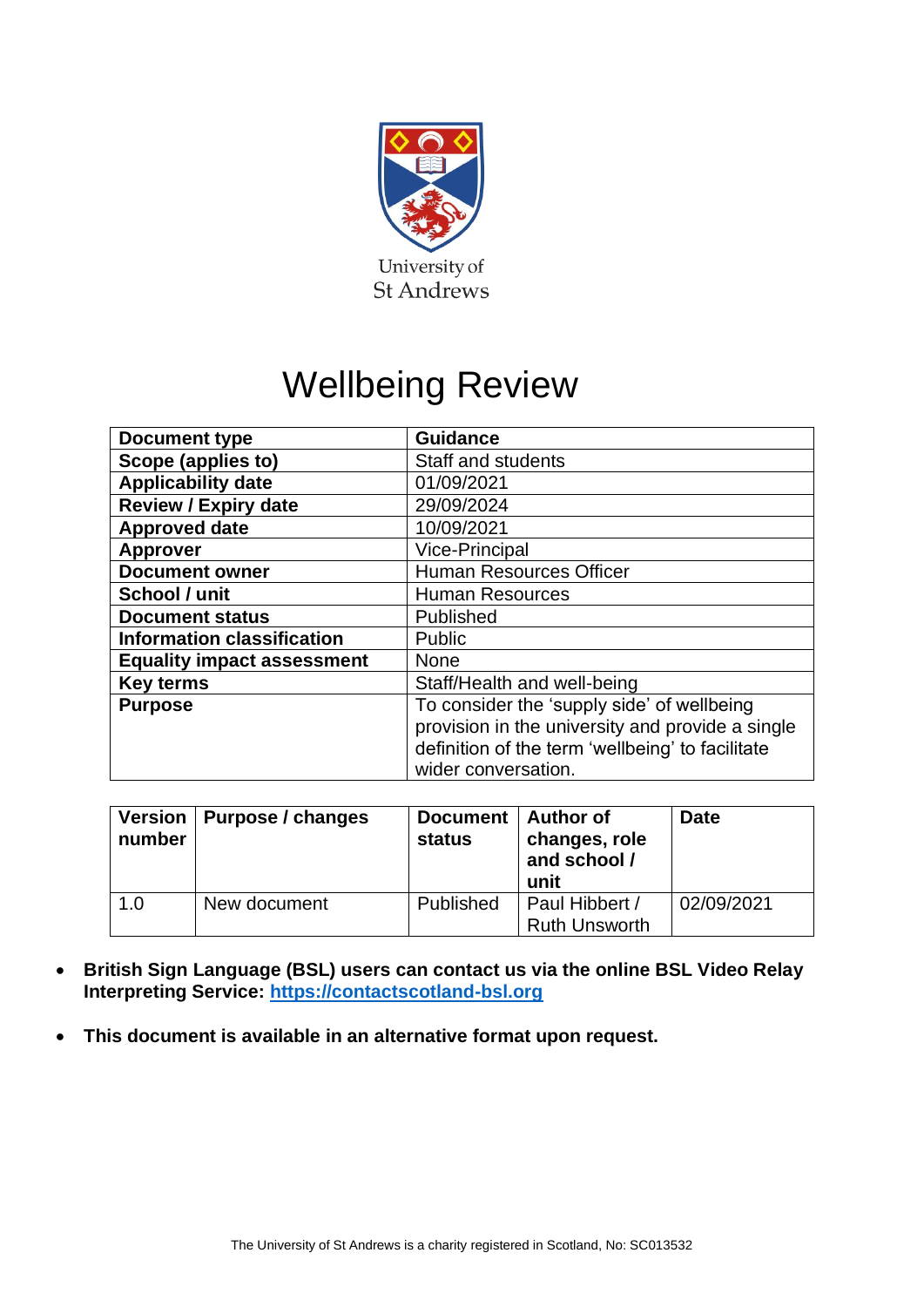## **Table of contents**

| 1.  |  |
|-----|--|
| 1.1 |  |
| 1.2 |  |
| 2.  |  |
| 2.1 |  |
| 2.2 |  |
| 2.3 |  |
| 2.5 |  |
| 3.  |  |
| 3.1 |  |
| 3.2 |  |
| 3.3 |  |
| 3.4 |  |
| 3.5 |  |
| 3.6 |  |
| 3.7 |  |
| 3.8 |  |
| 4.  |  |
| 4.3 |  |
| 4.4 |  |
| 4.5 |  |
| 5.  |  |
|     |  |
|     |  |
|     |  |
|     |  |
|     |  |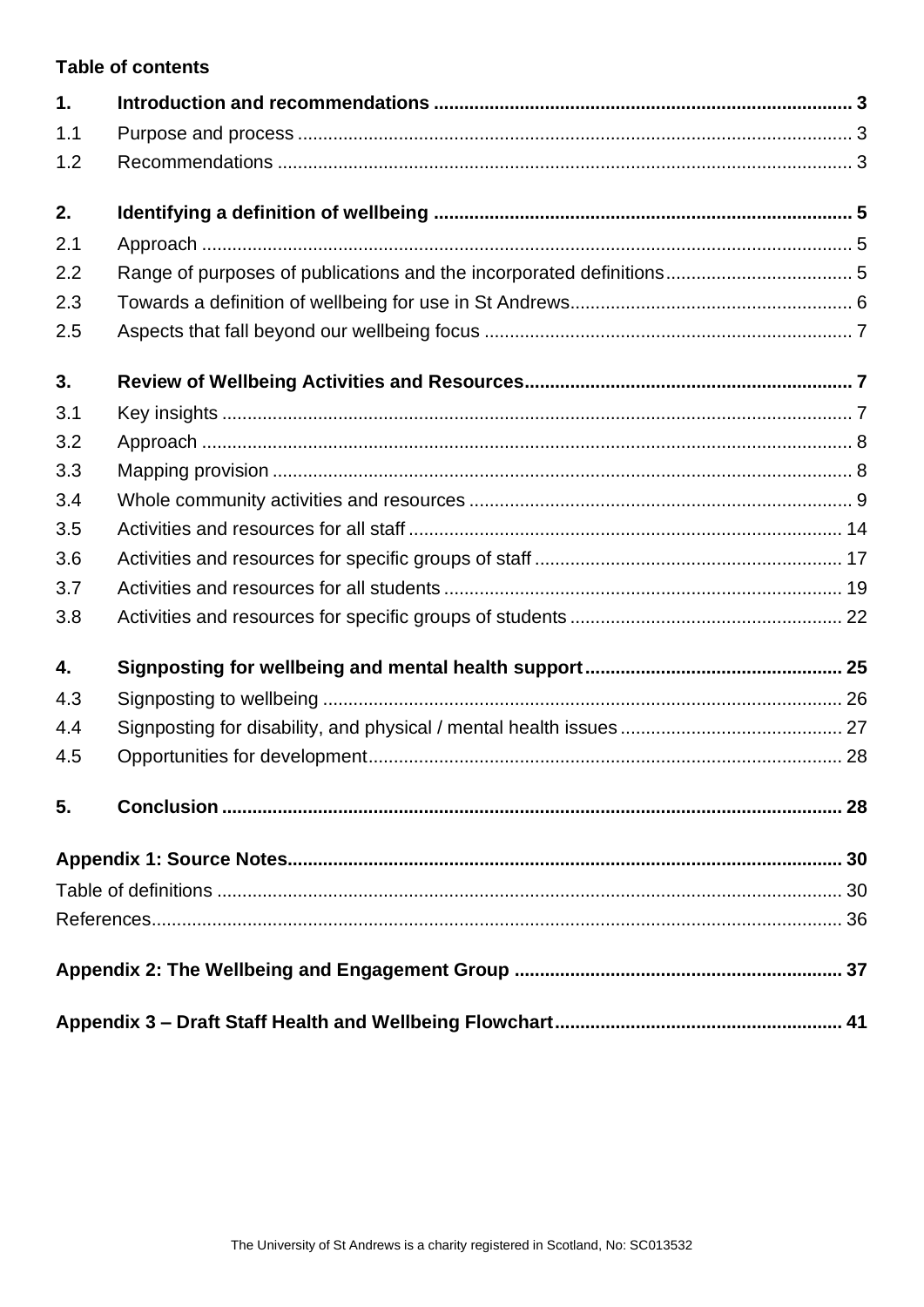## <span id="page-2-0"></span>**1. Introduction and recommendations**

## <span id="page-2-1"></span>**1.1 Purpose and process**

- 1.1.1 This review was commissioned by Ruth Unsworth, as Head of Mediation and Wellbeing and Chair of the Mental Health Task Force. The primary purpose of the review is to consider the 'supply side' of wellbeing provision in the university, along with current signposting arrangements, in order to generate recommendations for sharing good practice and possible enhancements.
- 1.1.2 Given debates and differences in perspectives on wellbeing, the first substantial part of the review focusses on the development of a single definition that could support a common conversation. This definition, developed in [section 2,](#page-4-0) was reviewed and agreed by the Mental Health Task Force (MHTF) before subsequent review processes commenced.
- 1.1.3 The main part of the review is [section 3,](#page-6-1) which categorises current provision of wellbeing activities and resources gathered through members of the MHTF. [Section 3](#page-6-1) develops a *representative* picture of our wellbeing support capability through information from key service-providing units and selected others. In the interests of conciseness, it does not claim to capture every activity and resource available within every individual school and unit. However, it develops a relatively encouraging picture of provision for staff and students, on which more may be built. Recommendations are offered at appropriate points throughout the section.
- 1.1.4 The methods by which staff and students are made aware of wellbeing and mental health support are summarised in [section 4.](#page-24-0) While these are generally effective, recommendations for improvements are also included in the section.
- 1.1.5 The report ends with a brief conclusion, which emphasises and explains the limits of this review and suggests further work to investigate demand.

## <span id="page-2-2"></span>**1.2 Recommendations**

- 1.2.1 As mentioned above, recommendations based on the review material in [sections 3](#page-6-1) and [4](#page-24-0) are presented in context within those sections. However, for convenience, the recommendations are also gathered together below:
	- *[Recommendation 1:](#page-9-0)* At the whole community level, better engagement with the available activities and resources, and emulation of school or unit programs, would present increased demand and a need for resource to support expansion. Consideration should be given to capacity and how calls for expansion are prioritised.
	- *[Recommendation 2:](#page-9-1)* As many activities and resources as possible should be delivered, where appropriate, at the whole community level. Of itself, this has significance in terms of relational and societal wellbeing (in engendering a sense of a single caring community).
	- *[Recommendation 3](#page-9-2)*: All staff and students are encouraged to reflect on the aspects of everyday university life, and special events, that are important for their wellbeing and contribute to future conversations that help us to note these.
	- *[Recommendation 4](#page-14-0)*: At the staff level, monitoring of demand and planning for increased provision for mental health support should be considered.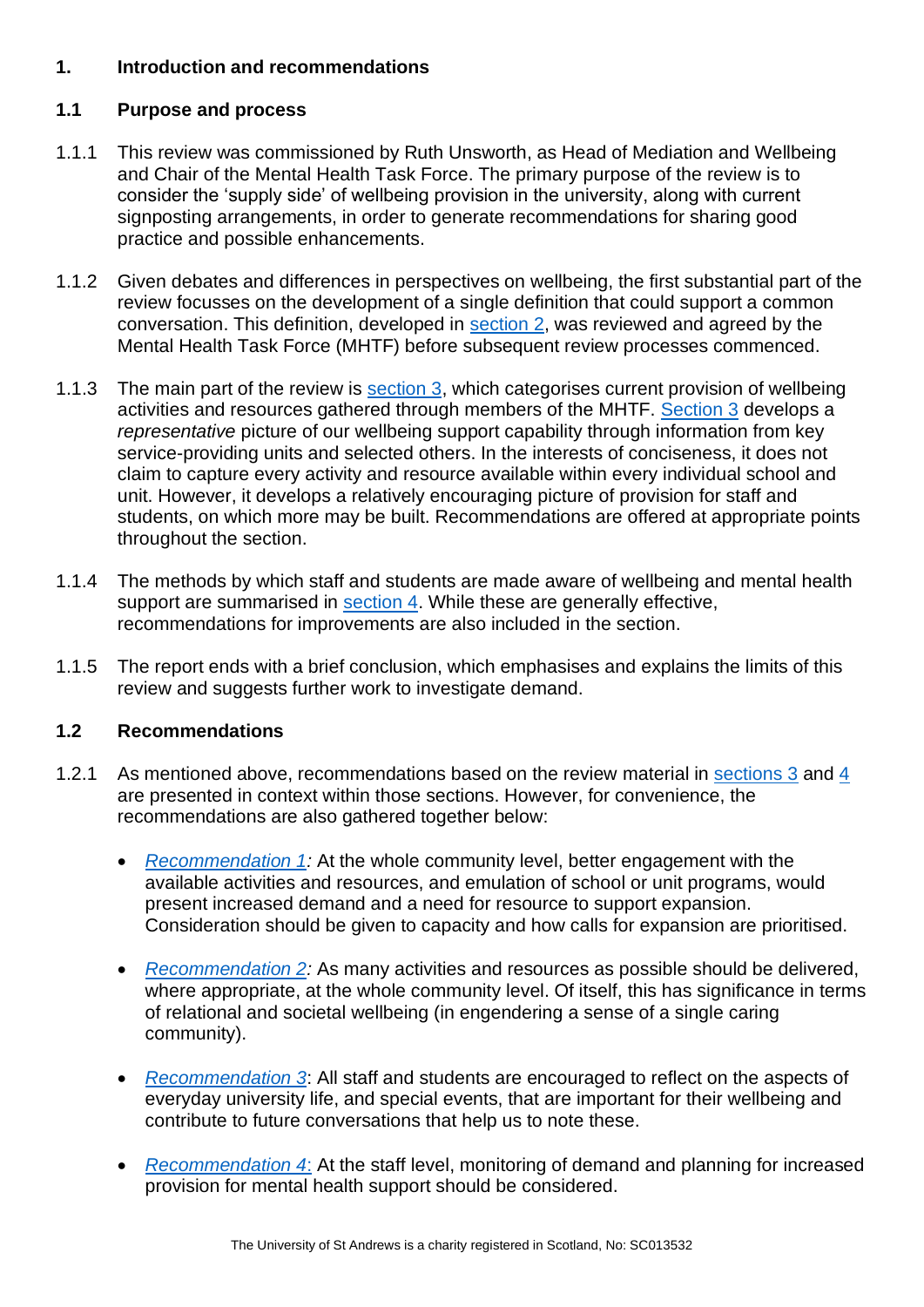- *[Recommendation 5:](#page-14-1)* At the staff level, consideration of possible additional activities to support positive spiritual / philosophical wellbeing – including guiding reflection on work as vocation – may be beneficial.
- *[Recommendation 6](#page-16-1)*: At the specific staff groups level, there should be continued monitoring of the needs of particular sections of our community. An effective route to support this could be through (establishing) networks where there is interest and using these as channels to recommend specific wellbeing resource development where this could be beneficial.
- *[Recommendation 7:](#page-19-0)* Many whole-university wellbeing activities and campaigns are relevant to students also; The Wellbeing and Engagement Group should be encouraged to continue to publicise offerings widely, and work with the Students Association to reach students who may not realise that some of the whole university provision is 'for them too'.
- *[Recommendation 8:](#page-19-1)* There is emerging leadership around a 'philosophy of wellbeing' in Saints Sport, who should be encouraged to work with student and staff partner groups to develop and promote this.
- *[Recommendation 9:](#page-22-0)* Discussion between Saints Sport and Student Services' disability experts should be encouraged, to explore what further opportunities for active participation can be created and/or promoted for those with special needs.
- *[Recommendation 10:](#page-22-1)* Student Services and the Students' Association should be encouraged to continue to identify new opportunities for wellbeing provision for groups with specific needs.
- *[Recommendation 11:](#page-26-1)* To simplify engagement for students, it would be helpful if the titles of wellbeing officers in schools could be limited to a few consistent options (such as Wellbeing Officer or Director of Wellbeing).
- *[Recommendation 12:](#page-26-2)* Improved active signposting to wellbeing activities and resources for staff may be helpful. Emulation of the promotional work of wellbeing officers (student focussed) in schools is suggested as an appropriate channel. This could be through adding staff-oriented responsibilities to existing roles or establishing new roles.
- *[Recommendation 13:](#page-27-2)* Additional reach in and active outreach signposting for staff towards Occupational Health and other resources, to help address mental and physical health issues, could be considered. Aligning this with wellbeing signposting could help staff to have a clear idea about which line of support is most appropriate for them, and for that reason these could both fit within the responsibilities of the same role-holder in schools and units.
- 1.2.2 The material informing the recommendations is set out in the page numbers indicated above. MHTF advises consideration and prioritisation of these recommendations in the manner which best aligns with the university's people strategy.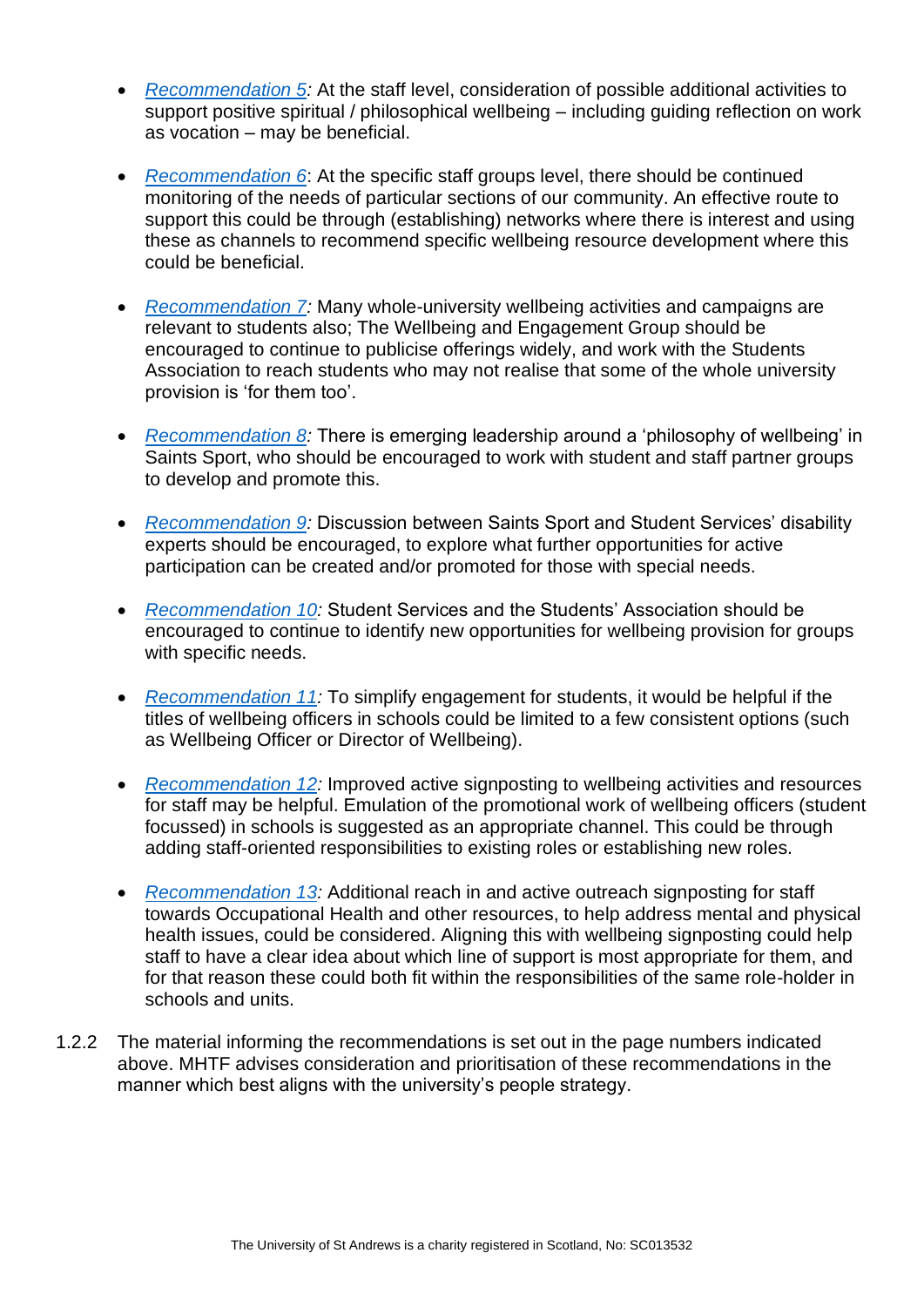# <span id="page-4-0"></span>**2. Identifying a definition of wellbeing**

# <span id="page-4-1"></span>**2.1 Approach**

- 2.1.1 Identifying a useful definition of wellbeing is not a straightforward task, as most of the sources consulted (see [Appendix 1\)](#page-28-0) agree. Given the breadth of the field the definitional work in this part of the review was highly selective and was bounded by:
	- A focus on recommended texts identified by those most directly engaged in formal wellbeing support in the University (Student Services, Occupational Health and OSDS). These groups maintain current awareness of the field and understand how materials can support interventions (see [section 3](#page-6-1) of this review). Their recommendations therefore help to provide assurance of relevance, currency and applicability. The recommended sources included policy documents, research sources and practical guides.
	- A time boundary of 10 years. This reflects key developments in the field, such as the Office of National Statistics consultation on national wellbeing in 2010 and the period from which key work from Seligman and others (on positive psychology) began to come to fruition in the wellbeing sphere.
	- A primary concern to support wellbeing as part of the University's Mental Health Strategy and thus a focus on individual mental wellbeing for both students and staff, while remaining aware of the holistic connections to other aspects of wellbeing. This helped to narrow the range of material considered.
	- A subjective impression of saturation that is, when additional sources did not add to the understanding of the range of definitions in use and their intended purposes, no further sources were sought.

## <span id="page-4-2"></span>**2.2 Range of purposes of publications and the incorporated definitions**

- 2.2.1 The burgeoning level of activity in the field is reflected in the diverse purposes of wellbeing projects and publications. The table in [Appendix 1](#page-29-0) gives the details of each definition of wellbeing that was identified, and the references from these definitions are drawn follow the table. Not all of the definitions were precise and while all had some relevance to a focus on mental wellbeing, this was not the primary focus of all of the source documents. The documents (and/or the projects to which they relate) instead address a range of overlapping concerns:
	- Supporting individual mental wellbeing (and thereby mental health, while recognizing key differences in these categories). 1,2,3,4,5,8,9,15
	- Understanding and enabling a broader and holistic conception of wellbeing which can include factors indirectly linked to individual mental wellbeing. 9,10,19,20
	- Supporting individuals life satisfaction and ability to function well at particular life-stages (especially during secondary and tertiary education). 1,6,7,14,15, 17,18
	- Supporting individual performance through wellbeing, with a view to enhancing organizational performance, especially in the private sector (but this has also been a focus for UCEA). 11,16,18
	- Considering 'functioning well' at organizational, community or societal levels which articulates in complex ways to some individual level factors. 11,12
	- Underpinning public health initiatives (including those at a regional or state level, or through general scientific support). 5,12,13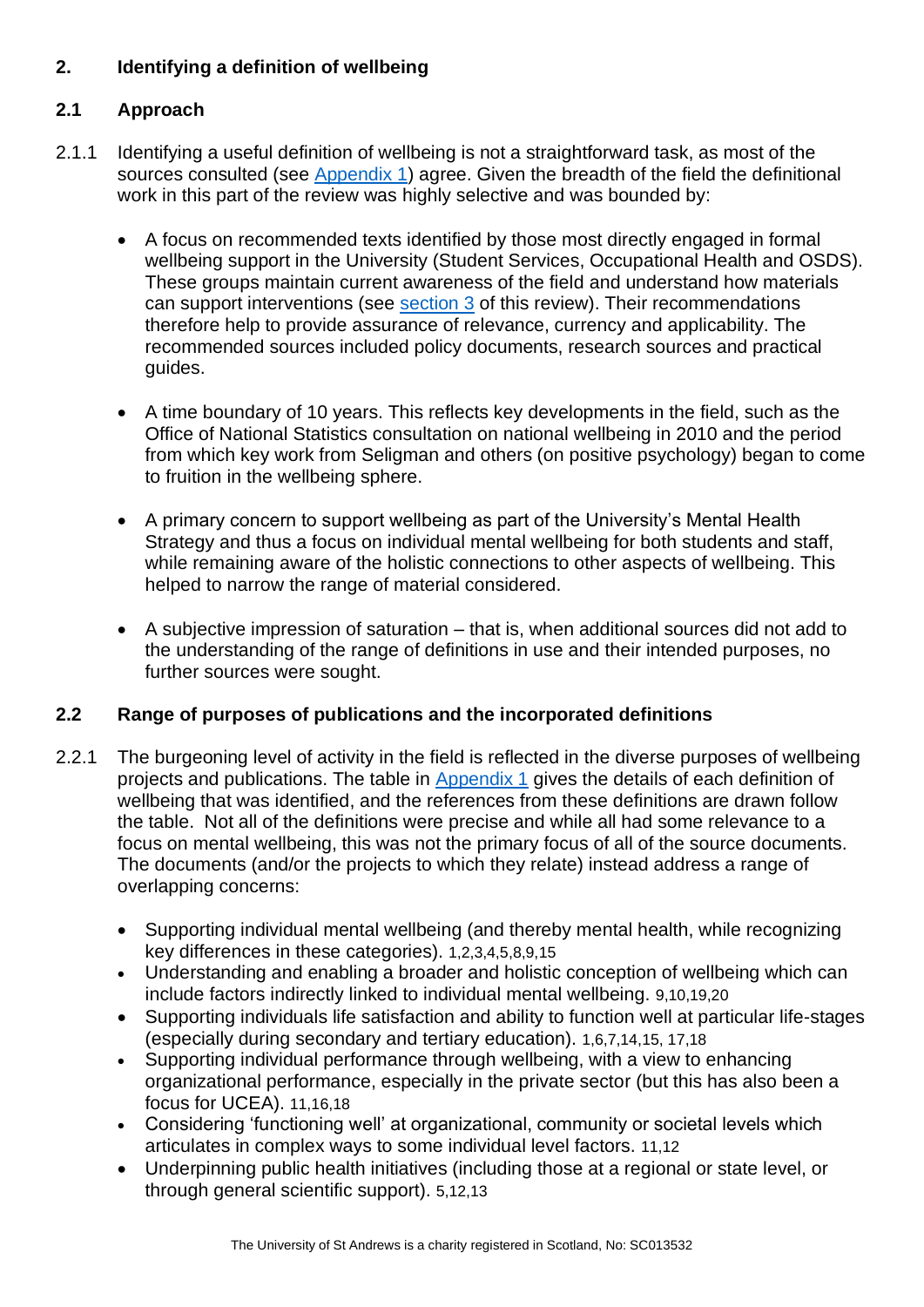2.2.2 In addition, there is considerable primary research in the health and psychology literatures (including a dedicated journal, the *International Journal of Wellbeing*) some of which has been indicated above.

## <span id="page-5-0"></span>**2.3 Towards a definition of wellbeing for use in St Andrews**

- 2.3.1 Drawing from the material detailed in [Appendix 1](#page-28-0) and with a focus on mental wellbeing, there are several core elements that are suggested for inclusion in our definition:
	- Mental wellbeing is not the absence of mental illness or distress it is possible for either of these states to co-exist with mental wellbeing. 15,17,18
	- It should include hedonic (feeling good) and eudaemonic (functioning well) aspects.5,7,8,16,19 There is perhaps some room for debate about the inclusion of hedonic aspects, but also arguments that hedonic and eudaemonic aspects are interrelated and have a connected role in overall wellbeing.5
	- Inter-related emotional, rational, spiritual/philosophical, physical, relational and societal elements are involved in understanding wellbeing holistically.1,3,5,9,10,13,16,17,18,19,20 These are both integral aspects of wellbeing and key points of intervention through which it can be supported.
- 2.3.2 Based on the key points above, the following working definition of wellbeing is suggested:
- 2.3.3 Wellbeing describes the degree to which an individual feels that the hedonic (feeling good) and eudaemonic (functioning well) aspects of their current life experience are positive. This impression is supported by positive activities, experiences or impressions at emotional, rational, spiritual/philosophical, physical, relational and societal levels.
- 2.3.4 As a further aid to the progress towards wellbeing the definition has been used to construct a table, as an aid to reflective engagement with the definition and the basis for organizing the descriptions of current wellbeing support activities and interventions (see [section 3\)](#page-6-1). The Table follows below.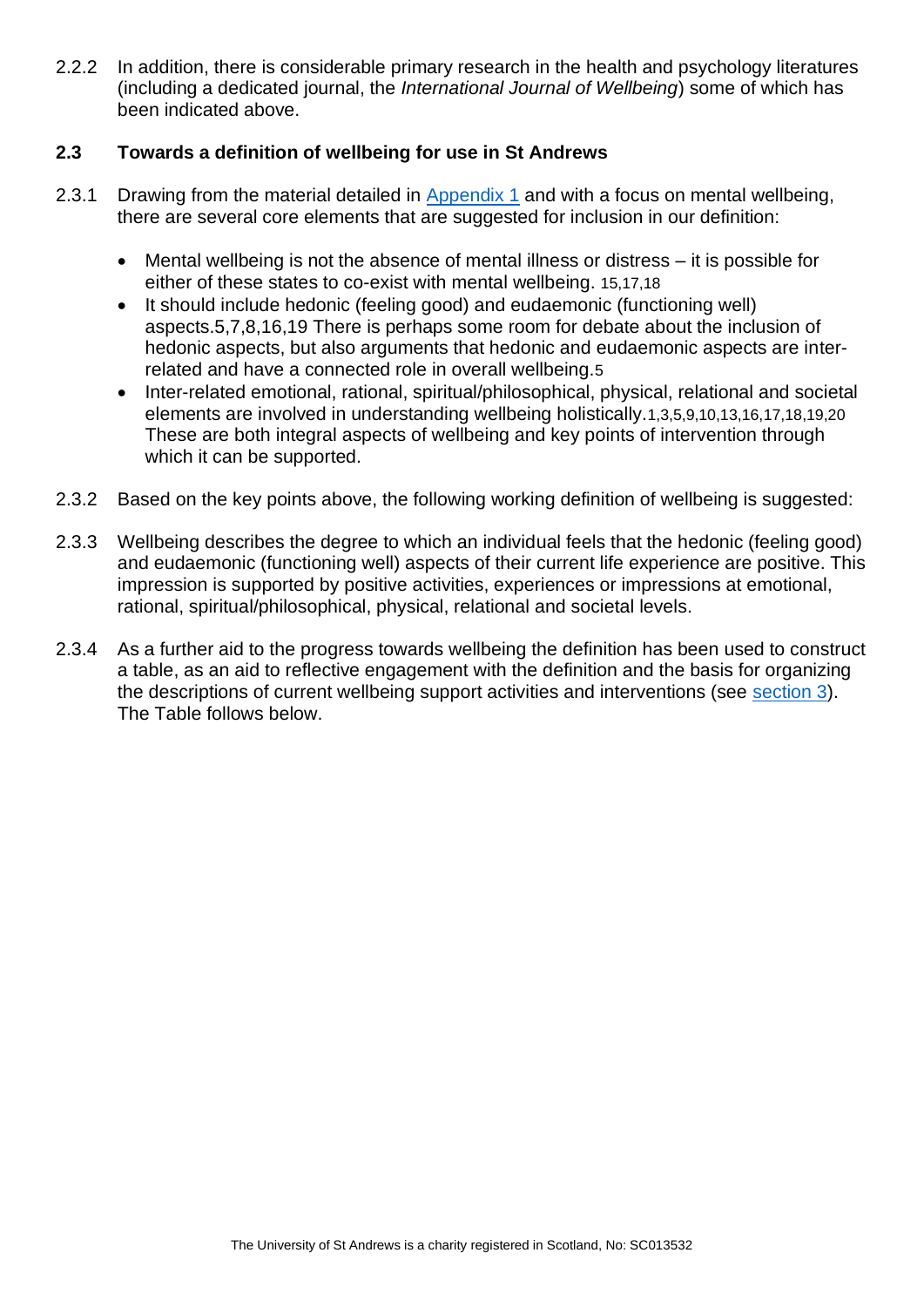|                              | Hedonic<br>feeling good / satisfaction                                                                               | Eudaemonic<br>functioning well / performance                                                                                        |
|------------------------------|----------------------------------------------------------------------------------------------------------------------|-------------------------------------------------------------------------------------------------------------------------------------|
| <b>Emotional</b>             | I experience general positive<br>emotions (for example,<br>optimism or hope) in my<br>everyday life                  | experience positive emotions<br>about how my contribution to<br>my work life is received                                            |
| <b>Rational</b>              | I have an impression that my<br>circumstances are positive, safe<br>and stable and I have what I<br>need             | I have the skills and resources<br>to perform well in my work life<br>and important personal projects                               |
| Spiritual /<br>Philosophical | I have an impression that I am<br>able to live in a way that aligns<br>with my spirituality or<br>philosophy of life | My spirituality / philosophy of<br>life helps me to find meaning in<br>my work life and important<br>personal projects              |
| <b>Physical</b>              | I feel physically healthy and<br>able to deal with the demands<br>of everyday life                                   | My physical health enables me<br>to perform well in my work life<br>and important personal projects                                 |
| <b>Relational</b>            | My personal relationships are a<br>source of happiness,<br>contentment or satisfaction                               | My working relationships are<br>positive and productive and<br>help me and others to perform<br>well                                |
| <b>Societal</b>              | Current environmental, social<br>and community conditions are a<br>source of comfort or<br>reassurance               | Current environmental, social<br>and community conditions allow<br>me to do well in my work life<br>and important personal projects |

## <span id="page-6-0"></span>**2.5 Aspects that fall beyond our wellbeing focus**

2.5.1 Some aspects included in a limited number of sources consulted seem to fall beyond areas that most include, and (we suggest) are also beyond our remit in this review. Specifically, they are concerned with the economy, environmental sustainability and governance. These are doubtless all important factors and could be considered on the societal level, but are addressed by the University through specific social responsibility commitments and active collaboration with sector representative bodies, government and civil society more generally.

## <span id="page-6-1"></span>**3. Review of Wellbeing Activities and Resources**

## <span id="page-6-2"></span>**3.1 Key insights**

- 3.1.1 The review showed that there is considerable capability for wellbeing support across the university, for both staff and students. There is also extensive participation in making activities and resources available. All areas of wellbeing set out in the definition receive some support, usually in many different ways.
- 3.1.2 The suitability of the provision is best understood by taking a drill-down approach to particular user groups – much provision is appropriate to everyone, and most staff- or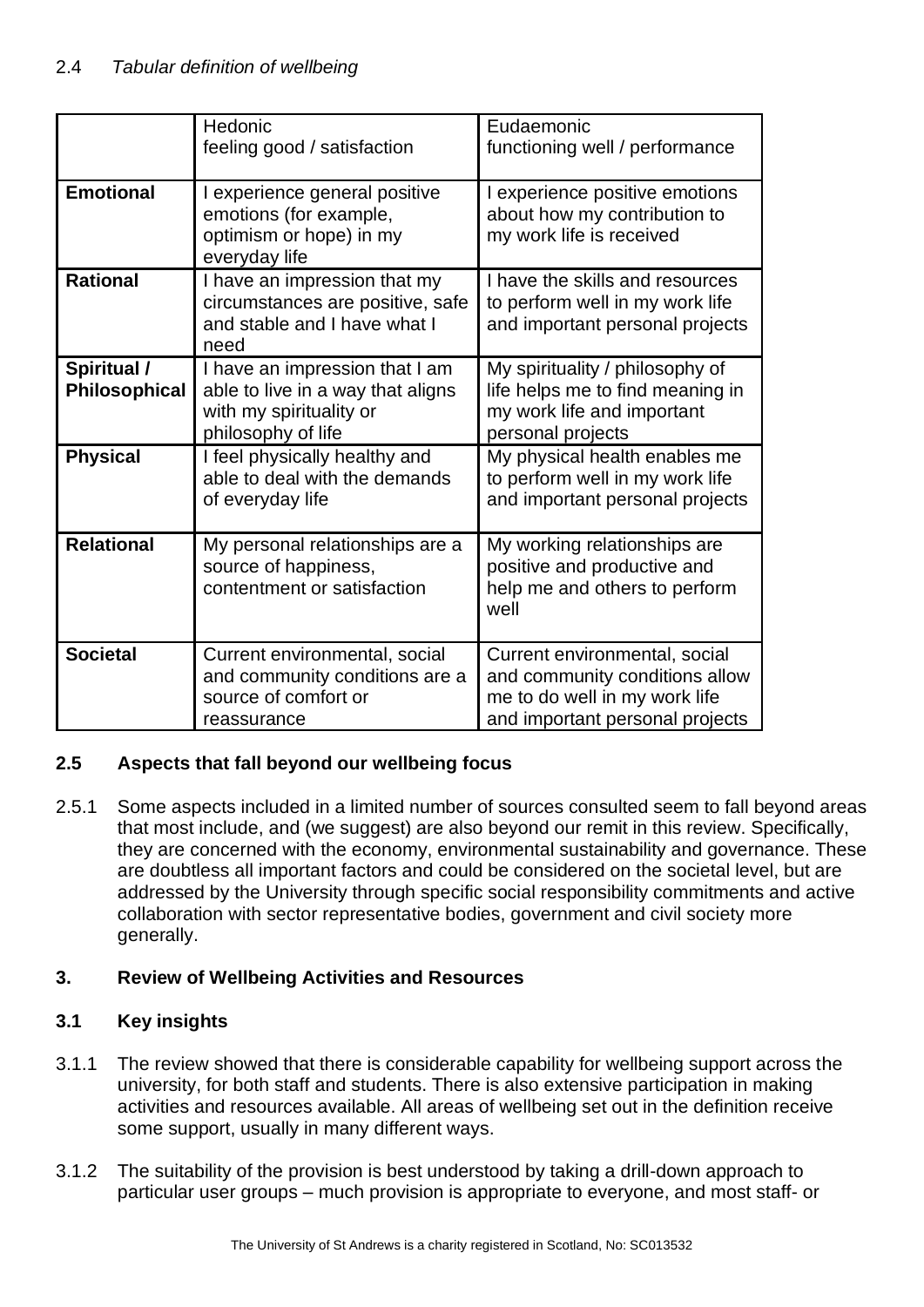student-specific provision is also broadly applicable. As discussed later, there may be some specific user groups who may benefit from additional support and methods of engagement are suggested in the recommendations.

3.1.3 An important caveat of the review at this time (November 2020) is that the maximum benefits and capacities for some activities were affected by COVID-19, but that has been mitigated where possible through the energy and ingenuity of staff, often working in partnership with students.

# <span id="page-7-0"></span>**3.2 Approach**

- 3.2.1 This part of the review was focussed on gathering representative information about our *capabilities* to support wellbeing across the whole university, as evidenced by activity and resource examples supplied by contributors. The review did not consider demand and capacity, since these are evolving and the review was prepared in response to a need for integrated information that, when shared, is likely to increase demand (these issues are discussed further in [section 4\)](#page-24-0). Information was gathered through the membership of the Mental Health Task Force (MHTF), through a template which allowed activities and resources to be mapped to the tabular definition of wellbeing set out in [section 2.](#page-4-0)
- 3.2.2 The MHTF includes representation from across the university's professional and academic staff as well as the Students' Association Director of Wellbeing. The MHTF thus provides a link to key service-providing units for wellbeing (Student Services, Environmental Health and Safety Services / Occupational Health (OH), Saints Sport, Organizational and Staff Development Services (OSDS), the Centre for Educational Enhancement and Development) as well as others involved in collaborative, local and voluntary wellbeing activities through the Wellbeing and Engagement Group (WEG) and elsewhere.
- 3.2.3 The role of the WEG, represented in MHTF, merits emphasis at this point. This crossuniversity group has a central role in: commissioning or delivering (with OSDS) a good deal of the University's wellbeing provision that is focussed towards the whole community or staff cohorts; joining up conversations about wellbeing across different groups; and supporting accreditation and external recognition. [Appendix 2](#page-36-0) provides full details about the WEG and its strategic approach.
- 3.2.4 Focussing the review through MHTF:
	- Allowed for a rapid review that provided a substantial and representative picture of wellbeing programs/activities, resources and capabilities.
	- Enabled relative strengths and opportunities for development to be identified as a basis for further discussion and consideration.
	- Led to the identification of a sharable example set, to encourage good practice and stimulate engagement in wellbeing activities and processes, to be developed.

## <span id="page-7-1"></span>**3.3 Mapping provision**

- 3.3.1 The information gathered through the review is mapped in five main sections, which follow below. The sections address specific sections of our community, namely:
	- The whole community activities and resources that are relevant, in general, to all staff and students. Activities for staff or students that are easily shared are included here.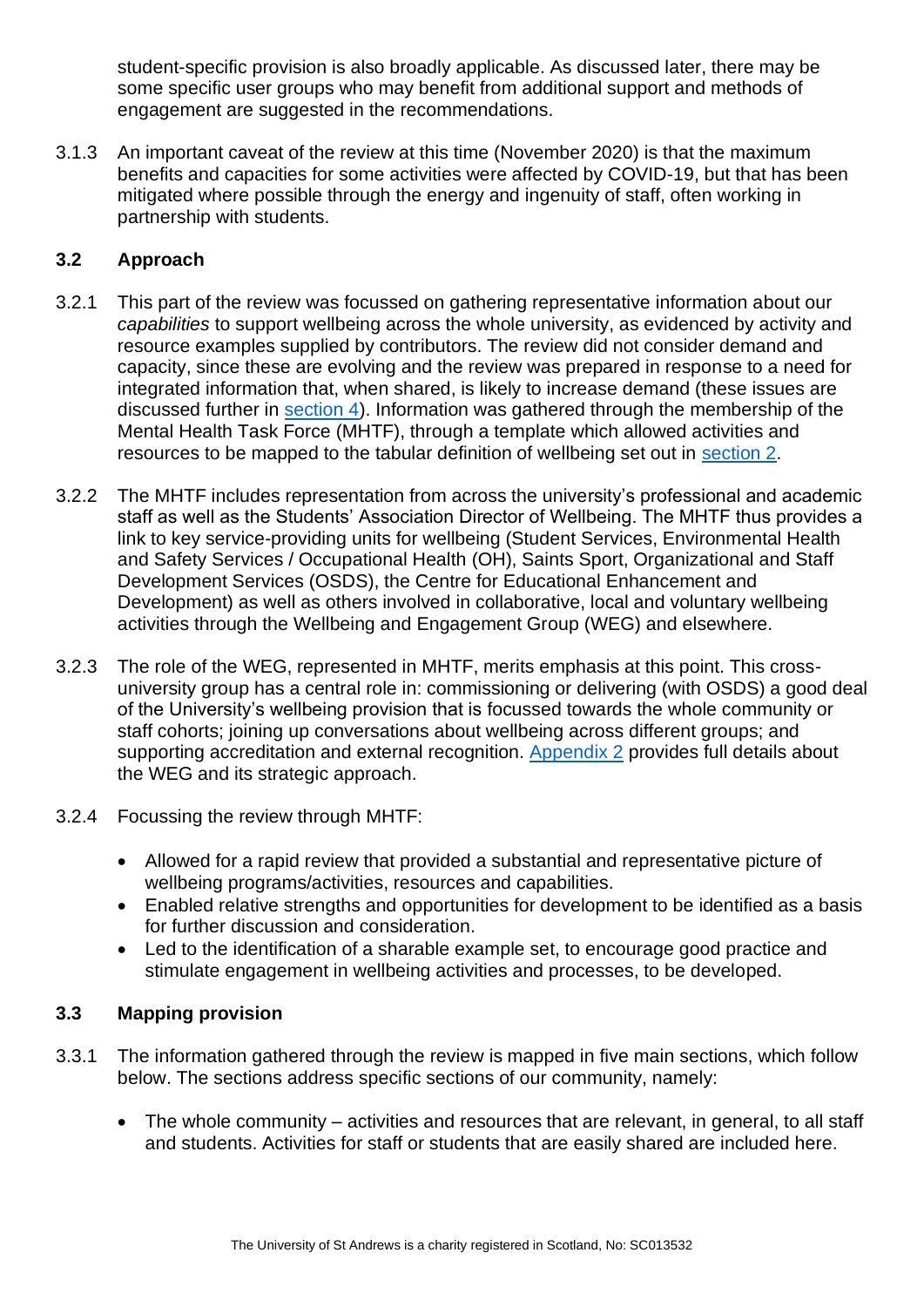- All staff activities and resources that are available and useful, in general, for all staff. This may include information to help understand the wellbeing needs of particular groups.
- Specific staff activities and resources that are targeted towards specific groups of staff.
- All students activities and resources that are available and useful, in general, for all students. Examples from specific schools that seem appropriate for adoption in others, should they choose, are included here.
- Specific students activities and resources that are targeted towards specific groups of students. This includes activities organised by academic focus (e.g. support for a cohort undertaking a particular module) or by particular student need.
- 3.3.2 The categorization of users of an activity or resource, and alignment of examples to aspects of the wellbeing definition (discussed in [section 1\)](#page-2-0), were generally identified by contributors from the MHTF. However, where the categorization of users was unclear, and/or the example was clearly translatable to other settings (e.g. a staff and student initiative in a school that could be adopted by other schools, or staff- or student-oriented examples that could be of use to the whole community) the broadest possible categorization was applied.
- 3.3.3 All of the descriptive sub-sections, which follow below, are organized in the same way. A 'heatmap' of provision, using the tabular definition, is provided first. After this visual summary, key insights, issues and opportunities are briefly discussed, after which the activities and resources summarised in each of the tables are listed.

## <span id="page-8-0"></span>**3.4 Whole community activities and resources**

|                              | Hedonic                                                                                                                                     | Eudaemonic                                                                               |
|------------------------------|---------------------------------------------------------------------------------------------------------------------------------------------|------------------------------------------------------------------------------------------|
|                              | feeling good / satisfaction                                                                                                                 | functioning well / performance                                                           |
| <b>Emotional</b>             | 1, 2, 3, 4, 5, 6, 7, 9, 10, 11, 12, 13, 14,<br>16, 17, 18, 19, 20, 21, 22, 23, 24, 25,<br>26, 27, 28, 29, 30, 31, 32, 33, 35, 36,<br>37, 38 | 1, 7, 9, 10, 15, 18, 19, 20, 21, 22, 23,<br>24, 28, 29, 30, 31, 32, 33, 35, 36, 38       |
| <b>Rational</b>              | 1, 2, 3, 4, 5, 6, 7, 10, 13, 14, 16, 17,<br>18, 21, 23, 24, 25, 26, 28, 29, 30, 33,<br>36, 37                                               | 1, 2, 7, 10, 12, 13, 15, 18, 21, 23, 28,<br>29, 33, 36                                   |
| Spiritual /<br>Philosophical | 1, 2, 4, 7, 9, 10, 11, 14, 18, 21, 23, 24,<br>28, 29, 32, 33, 36, 37                                                                        | 1, 2, 7, 9, 10, 11, 14, 15, 18, 21, 23,<br>24, 28, 29, 30, 32, 33, 36, 37                |
| <b>Physical</b>              | 15, 18, 21, 22, 23, 24, 25, 26, 27, 28,<br>29, 32, 33, 34, 35, 36, 37, 38                                                                   | 18, 21, 22, 23, 24, 27, 28, 29, 32, 33,<br>34, 35, 36, 38                                |
| <b>Relational</b>            | 1, 10, 12, 14, 16, 17, 18, 19, 20, 21,<br>22, 23, 24, 25, 28, 29, 30, 31, 32, 33,<br>35, 36, 38                                             | 1, 10, 12, 15, 18, 19, 20, 21, 22, 23,<br>24, 28, 29, 31, 32, 33, 35, 36, 38             |
| <b>Societal</b>              | 1, 2, 3, 4, 5, 6, 7, 9, 11, 14, 16, 17, 18,<br>19, 20, 21, 22, 24, 25, 27, 28, 29, 30,<br>31, 32, 33, 35, 36, 38                            | 1, 2, 7, 9, 11, 15, 18, 19, 20, 21, 22,<br>24, 27, 28, 29, 30, 31, 32, 33, 35, 36,<br>38 |

#### 3.4.1 Heatmap of provision

*Numbers refer to activities or resources listed later in this section*

| Kev | No examples | Low (up to $5$ ) | Medium $(6-10)$ | $H$ igh (11 and |
|-----|-------------|------------------|-----------------|-----------------|
|     |             |                  |                 | over            |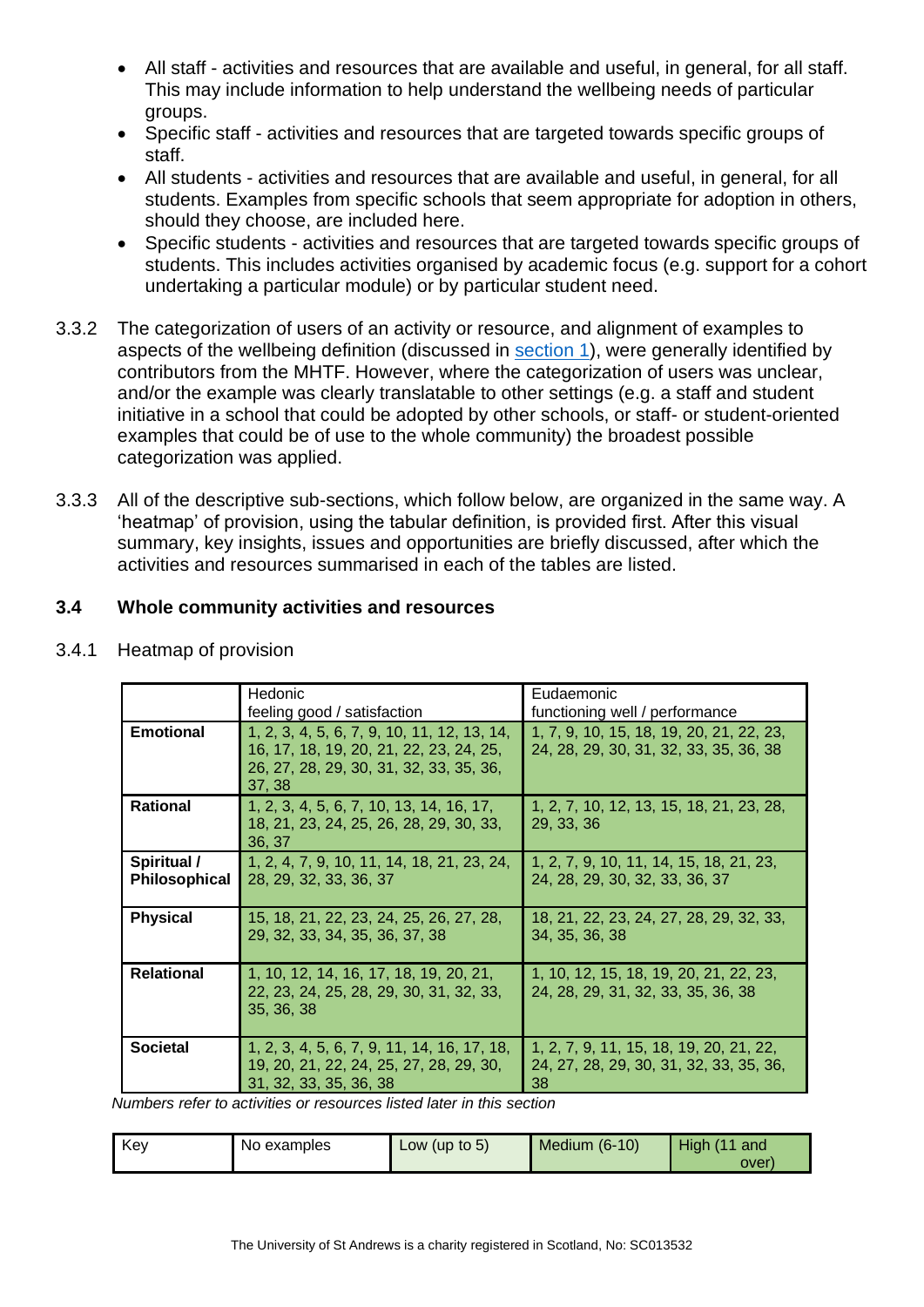#### 3.4.2 Key insights, issues and opportunities

- 3.4.2.1 The range of examples of wellbeing activities and resources at this level is very broad in terms of orientation, scale and impact. It includes items deliberately focussed on wellbeing, as well as those that provide wellbeing benefits in passing while simply providing an opportunity for an enjoyable experience. There are items which are part of substantial programmes, as well as items which may be ephemeral (such as an e-newsletter) but provide an important cumulative and connective benefit. Some may have minor significance for many of our community but will be important for the loosely defined group that find them useful, such as the information campaign on alcohol and substance dependency. Other items, such as the A-Z of wellbeing, enable lines of support relevant to the whole community to be located.
- 3.4.2.2 There are no obvious areas of wellbeing that lack any attention, however the encouraging picture in the relational row hides the fact that only one resource – the mediation service – is directly targeted towards relational wellbeing. There are, however, undoubtedly many relational benefits to more general activities. In addition, individuals may bring relationship issues to wellbeing dialogues in OH, or in pastoral counselling, and these may lead to referrals to more targeted support.
- 3.4.2.3 Overall, the activities that follow later in this section are cumulatively wide-ranging, but it is important to note that the list could easily be expanded by reflection on many of the normal activities of university life that also have possible wellbeing benefits. These activities include events such as inaugural and other public lectures, evening classes, receptions, seminar cultures in schools and professional development networks in professional services – and so on. Therefore, the examples that are included here should be seen in that light; readers may wish to reflect on the everyday and event-based activities that are relevant to *their* individual wellbeing. These present additional opportunities.
- <span id="page-9-2"></span><span id="page-9-1"></span><span id="page-9-0"></span>3.4.2.4 Further opportunities to support wellbeing may also be developed from the school or unit specific examples presented here. While some (for example, mindfulness sessions) would require at least some specialist input, many others (for example, Netflix movie parties) are easy to emulate. For that reason, many school-specific examples have been included in this section of the review. Special notice has to be made of the work of the School of Psychology and Neuroscience in this regard, as a beacon of good practice in developing wellbeing resources and activities.
	- **Recommendation 1**: At the whole community level, better engagement with the available activities and resources, and emulation of school or unit programs, would present increased demand and a need for resource to support expansion. Consideration should be given to capacity and how calls for expansion are prioritised.
	- **Recommendation 2**: As many activities and resources as possible should be delivered, where appropriate, at the whole community level. Of itself, this has significance in terms of relational and societal wellbeing (in engendering a sense of a single caring community).
	- **Recommendation 3**: All staff and students are encouraged to reflect on the aspects of everyday university life, and special events, that are important for their wellbeing and contribute to future conversations that help us to note these.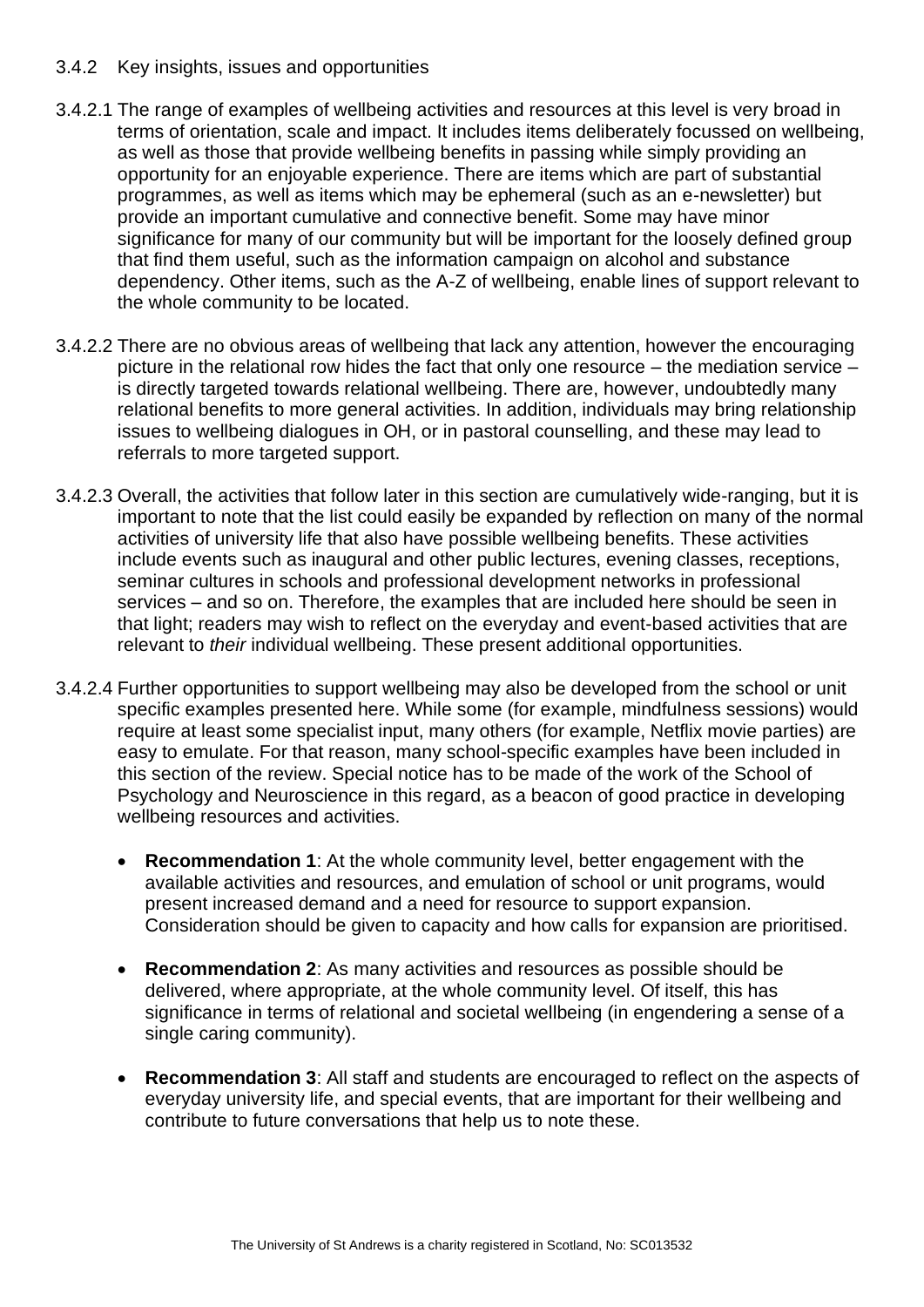| <b>Number</b> | <b>Activity / resource</b>                                                                                   | <b>Key contact</b> |
|---------------|--------------------------------------------------------------------------------------------------------------|--------------------|
| 1.            | The mediation service (addresses conflict and                                                                | Ruth Unsworth /    |
|               | working relationship issues).                                                                                | mediation@         |
| 2.            | Who Am I? Who Will I Be? Art Workshop Series -                                                               | Eilidh Lawrence /  |
|               | Posted every second Wednesday on                                                                             | erm@               |
|               | @MuseumsUniStA Facebook page, with an online                                                                 |                    |
|               | hub on Microsoft Teams. Archived on YouTube.                                                                 |                    |
| 3.            | Wellbeing Wednesday - Museum Storytime - every                                                               | Eilidh Lawrence /  |
|               | 3rd Wednesday on @MuseumsUniStA Facebook<br>page, and archived on YouTube. Join us for a                     | erm@               |
|               | moment of calm.                                                                                              |                    |
| 4.            | A visit to the University Museums.                                                                           | Eilidh Lawrence /  |
|               |                                                                                                              | erm@               |
| 5.            | The University Museums, Libraries, Laidlaw Music                                                             | Eilidh Lawrence /  |
|               | Centre and Byre Theatre have teamed up in <b>Take</b>                                                        | erm@               |
|               | $Notice - a resource to help support wellbeing. It is$                                                       |                    |
|               | designed so that it can be used at home, out and                                                             |                    |
|               | about, or on campus when possible. (Designed for                                                             |                    |
|               | students, but applicable to all)                                                                             |                    |
| 6.            | Take Notice Activity Prompt Videos - released once a                                                         | Eilidh Lawrence /  |
|               | month on @MuseumsUniStA Facebook page and                                                                    | erm@               |
|               | archived on YouTube. This short activity is designed<br>to help you take some time out to focus on yourself. |                    |
|               | (Designed for students, but applicable to all).                                                              |                    |
| 7.            | Prayer and meditation, led by faith societies (e.g.,                                                         | Donald MacEwan /   |
|               | Buddhist, Christian, Jewish, Muslim, Quaker)                                                                 | chaplain $@$       |
|               | supported by the Chaplaincy.                                                                                 |                    |
| 8.            | <b>Worship services</b> - Morning Prayers, Evensong,                                                         | Donald MacEwan /   |
|               | Compline, Sunday service, Christmas services,                                                                | chaplain $@$       |
|               | Graduation services, baptisms, weddings, funerals                                                            |                    |
|               | and memorial services - in person, online and live-                                                          |                    |
|               | streamed.                                                                                                    |                    |
| 9.            | Thinking Allowed - a weekly group discussing issues                                                          | Donald MacEwan /   |
|               | in faith and society, led by the Chaplain<br>(for staff and students)                                        | chaplain $@$       |
| 10.           | Pastoral care – confidential listening and support from                                                      | Donald MacEwan /   |
|               | Chaplains, in the office, online, or in hospital                                                             | chaplain@          |
|               | (for staff, students and their family members)                                                               |                    |
| 11.           | Chaplaincy Companionship emails, blogs and                                                                   | Donald MacEwan /   |
|               | Chaplaincy newsletters:                                                                                      | chaplain $@$       |
|               | https://chaplaincycompanionship.wp.st-                                                                       |                    |
|               | andrews.ac.uk/                                                                                               |                    |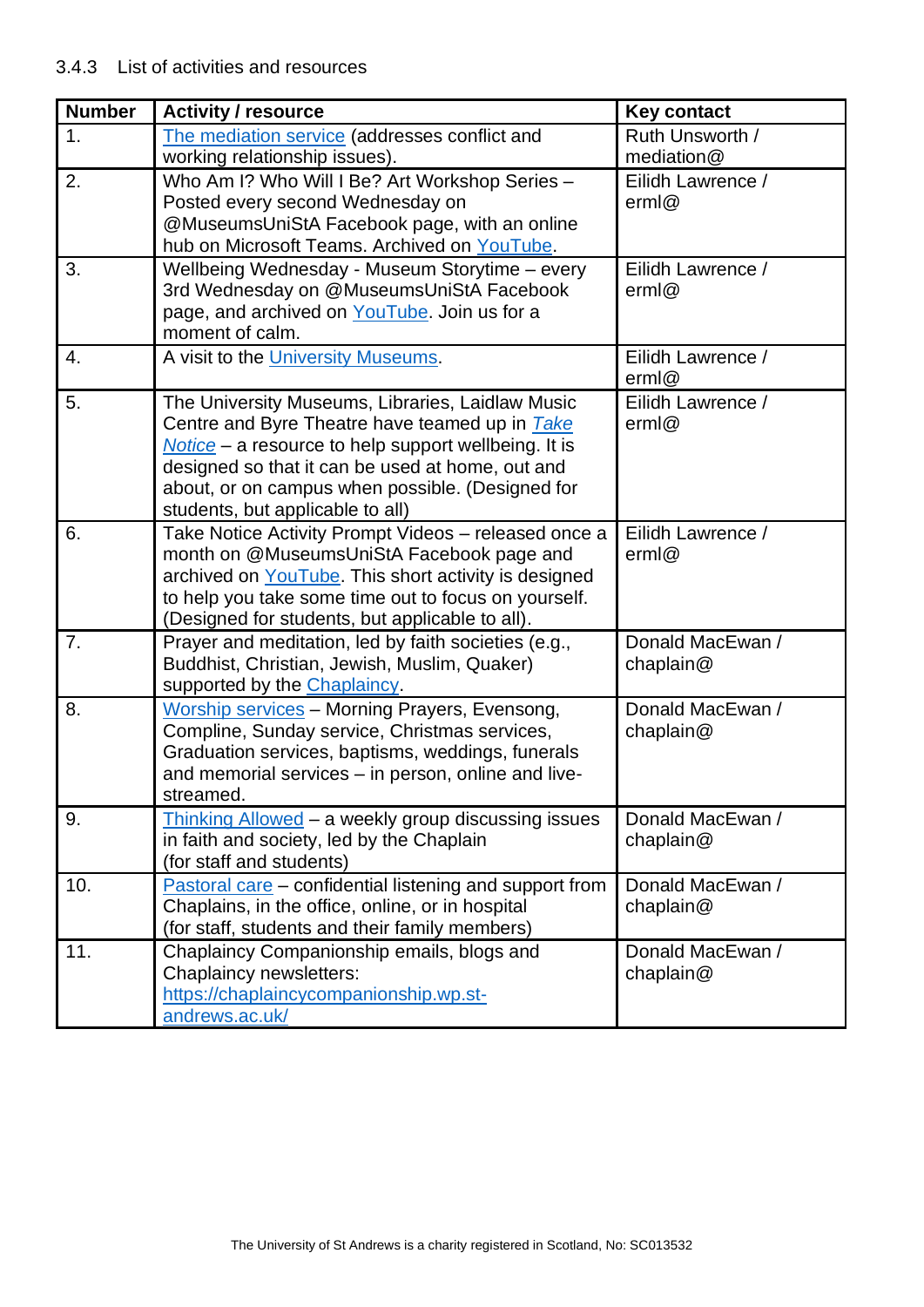| <b>Number</b> | <b>Activity / resource</b>                                                                                                                                                                                                                                                                                                              | <b>Key contact</b>                                                                           |
|---------------|-----------------------------------------------------------------------------------------------------------------------------------------------------------------------------------------------------------------------------------------------------------------------------------------------------------------------------------------|----------------------------------------------------------------------------------------------|
| 12.           | SilverCloud - a computer based system that offers<br>helpful programmes to address a range issues<br>including low mood / depression, anxiety, stress and<br>body image/eating worries. Staff can access it<br>through Occupational Health or self-refer to use the<br>program unsupported. Students can access the                     | Joely Nicol / jmn9                                                                           |
|               | supported version of SilverCloud after meeting with a<br>member of Student Services or self-refer for the<br>unsupported version                                                                                                                                                                                                        |                                                                                              |
| 13.           | A - Z Guide to Wellbeing with helpful advice,<br>resources and videos.                                                                                                                                                                                                                                                                  | Joely Nicol / jmn9                                                                           |
| 14.           | ShelfHelp - An online resource filled with self-help<br>books. These books are free and can be accessed by<br>any student or staff member.                                                                                                                                                                                              | Joely Nicol & Amina<br>Shah / jmn9 $\&$ as496 $@$                                            |
| 15.           | 'Creative Conversations' aims to bring staff and<br>students together through sharing books and reading.<br>Also investigating fiction titles to add to ShelfHelp.<br>See also Instagram takeover of the library's social<br>media in November to mark Book Week Scotland.<br>https://www.scottishbooktrust.com/book-week-<br>scotland. | Amina Shah / as496@                                                                          |
| 16.           | Saturday night social get together on Teams. An<br>informal opportunity to pop in for a chat and a laugh.<br>Specific to P&N staff and students but could be<br>adapted by other schools.                                                                                                                                               | <b>Gareth Miles &amp; Paula</b><br>Miles / psyhos@ &<br>psydot@                              |
| 17.           | School 'Not a Pub Quiz'. Two quizzes have been<br>organized, one general and one Halloween themed.<br>Specific to P&N staff and students but could be<br>adapted by other schools.                                                                                                                                                      | <b>Gareth Miles &amp; Paula</b><br>Miles / $psy$ hos $@$ &<br>psydot@                        |
| 18.           | School of Psychology & Neuroscience Wellbeing<br>Week. A week of online wellbeing activities, meet-ups<br>and learning for staff and students – each day<br>focused on a different theme – was open to the whole<br>university.                                                                                                         | Maggie Ellis, Paula<br>Miles, Lindsay Nielsen<br>(School President) /<br>mpe2@               |
| 19.           | Music Monday. P&N staff and students were<br>interviewed about their favourite 'feel good' songs.<br>They played clips of songs selected by interviewees,<br>discussing the personal significance of each one. This<br>was open to the university.                                                                                      | Maggie Ellis, Gareth<br>Miles, Paula Miles,<br>Lindsay Nielsen (School<br>President) / mpe2@ |
| 20.           | Pet Chums Tuesday. P&N staff and students shared<br>pet stories and photos, discussed pet therapy and<br>had a Netflix watch party. This was open to the<br>university.                                                                                                                                                                 | Maggie Ellis / mpe2@                                                                         |
| 21.           | Mindfulness Wednesday. P&N Talk on the benefits of<br>mindfulness, and a mindfulness practice session. This<br>was open to the university.                                                                                                                                                                                              | Maggie Ellis, Mary<br>Kempnich (Alumna),<br>Barbara Dritschel /<br>mpe2@                     |
| 22.           | Fitness Thursday. P&N arranged for a Personal<br>trainer, Vikki Williamson, to give a talk on the benefits<br>of exercise to wellbeing followed by a workout demo.<br>This was open to the university.                                                                                                                                  | Maggie Ellis / mpe2@                                                                         |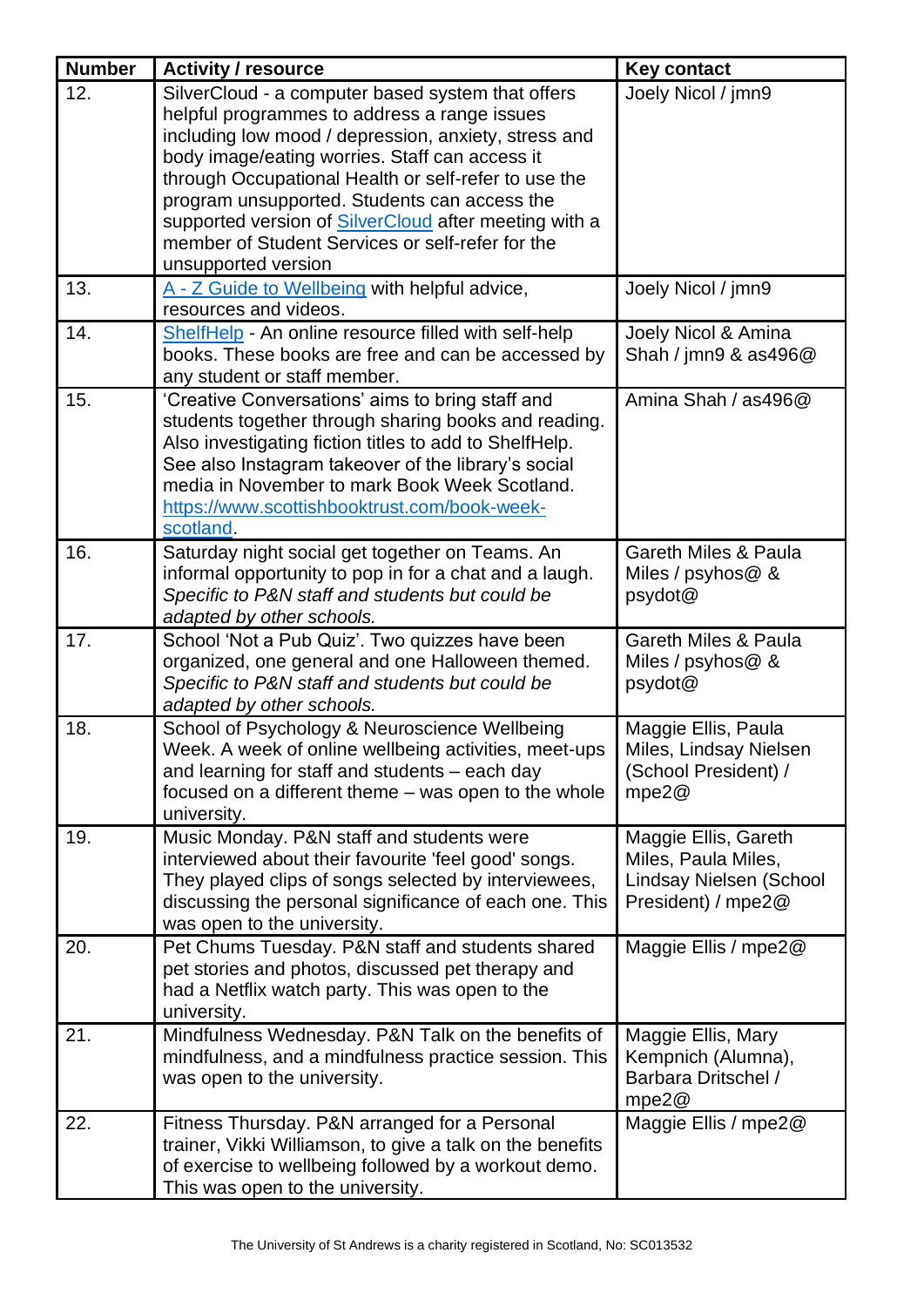| <b>Number</b> | <b>Activity / resource</b>                                                                                                                                                                                                                                                                                                                                                 | <b>Key contact</b>                                            |
|---------------|----------------------------------------------------------------------------------------------------------------------------------------------------------------------------------------------------------------------------------------------------------------------------------------------------------------------------------------------------------------------------|---------------------------------------------------------------|
| 23.           | 'Equality, diversity and inclusion' P&N School<br>webpage - provides resources on: LGBTIQ+, gender<br>equality, race and ethnicity, health and wellbeing,<br>personal development and the School environment.<br>Specific to P&N but similar to others across the<br>university.                                                                                           | Gillian Brown, Maggie<br>Ellis, Paula Miles /<br>grb $4@$     |
| 24.           | Edible campus (Transitions) - access to local produce<br>to staff and students to increase accessibility of<br>nutritious food to local people, increase awareness of<br>nutritional wellbeing and encourage communal<br>gardening.                                                                                                                                        | Transition@                                                   |
| 25.           | Information Campaign: Alcohol & Substance<br>Dependency (WEG)                                                                                                                                                                                                                                                                                                              | Avery Hawkins /<br>wellbeingforstaff@                         |
| 26.           | Information Campaign: Healthy sleep (WEG)                                                                                                                                                                                                                                                                                                                                  | Avery Hawkins /<br>wellbeingforstaff@                         |
| 27.           | Information Campaign: Heart & Lung Health (WEG).                                                                                                                                                                                                                                                                                                                           | Avery Hawkins /<br>wellbeingforstaff@                         |
| 28.           | Information Campaign: Men's Health in Focus (WEG).                                                                                                                                                                                                                                                                                                                         | Avery Hawkins /<br>wellbeingforstaff@                         |
| 29.           | Information Campaign: Menstrual and Feminine<br>Wellbeing (WEG).                                                                                                                                                                                                                                                                                                           | Avery Hawkins /<br>wellbeingforstaff@                         |
| 30.           | Information Campaign: Volunteering (WEG)                                                                                                                                                                                                                                                                                                                                   | Avery Hawkins /<br>wellbeingforstaff@                         |
| 31.           | Saints Sport has signed up to Healthy Body Healthy<br>Mind - an initiative run by Scottish Student Sport,<br>along with partners ASH Scotland, NUS Scotland and<br>SAMH to support colleges and universities in<br>improving student and staff well-being and inspires<br>positive changes on campus.                                                                      | Sophie Tyler, AU<br>President / aupresident@                  |
| 32.           | LGBT+ Youth Charter: Saints Sport is a signatory of<br>the LGBT Youth Charter and committed to making<br>sports a safe environment for all members of the<br>LGBTQ+ community, offering regular opportunities to<br>take part in LGBTQ+ inclusion training, for clubs,<br>students and staff, and continuing to promote and<br>support inclusion through annual campaigns. | <b>Claire Scott, Sports</b><br>Development Manager /<br>cl25@ |
| 33.           | SAMH Mental Health Charter: Saints Sport is<br>beginning the process of signing up to the Scottish<br>Mental Health Charter for Physical Activity and Sport,<br>and is committed to ensuring mental wellbeing is on a<br>par with physical wellbeing and that all necessary<br>support is in place to ensure our students and staff<br>are supported.                      | Duncan Caithness /<br>dac9@                                   |
| 34.           | Gym, Fitness and exercise classes: Saints Fitness<br>team offer a range of fitness services and a diverse<br>exercise class programme, to ensure there is<br>something suitable for everyone.                                                                                                                                                                              | Gary Brankin, Assistant<br>Director / $gb50@$                 |
| 35.           | <b>Golf lessons: In partnership with the St Andrews Links</b><br>Trust and the St Andrews Links Golf Academy, Saints<br>Sport offers golf lessons to all students and staff at<br>the university during semester time.                                                                                                                                                     | Rhona Hendry, Sports<br>Development Officer /<br>rh205@       |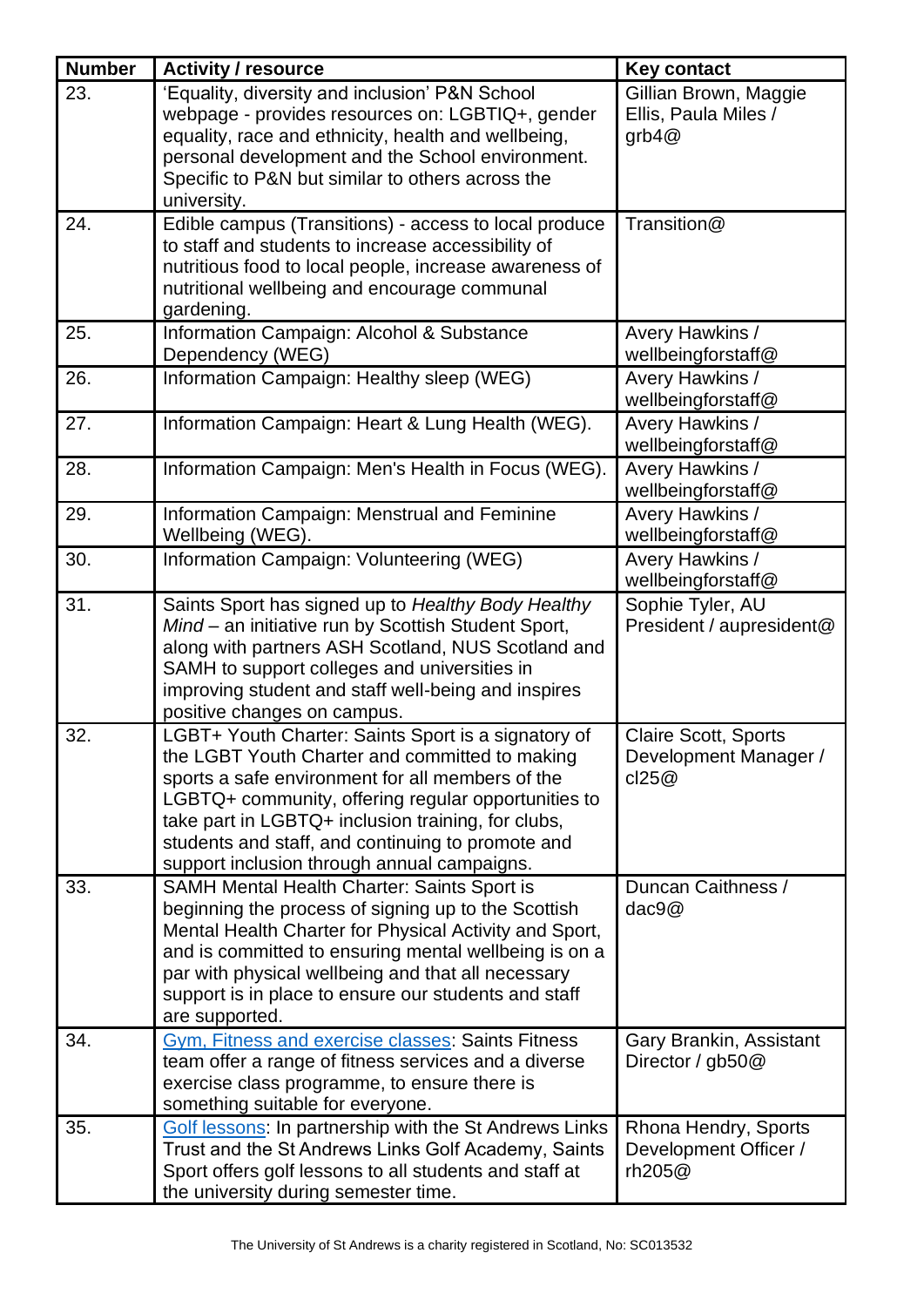| <b>Number</b> | <b>Activity / resource</b>                                                                                                  | <b>Key contact</b>          |
|---------------|-----------------------------------------------------------------------------------------------------------------------------|-----------------------------|
| 36.           | Online mindfulness classes in the School of Medicine, I<br>for staff and students. (Could be emulated by other<br>schools.) | Ruth Cruickshank /<br>rc24@ |
| 37.           | Yoga online in the School of Medicine, for staff and<br>students. (Could be emulated by other schools.)                     | Ruth Cruickshank /<br>rc24@ |
| 38.           | Outdoor running club in the School of Medicine, for<br>staff and students. (Could be emulated by other<br>schools.)         | Ruth Cruickshank /<br>rc24@ |

*Note: items 36-38 were not coded on submission; they were treated the same way as similar activities for summary purposes.*

## <span id="page-13-0"></span>**3.5 Activities and resources for all staff**

#### 3.5.1 Heatmap of provision

|                   | Hedonic                                       | Eudaemonic                                  |
|-------------------|-----------------------------------------------|---------------------------------------------|
|                   | feeling good / satisfaction                   | functioning well / performance              |
| <b>Emotional</b>  | 3, 4, 5, 6, 7, 8, 10, 11, 12, 14, 15, 16,     | 2, 3, 4, 5, 6, 7, 8, 9, 10, 11, 15, 20, 21, |
|                   | 19, 20, 21, 22, 23, 25, 26, 28, 30, 31,<br>32 | 23, 24, 25, 26, 28, 30, 31, 32              |
| <b>Rational</b>   | 3, 5, 6, 7, 8, 10, 11, 12, 13, 16, 17, 19,    | 2, 3, 5, 6, 7, 8, 9, 10, 11, 13, 17, 24,    |
|                   | 20, 21, 23, 25, 26, 30, 31, 32                | 26, 30, 31, 32                              |
| Spiritual /       | 1, 10, 11, 14, 15, 19, 21, 26, 30, 31,        | 1, 2, 11, 14, 15, 21, 24, 26, 30, 31, 32    |
| Philosophical     | -32                                           |                                             |
| <b>Physical</b>   | 10, 11, 12, 16, 18, 19, 20, 21, 22, 23,       | 10, 11, 20, 21, 22, 23, 24, 25, 26, 27,     |
|                   | 25, 26, 27, 28, 29, 30, 31, 32                | 28, 29, 30, 31, 32                          |
| <b>Relational</b> | 3, 4, 5, 6, 7, 8, 10, 11, 15, 16, 20, 22,     | 2, 3, 4, 5, 6, 7, 8, 9, 10, 11, 13, 15, 17, |
|                   | 23, 25, 26, 30, 31, 32                        | 20, 23, 24, 25, 26, 30, 31, 32              |
| <b>Societal</b>   | 1, 3, 5, 6, 7, 8, 10, 11, 12, 15, 16, 18,     | 1, 2, 3, 5, 6, 7, 8, 9, 10, 11, 15, 20, 23, |
|                   | 19, 20, 22, 23, 25, 26, 30, 31, 32            | 24, 25, 26, 30, 31, 32                      |

*Numbers refer to activities or resources listed later in this section*

| Key | No examples | Low (up to $5$ ) | <b>Medium (6-10)</b> | High(11)<br>and |
|-----|-------------|------------------|----------------------|-----------------|
|     |             |                  |                      | over            |

#### 3.5.2 Key insights, issues and opportunities

- 3.5.2.1 Drilling down to the all-staff level shows an additional, encouraging breadth of examples to add to those relevant at the whole community level. In some cases, these could be delivered at the community level and they could be assigned to that group. However, there will also be some circumstances in which particular relationships, concerns about professional distance or life-stage considerations make it appropriate to separate staff support. Some specialist-delivered material is also provided by units with a specific staff focus, such as Occupational Health and as such are not targeted towards the whole community.
- 3.5.2.2 While there are relatively fewer items included in the spiritual / philosophical set, these aspects of wellbeing are very well supported on a whole community level and for that reason there is not necessarily an issue with this provision. However, some of the activities at this level are of focussed interest for some (for example, Death Café) or on addressing or coping with (mental) ill health (for example, dementia awareness and psychology tools). While there is anecdotal evidence that support for such issues is in increasing demand, it could also be argued that there is an opportunity for more positive activities and resources to be developed for staff at this level. Against that, for many academic and professional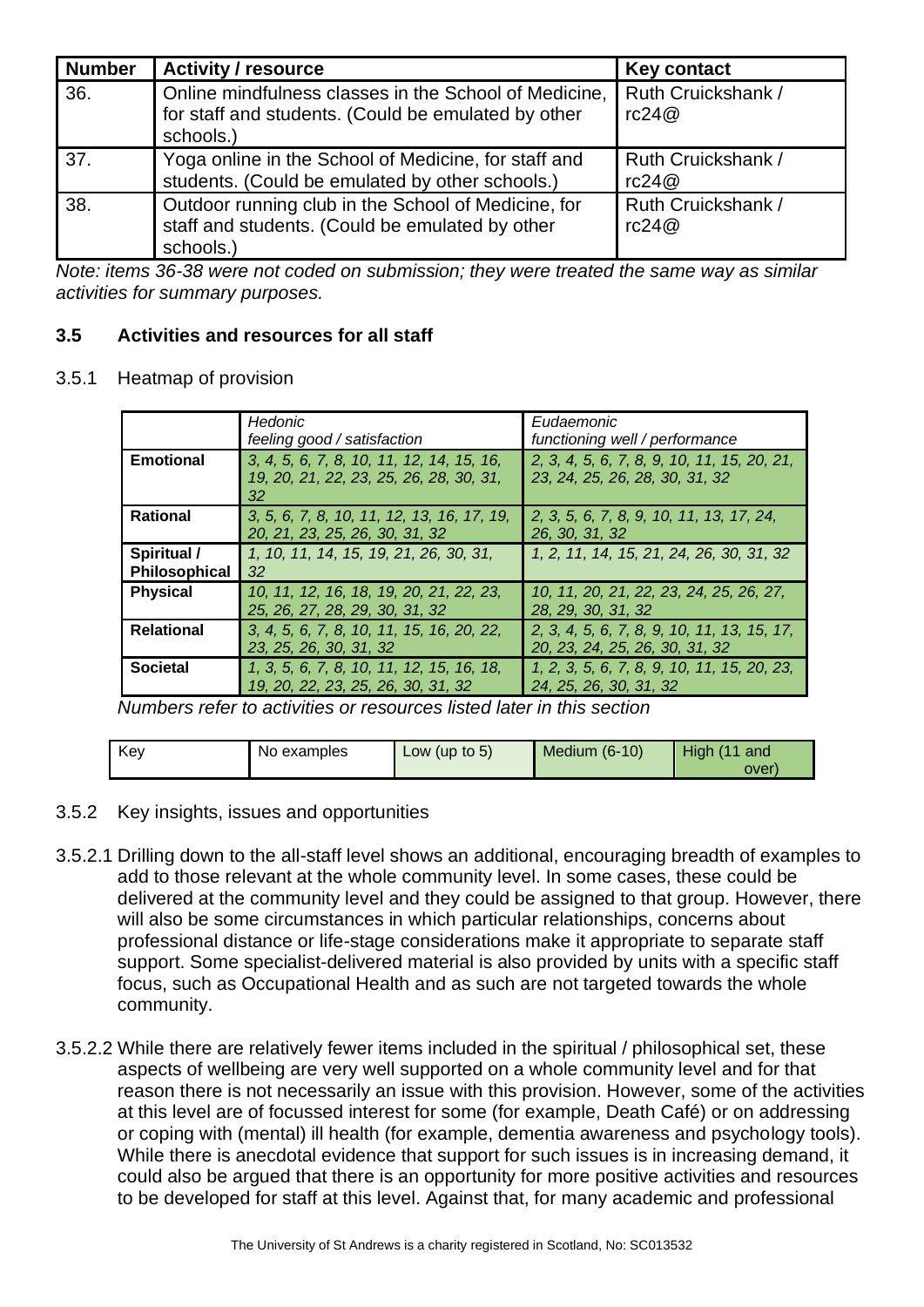staff work provides a framework for meaning of itself, and supporting reflection on this (through normal academic activities, CPD or recognition programmes) could be one approach to take.

- <span id="page-14-0"></span>• **Recommendation 4**: At the staff level, monitoring of demand and planning for increased provision for mental health support should be considered.
- <span id="page-14-1"></span>• **Recommendation 5***:* At the staff level, consideration of possible additional activities to support positive spiritual / philosophical wellbeing – including guiding reflection on work as vocation – may be beneficial.

|     | <b>Number   Activity / resource</b>                                                                                                                                                                                                                                                                                                                                                                                                                                  | <b>Key contact</b>                    |
|-----|----------------------------------------------------------------------------------------------------------------------------------------------------------------------------------------------------------------------------------------------------------------------------------------------------------------------------------------------------------------------------------------------------------------------------------------------------------------------|---------------------------------------|
| 1.  | Turning Pages - a monthly group discussing<br>readings in faith and spirituality, led by the<br>Chaplain                                                                                                                                                                                                                                                                                                                                                             | Donald MacEwan /<br>chaplain $@$      |
| 2.  | Libraries and Museums Wellbeing Group -<br>currently generating further ideas to support<br>wellbeing.                                                                                                                                                                                                                                                                                                                                                               | Amina Shah / as496@                   |
| 3.  | <b>OSDS Building resilience workshops</b>                                                                                                                                                                                                                                                                                                                                                                                                                            | Avery Hawkins / ah329@                |
| 4.  | <b>OSDS Mindfulness workshops</b>                                                                                                                                                                                                                                                                                                                                                                                                                                    | Avery Hawkins / ah329@                |
| 5.  | OSDS course on Holding Difficult Conversations /<br>Dealing with Difficult Behaviour                                                                                                                                                                                                                                                                                                                                                                                 | Avery Hawkins / ah329@                |
| 6.  | OSDS workshops on Steps for Stress, designed<br>by Health Promotion Fife and including mental<br>health in the workplace                                                                                                                                                                                                                                                                                                                                             | Avery Hawkins / ah329@                |
| 7.  | OSDS organization of NHS Scotland mental<br>health first aid course.                                                                                                                                                                                                                                                                                                                                                                                                 | Avery Hawkins / ah329@                |
| 8.  | OSDS skills network - online accredited skills<br>course including wellbeing.                                                                                                                                                                                                                                                                                                                                                                                        | Avery Hawkins / ah329@                |
| 9.  | OSDS support for away days - bespoke team<br>engagement activities to support team relations                                                                                                                                                                                                                                                                                                                                                                         | Avery Hawkins / ah329@                |
| 10. | Wellbeing and Engagement Group (WEG)<br>campaign calendar of monthly awareness raising<br>(mapped across all categories), such as: alcohol,<br>smoking and addiction awareness; community<br>outreach and volunteering; exercise and active<br>lifestyles; health inequalities and inclusivity;<br>healthy sleep and relaxation; mental health<br>awareness and support; nutritional health; step<br>Count Challenge; Jump Out of January; Marie<br>Curie 10Km Walk. | Avery Hawkins /<br>wellbeingforstaff@ |
| 11. | WEG 'well now' newsletter (for subscribing staff)<br>and website information                                                                                                                                                                                                                                                                                                                                                                                         | Avery Hawkins /<br>wellbeingforstaff@ |
| 12. | Basics of good skincare class (WEG / OSDS)                                                                                                                                                                                                                                                                                                                                                                                                                           | Avery Hawkins /<br>wellbeingforstaff@ |
| 13. | CPR & defibrillator training (WEG/ OSDS)                                                                                                                                                                                                                                                                                                                                                                                                                             | Avery Hawkins /<br>wellbeingforstaff@ |

#### 3.5.3 List of activities and resources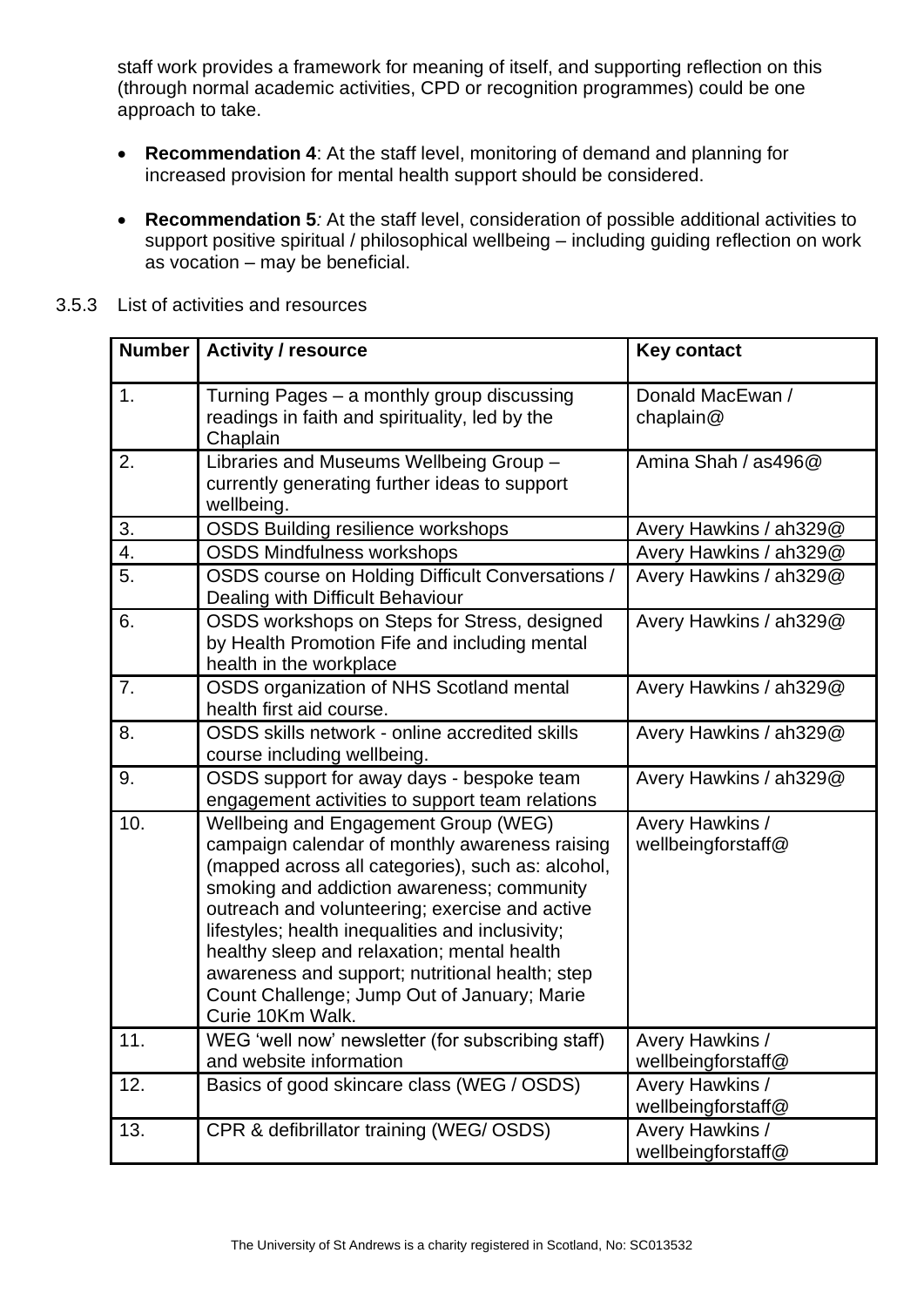| <b>Number</b> | <b>Activity / resource</b>                                                                                                                                                                                                          | <b>Key contact</b>                     |
|---------------|-------------------------------------------------------------------------------------------------------------------------------------------------------------------------------------------------------------------------------------|----------------------------------------|
| 14.           | Death café (WEG/OSDS) - casual, non-<br>judgemental discussion group on the subject of<br>death and mortality                                                                                                                       | Avery Hawkins /<br>wellbeingforstaff@  |
| 15.           | Dementia awareness workshop (WEG / OSDS /<br>P&N) - working with specialists in Psychology &<br>Neuroscience to provide education and resources<br>to increase awareness of dementia and support<br>those who experience dementia   | Avery Hawkins /<br>wellbeingforstaff@  |
| 16.           | Eating Well for Families (WEG / OSDS) -<br>information about how our diet and lifestyle can<br>affect mental and physical health and how to<br>develop balanced nutritional wellbeing for one's<br>family at different life stages. | Avery Hawkins /<br>wellbeingforstaff@  |
| 17.           | Effective coaching (OSDS) – workshop to develop<br>coaching and facilitation skills.                                                                                                                                                | Anne Eadie-Tice /<br>anne.tice@        |
| 18.           | Fife Sport & Leisure Collaboration (WEG) -<br>providing discounts to facilities across the county                                                                                                                                   | Avery Hawkins /<br>wellbeingforstaff@  |
| 19.           | Foundation workshop in make-up artistry (WEG).                                                                                                                                                                                      | Avery Hawkins /<br>wellbeingforstaff@  |
| 20.           | Jump Out of January (WEG). A six week<br>induction and physical exercise programme, with<br>information about physical, mental and nutritional<br>wellbeing.                                                                        | Avery Hawkins /<br>wellbeingforstaff@  |
| 21.           | Mentally Healthy Yoga (WEG). A yoga class to<br>promote relaxation and mindfulness.                                                                                                                                                 | Avery Hawkins /<br>wellbeingforstaff@  |
| 22.           | Step Count Challenge (WEG). A team<br>competition campaign to promote increased<br>physical activity.                                                                                                                               | Avery Hawkins /<br>wellbeingforstaff@  |
| 23.           | Tai Chi Classes (WEG).                                                                                                                                                                                                              | Avery Hawkins /<br>wellbeingforstaff@  |
| 24.           | Transition Pathway: Resilience Workshop (WEG).<br>Strategies for managing change.                                                                                                                                                   | Avery Hawkins /<br>wellbeingforstaff@  |
| 25.           | Wee Walk Once a Week / Nordic Walking (WEG).<br>Guided local walks.                                                                                                                                                                 | Avery Hawkins /<br>wellbeingforstaff@  |
| 26.           | Cognitive Behavioural Therapy service - one to<br>one therapy for any member of staff through<br><b>Occupational Health (OH)</b>                                                                                                    | @Occupational Health /<br>Julie Ramage |
| 27.           | Personal trainer to help assist with physical<br>exercise programme (OH)                                                                                                                                                            | @Occupational Health /<br>Julie Ramage |
| 28.           | Videos and presentations covering topics relating<br>to physical and mental health and wellbeing.<br>Available in OH, and some online.                                                                                              | @Occupational Health /<br>Julie Ramage |
| 29.           | Physiotherapy - one to one service for staff<br>available as a referral (OH).                                                                                                                                                       | @Occupational Health /<br>Julie Ramage |
| 30.           | Wellbeing one to one support – confidential<br>service for staff who can discuss personal or<br>work-related matters with an advisor (OH)                                                                                           | @Occupational Health /<br>Julie Ramage |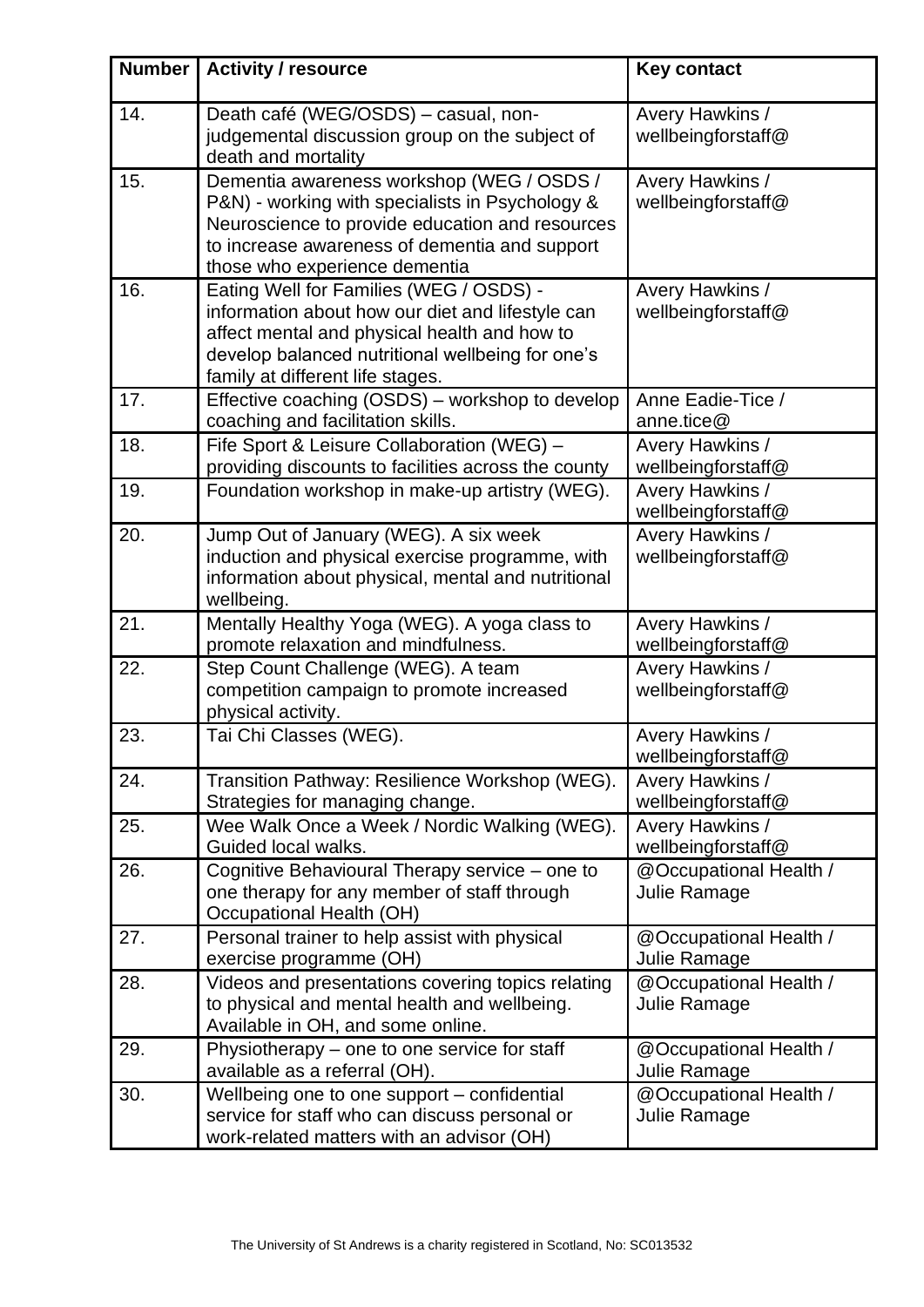| <b>Number</b> | <b>Activity / resource</b>                                                                                                                                                                                                         | <b>Key contact</b>                     |
|---------------|------------------------------------------------------------------------------------------------------------------------------------------------------------------------------------------------------------------------------------|----------------------------------------|
| 31.           | Psychology Tools - set of mainly CBT-based<br>tools to help address common mental health and<br>wellbeing issues. These include worksheets,<br>audio tools, hand-outs etc and are available via<br>OH's CBT or wellbeing services. | @Occupational Health /<br>Julie Ramage |
| 32.           | Talks on aspects of mental health and/or<br>wellbeing to groups - e.g. for Schools, units etc. -<br>provide by Members of OH (CBT therapist and<br>Wellbeing advisor) on request.                                                  | @Occupational Health /<br>Julie Ramage |

## <span id="page-16-0"></span>**3.6 Activities and resources for specific groups of staff**

3.6.1 Heatmap of provision

|                              | Hedonic<br>feeling good / satisfaction | Eudaemonic<br>functioning well / performance |
|------------------------------|----------------------------------------|----------------------------------------------|
| <b>Emotional</b>             | 1, 2, 3, 4, 5, 6, 7, 8                 | 1, 2, 5, 8                                   |
| <b>Rational</b>              | 1, 2, 3, 4, 5, 6, 7, 8                 | 1, 2, 5, 8                                   |
| Spiritual /<br>Philosophical | 2, 5, 6, 8                             | 2, 5                                         |
| <b>Physical</b>              | 2, 4, 5, 6, 7                          | 2, 5, 6                                      |
| <b>Relational</b>            | 1, 2, 3, 4, 5, 6, 8                    | 1, 2, 3, 5, 6, 8                             |
| <b>Societal</b>              | 1, 2, 3, 4, 5, 6, 8                    | 1, 2, 5, 6, 8                                |

*Numbers refer to activities or resources listed later in this section*

| Kev | N٢<br>examples | to<br><b>OW</b><br>(up)<br>$\mathcal{D}$ | 10)<br>16-<br><b>Medium</b> | over<br>and<br>Hiar |
|-----|----------------|------------------------------------------|-----------------------------|---------------------|

#### 3.6.2 Key insights, issues and opportunities

- <span id="page-16-1"></span>3.6.2.1 The examples in this section could be significantly be expanded by adding in specific networks and support groups in addition to those already mentioned – for example, the recently launched disabled staff network, the staff LGBT+ network, and so on. These groups and networks provide (at least) emotional and relational benefits, and may be conduits to practical support for wellbeing on a number of other levels. However, while the examples of provision at the specific staff level seem to be limited, they have to be seen in the context of the very broad provision at the whole community and all-staff levels.
	- **Recommendation 6**: At the specific staff groups level, there should be continued monitoring of the needs of particular sections of our community. An effective route to support this could be through (establishing) networks where there is interest and using these as channels to recommend specific wellbeing resource development where this could be beneficial.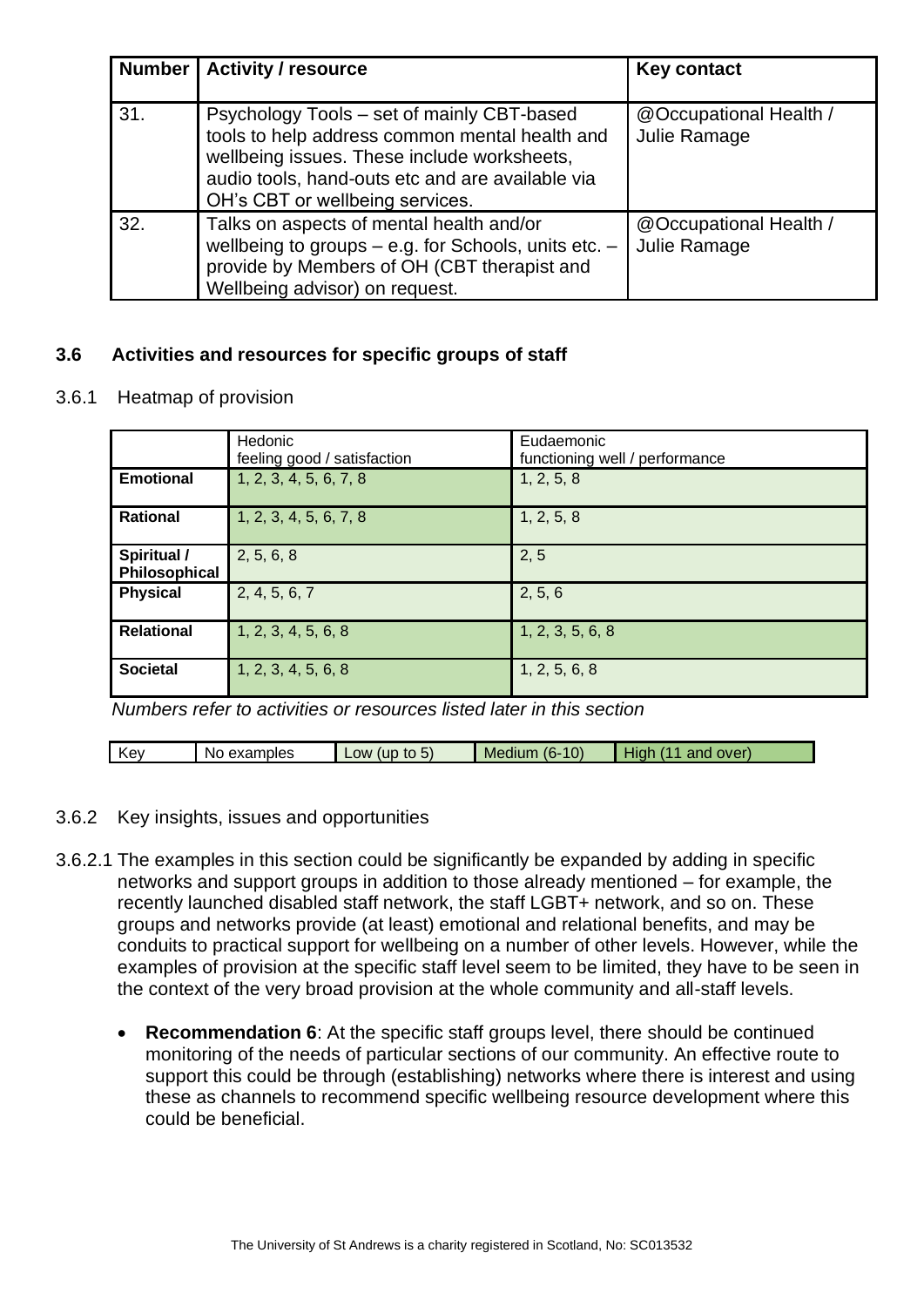| <b>Number</b>  | <b>Activity / resource</b><br><b>Key contact</b>                                                                                                                                                                  |                                       |
|----------------|-------------------------------------------------------------------------------------------------------------------------------------------------------------------------------------------------------------------|---------------------------------------|
| $\mathbf{1}$ . | For managers - OSDS Mentally Healthy<br>Workplaces training                                                                                                                                                       | Avery Hawkins / ah329@                |
| 2.             | Selected Wellbeing and Engagement Group<br>(WEG) campaign calendar awareness<br>raising items, such as:                                                                                                           | Avery Hawkins /<br>wellbeingforstaff@ |
|                | Aging awareness and later-life fulfilment<br>Menstrual health and menopause<br>awareness                                                                                                                          |                                       |
|                | (Given the broad reach of multiple WEG<br>campaigns, these have been mapped<br>across all categories in the heatmap.)                                                                                             |                                       |
| 3.             | Andy's Man Club (WEG / OSDS) -<br>supporting the local chapter of the Andy's<br>Man Club - a men-only support group for<br>mental health                                                                          | Avery Hawkins /<br>wellbeingforstaff@ |
| 4.             | Eating well for the menopause<br>(WEG/OSDS) - information about how our<br>diet and lifestyle can affect the menopausal<br>experience and what foods can cause,<br>exacerbate and relieve menopausal<br>symptoms. | Avery Hawkins /<br>wellbeingforstaff@ |
| 5.             | Information Campaign: Loving Later Life<br>(WEG). Training resources and information<br>to help employees make the most of aging,<br>age discrimination awareness and preparing<br>for later life.                | Avery Hawkins /<br>wellbeingforstaff@ |
| 6.             | Let's Talk: Menopause (WEG). Workshop to<br>discuss, inform and educate people on the<br>effects of the menopause.                                                                                                | Avery Hawkins /<br>wellbeingforstaff@ |
| 7.             | Menstrual Wellbeing Workshop (WEG).<br>Workshop introducing the menstrual cup<br>and other environmentally-friendly menstrual<br>products and explaining how they work.                                           | Avery Hawkins /<br>wellbeingforstaff@ |
| 8.             | Wellbeing for carers (WEG). Workshop to<br>help to establish ways of staying well under<br>the pressures of caring.                                                                                               | Avery Hawkins /<br>wellbeingforstaff@ |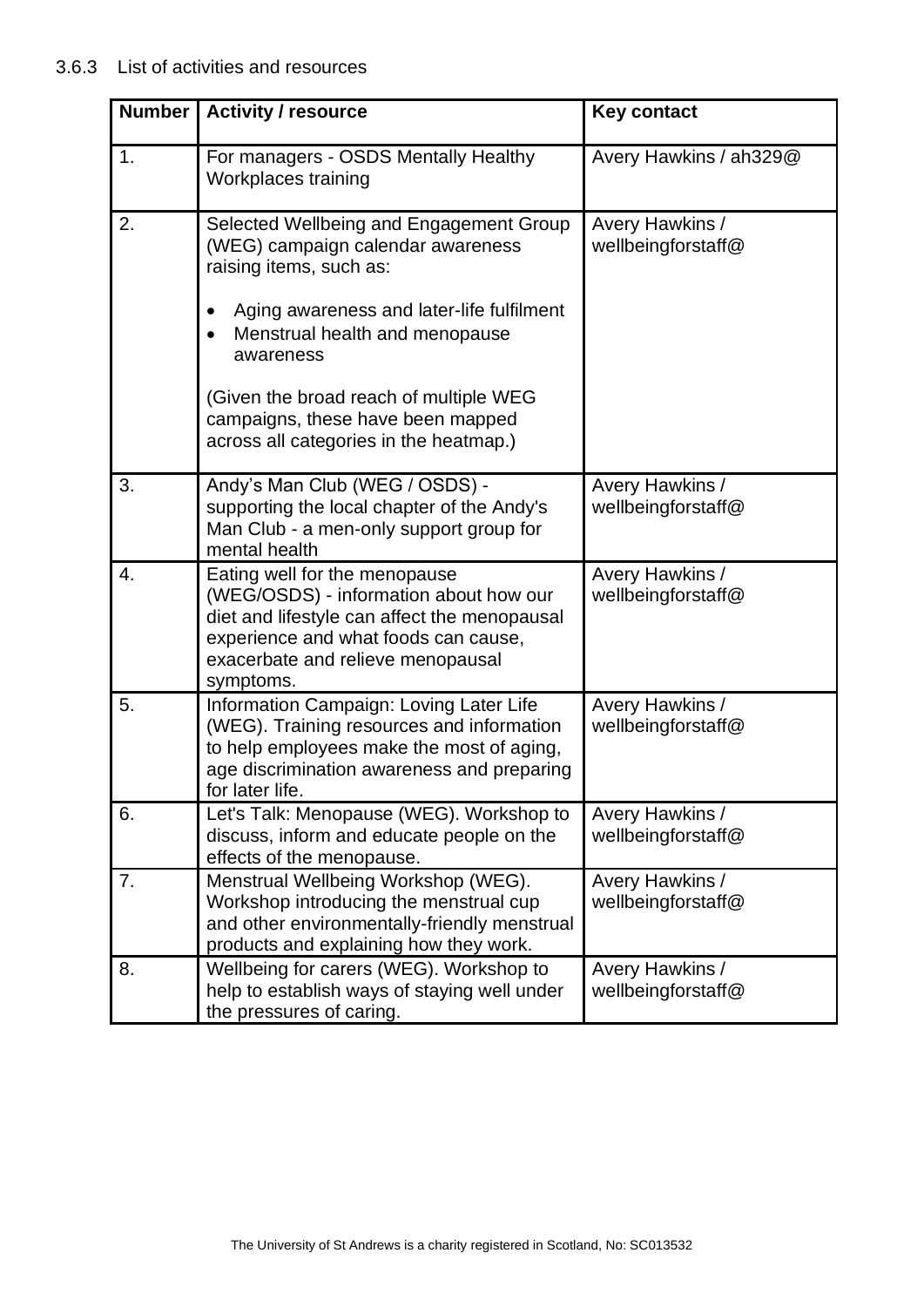# <span id="page-18-0"></span>**3.7 Activities and resources for all students**

#### 3.7.1 Heatmap of provision

|                              | Hedonic<br>feeling good / satisfaction                      | Eudaemonic<br>functioning well / performance             |
|------------------------------|-------------------------------------------------------------|----------------------------------------------------------|
| <b>Emotional</b>             | 1, 2, 3, 5, 7, 8, 9, 10, 11, 12, 13, 15,<br>16, 17, 18      | 1, 2, 3, 9, 10, 11, 12, 13, 15, 16, 17,<br>18.19         |
| <b>Rational</b>              | 2, 3, 5, 7, 8, 9, 10, 11, 12, 14, 17, 18,<br>19             | 2, 3, 4, 6, 9, 10, 11, 12, 14, 17, 18, 19                |
| Spiritual /<br>Philosophical | 14, 15, 16, 17, 18, 19                                      | 14, 15, 16, 17, 18                                       |
| <b>Physical</b>              | 5, 12, 13, 17, 18                                           | 12, 13, 17, 18                                           |
| <b>Relational</b>            | 2, 3, 5, 7, 8, 9, 10, 11, 12, 13, 14, 15,<br>16, 17, 18, 19 | 2, 3, 6, 8, 9, 10, 11, 12, 13, 14, 15, 16,<br>17, 18, 19 |
| <b>Societal</b>              | 1, 7, 8, 9, 10, 11, 12, 13, 15, 16, 17,<br>18, 19           | 1, 5, 6, 8, 9, 10, 11, 12, 13, 15, 16, 17,<br>18, 19     |

*Numbers refer to activities or resources listed later in this section*

| Key | No examples | Low (up to $5$ ) | Medium (6-10) | <b>High</b><br>(11)<br>and over) |  |
|-----|-------------|------------------|---------------|----------------------------------|--|
|-----|-------------|------------------|---------------|----------------------------------|--|

- 3.7.2 Key insights, issues and opportunities
- 3.7.2.1 There are good examples of support for wellbeing across all categories, especially considering provision at the whole university level that applies here. In addition, items 12 and 13 (over 50 sports clubs, and recreational sport) provide considerable scope and scale under concise headings. This means that there is substantial provision for physical wellbeing for students, again in the context of many whole community activities and resources that apply here. Moreover, Saints Sport has taken an important leadership stance in advancing not just philosophical wellbeing, but also wellbeing as a philosophy.
- 3.7.2.2 The role of the Students Association, in relation to societies and through direct support and engagement led by the SA Director of Wellbeing is equally significant. This is a reflection of the enormous value that students place on their life together and the creativity and energy that they bring to enriching the experience of the whole community. In addition, students are very much involved through representative positions (and informally) in partnership with provider units (e.g. Student Services, CEED and others) and schools in the shaping and delivery of wellbeing activities.
- 3.7.2.3 As mentioned earlier, Psychology and Neuroscience provides a good benchmark for wellbeing activities at the school level and their student-oriented provision could offer examples for others. However, there will also be additional examples across all of the schools, and an Academic Forum event to discuss and share good practice has already been arranged.
- 3.7.2.4 The enormous resource that is not visible in this sub-section is the everyday support of Student Services, which engages with over half of the student population Some important specific activities and resources provided by Student Service are listed in the next subsection, but the everyday availability of Student Services is undoubtedly of fundamental importance to many students wellbeing.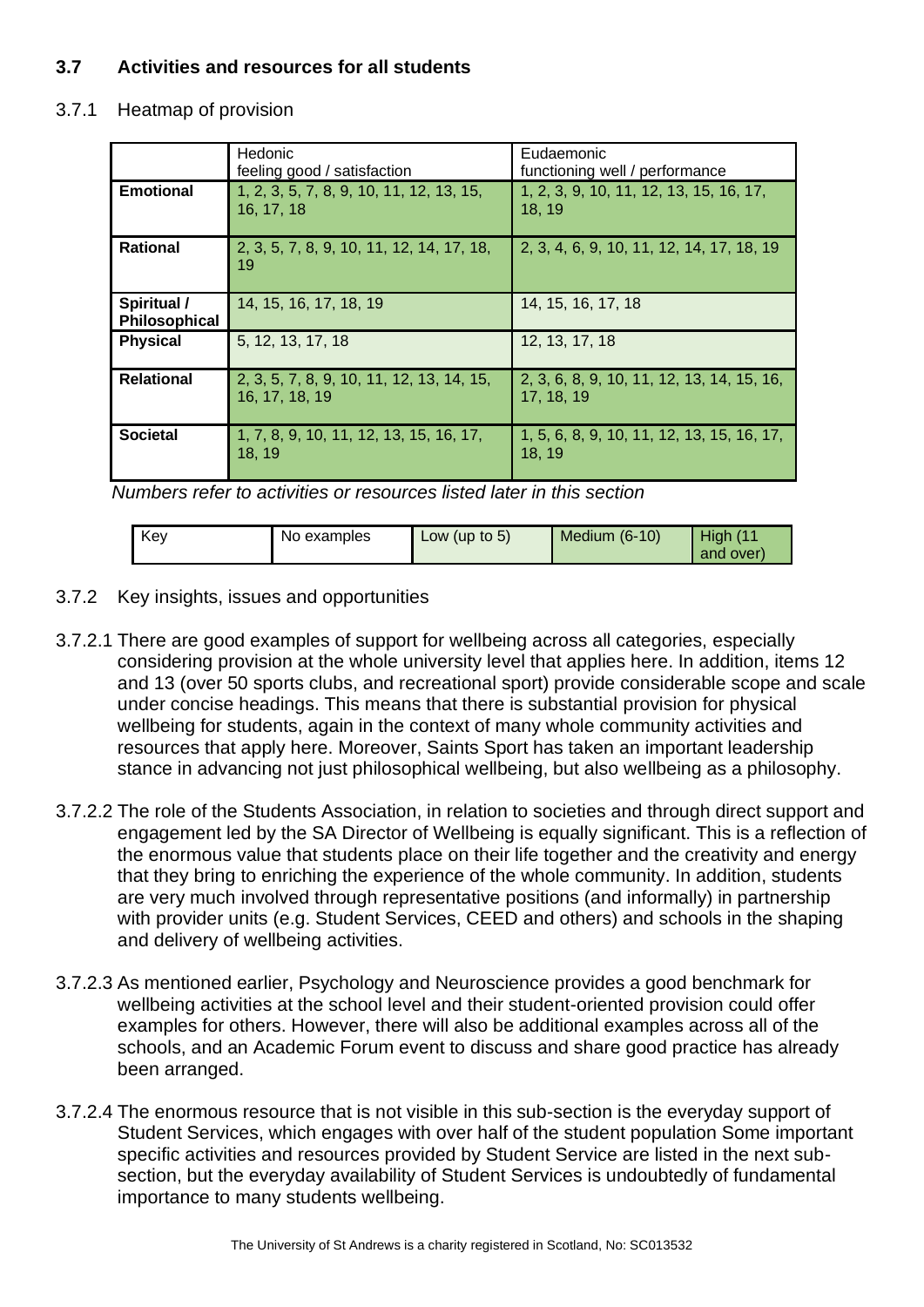- <span id="page-19-0"></span>• **Recommendation 7***:* Many whole-university wellbeing activities and campaigns are relevant to students also; The Wellbeing and Engagement Group should be encouraged to continue to publicise offerings widely, and work with the Students' Association to reach students who may not realise that some of the whole university provision is 'for them too'.
- <span id="page-19-1"></span>• **Recommendation 8***:* There is emerging leadership around a 'philosophy of wellbeing' in Saints Sport, who should be encouraged to work with student and staff partner groups to develop and promote this.

| <b>Number</b> | <b>Activity / resource</b>                                                                                                                                                                                                                                                                                                                                                                                                                                         | <b>Key contact</b>                                                                   |
|---------------|--------------------------------------------------------------------------------------------------------------------------------------------------------------------------------------------------------------------------------------------------------------------------------------------------------------------------------------------------------------------------------------------------------------------------------------------------------------------|--------------------------------------------------------------------------------------|
| 1.            | 'ceedfailure' - a blog that seeks to help students learn<br>from failure                                                                                                                                                                                                                                                                                                                                                                                           | Cat Wilson /<br>cat.wilson@                                                          |
| 2.            | Wellbeing and resilience programme aligned to the<br>entrepreneurial mindset (CEED, in development)                                                                                                                                                                                                                                                                                                                                                                | Cat Wilson /<br>cat.wilson@                                                          |
| 3.            | <b>Coaching for students</b>                                                                                                                                                                                                                                                                                                                                                                                                                                       | Cat Wilson /<br>cat.wilson@                                                          |
| 4.            | Wellbeing workshops in the <b>Professional Skills Curriculum</b><br>e.g. resilience, wellbeing for the workplace, confidence                                                                                                                                                                                                                                                                                                                                       | Cat Wilson /<br>cat.wilson@                                                          |
| 5.            | A session entitled 'Resilience' - under the Academic Skills<br>Project (ASP) in the School of Psychology &<br>Neuroscience, involving four speakers who represented<br>various levels of career progression, (namely a PGR<br>student, a Post-doctoral research part-time staff member,<br>professional staff member, and an academic staff), to<br>share aspects of their story of resilience. Specific to P&N<br>students but could be adapted by other schools. | Francesca<br>Fotheringham &<br>Paula Miles / flf2@<br>& psydot@                      |
| 6.            | Drop in help session under the Academic Skills Project<br>(ASP) in the School of Psychology & Neuroscience;<br>students were able to book a 10min slot to chat through<br>any questions, queries, concerns about anything<br>academic, personal or anything in between. Specific to<br>P&N students but could be adapted by other schools.                                                                                                                         | Francesca<br>Fotheringham &<br>Paula Miles / flf2@<br>& psydot@                      |
| 7.            | Two 'in-person pumpkin carving sessions' were hosted in<br>the Can-Do Marquee. The event was BYOP (bring your<br>own pumpkin and carving tools). The best pumpkin was<br>submitted to the Uni of Glasgow's cross-Psychology<br>Department Pumpkin Carving Contest. Specific to P&N<br>students but could be adapted by other schools.                                                                                                                              | <b>Lindsay Nielsen</b><br>(School President),<br>Gareth Miles, Paula<br>Miles / lvn@ |
| 8.            | Weekly drop-in hour with the DoT - an informal<br>opportunity for students to pop in for a chat/have<br>lunch/ask any questions they may have about teaching<br>and learning. Specific to P&N students but could be<br>adapted by other schools.                                                                                                                                                                                                                   | Paula Miles /<br>psydot@                                                             |

#### 3.7.3 List of activities and resources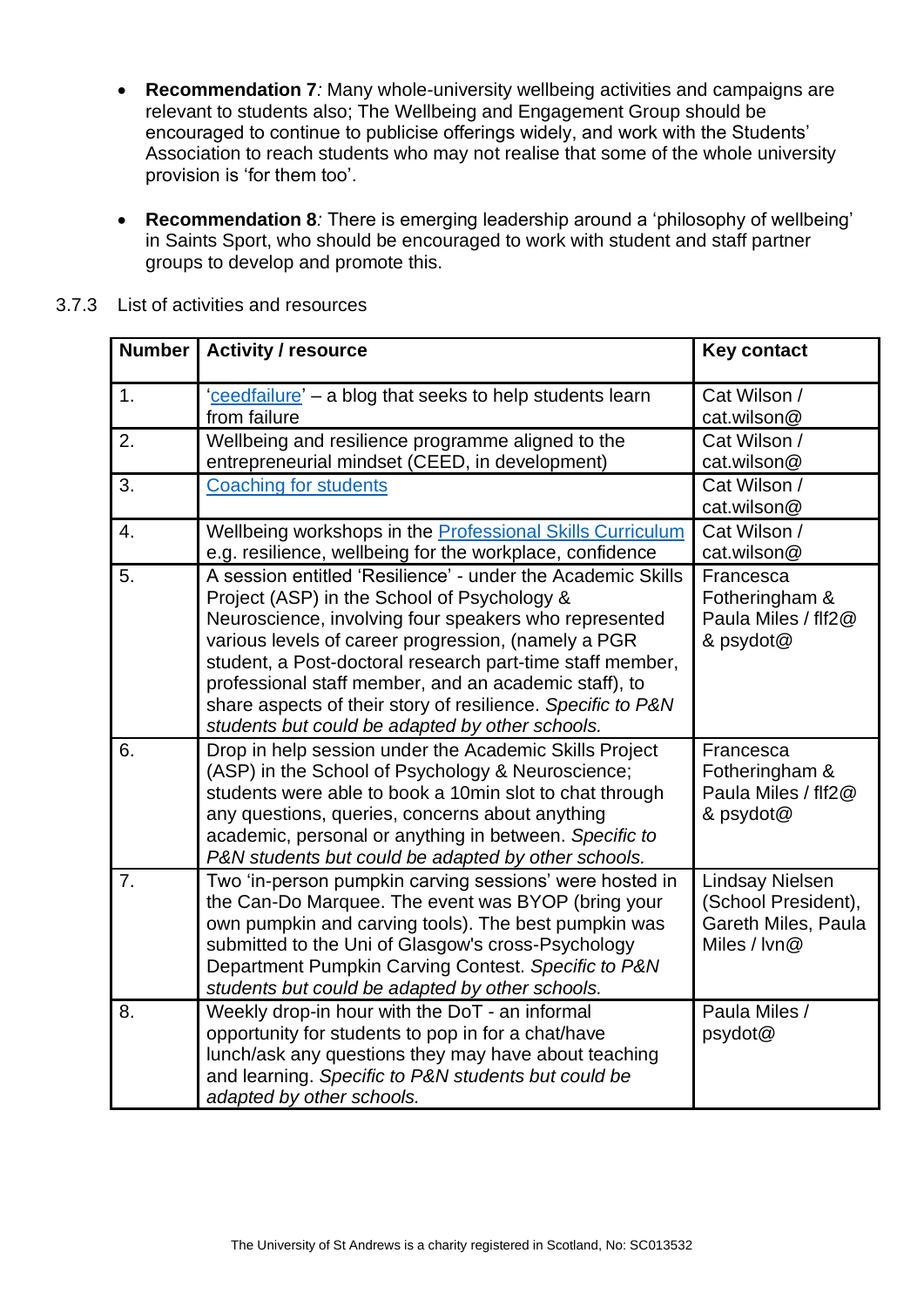| <b>Number</b> | <b>Activity / resource</b>                                                                                                                                                                                                                                                                                                                                                                                | <b>Key contact</b>                                                   |
|---------------|-----------------------------------------------------------------------------------------------------------------------------------------------------------------------------------------------------------------------------------------------------------------------------------------------------------------------------------------------------------------------------------------------------------|----------------------------------------------------------------------|
| 9.            | Wellbeing Emails. The Wellbeing Officer for the School of<br>Psychology & Neuroscience has been sending out regular<br>emails to all students in the School, offering wellbeing<br>resources and taking the opportunity to advertise the<br>Wellbeing Officer role. Specific to P&N students but could<br>be adapted by other schools.                                                                    | Maggie Ellis /<br>mpe2@                                              |
| 10.           | Wellbeing Introduction - Orientation Week. Specific to<br>P&N students but could be adapted by other schools.                                                                                                                                                                                                                                                                                             | Maggie Ellis /<br>mpe2@                                              |
| 11.           | Athletics Union Executive and Interns - participation in<br>the organization of the AU (Saints Sport)                                                                                                                                                                                                                                                                                                     | Duncan Caithness /<br>dac9@                                          |
| 12.           | Sports Clubs: over 50 sports on offer and multiple<br>competitive and recreational teams, Saints Sport caters<br>for all levels of ability and aspiration. The programme is<br>student led so new activities can be introduced with<br>sufficient student demand. Most clubs offer recreational<br>activities (e.g. outdoors events)                                                                      | Duncan Caithness /<br>dac9@                                          |
| 13.           | Recreational Sport: All Saints Sport clubs offer<br>recreational membership options so students can benefit<br>from the fitness and social aspects of their sport without<br>needing to compete.                                                                                                                                                                                                          | Rhona Hendry,<br><b>Sports</b><br>Development<br>Officer /<br>rh205@ |
| 14.           | Saints Leadership, Coaching and Volunteering<br>Experience: In addition to creating fond memories and<br>developing friendships, it provides opportunities for<br>students to add value to their University education,<br>enhance their global awareness, develop their leadership<br>skills and improve their leadership and coaching abilities.                                                         | Duncan Caithness /<br>dac9@                                          |
| 15.           | Club Wellbeing Officers: Saints Sport have introduced this<br>position to ensure clubs are proactively supporting their<br>members and providing support - officers receive year-<br>round training from Student Services.                                                                                                                                                                                | Sophie Tyler, AU<br>President /<br>aupresident@                      |
| 16.           | Saints Wellbeing; Students who have a membership with<br>Saints Sport or an affiliated club have access to a<br>Wellbeing Adviser via dedicated meetings every Thursday<br>throughout the year, either online through Microsoft<br>Teams or over the phone.<br>Students can discuss any wellbeing concerns, which<br>need not be sport related and can be personal, mental<br>health or study orientated. | Duncan Caithness /<br>dac9@                                          |
| 17.           | Students' Association Clubs and Societies: The range of<br>societies (over 150) covers nearly every possible interest.                                                                                                                                                                                                                                                                                    | Emma Walsh /<br>DoWell@                                              |
| 18.           | Students Association wellbeing participation and<br>leadership, as organized by the Director of Wellbeing.                                                                                                                                                                                                                                                                                                | Emma Walsh /<br>DoWell@                                              |
| 19.           | Orientation Moodle module – developed by Dr Penny<br>Turnbull for AY 2020/21, during the covid-19 pandemic.<br>Information, resources, training, signposting and a<br>welcome for all new and returning students this academic<br>year, to support them in feeling informed, supported and<br>empowered beginning or recommencing their studies<br>during the challenges of the pandemic.                 | Penny Turnbull /<br>pt28@                                            |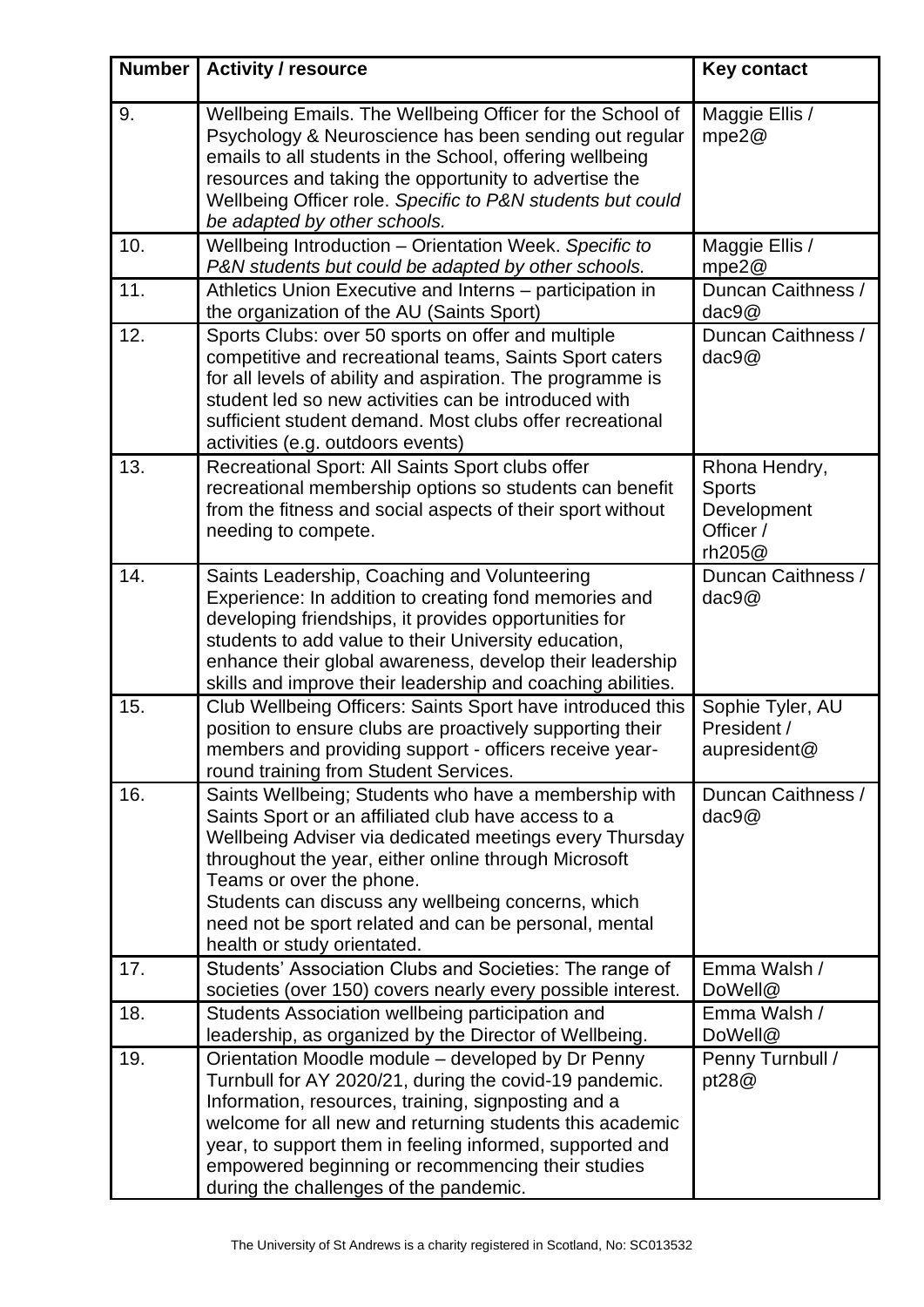*Note: item 17 is not always specifically concerned with wellbeing, but is obviously important for a wide range of students. Given the vast range of societies and the number of students engaged in them, it was important to note this and the associated impression, collectively, it includes examples covering all wellbeing themes as additional benefits or outcomes.*

# <span id="page-21-0"></span>**3.8 Activities and resources for specific groups of students**

3.8.1 Heatmap of provision

|                              | Hedonic                                                                    | Eudaemonic                                                 |
|------------------------------|----------------------------------------------------------------------------|------------------------------------------------------------|
|                              | feeling good / satisfaction                                                | functioning well / performance                             |
| <b>Emotional</b>             | 1, 5, 6, 7, 8, 12, 13, 14, 15, 16, 17, 18,<br>19, 20, 21, 24, 25           | 6, 7, 8, 9, 11, 12, 14, 15, 18, 24, 25                     |
| <b>Rational</b>              | 1, 2, 3, 4, 5, 6, 7, 8, 10, 12, 13, 15, 16,<br>17, 18, 19, 20, 21, 25      | 1, 2, 3, 4, 5, 6, 7, 11, 15, 18, 25                        |
| Spiritual /<br>Philosophical | 1, 6, 16, 19, 24, 25                                                       | 6, 24, 25                                                  |
| <b>Physical</b>              | 19                                                                         |                                                            |
| <b>Relational</b>            | 1, 2, 3, 4, 6, 7, 10, 13, 14, 15, 16, 17,<br>18, 19, 20, 21, 24            | 1, 2, 3, 4, 6, 7, 11, 13, 14, 15, 18, 20,<br>21, 24, 25    |
| <b>Societal</b>              | 1, 2, 3, 4, 5, 6, 8, 10, 12, 13, 14, 15,<br>16, 17, 18, 19, 20, 21, 24, 25 | 1, 2, 3, 4, 5, 6, 9, 10, 11, 14, 15, 18,<br>20, 21, 24, 25 |

*Numbers refer to programs or resources listed later in this section*

| Key | No examples | Low (up to $5$ ) | Medium $(6-10)$ | High (11 and |
|-----|-------------|------------------|-----------------|--------------|
|     |             |                  |                 | over)        |

- 3.8.2 Key insights, issues and opportunities
- 3.8.2.1 There is considerable provision directed towards students with particular needs, preferences or interests. In some ways this is understated, since there is a difficult overlap with general provision; for example, specific school- or interest-based Student Societies would be relevant at this level rather than the all-student level but the sheer number would overwhelm the review. Nevertheless, these societies may have particular wellbeing benefits (especially emotional and relational) for students and participation may help specific groups.
- 3.8.2.2 The apparent lack at the spiritual / philosophical and physical levels is deceptive, since these are well-provided at higher levels (whole community or all students) and cut across most groups. In addition, disability experts in Student Services and disability officers in schools do already seek to address the apparent lacuna, in the table, in relation to eudaemonic physical wellbeing for those with special needs (these are general support arrangements rather than specific activities or resources). However, there may be an opportunity to consider how hedonic physical wellbeing is enabled for those with special needs, by looking beyond accommodations to positive engagement.
- 3.8.2.3 In schools, Psychology and Neuroscience provides a good benchmark for wellbeing activities at this level and their student-oriented provision could offer examples for others. However, there will also be additional examples across all of the schools, since all are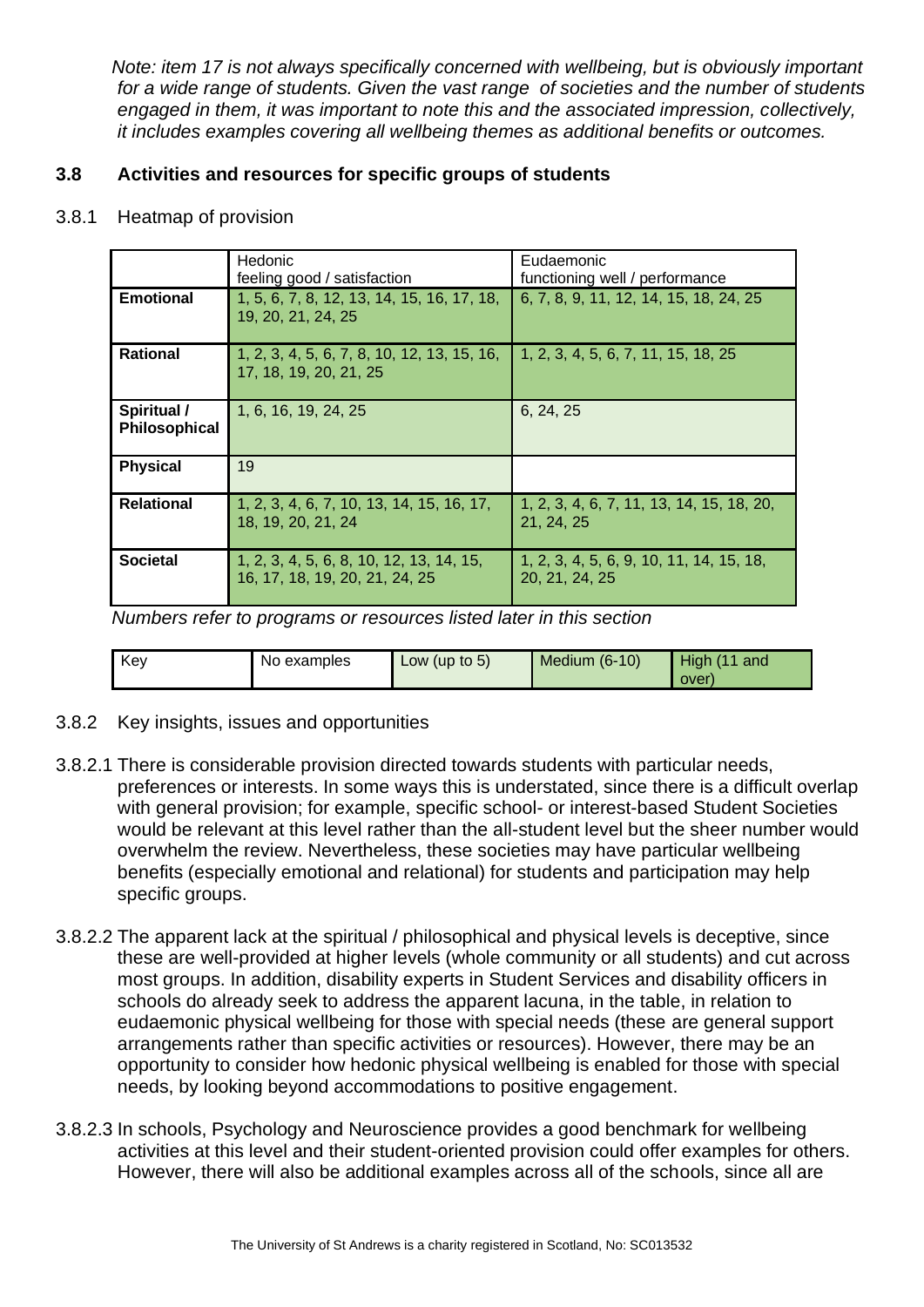strongly committed and engaged in supporting student wellbeing. An Academic Forum event to discuss and share good practice has already been arranged.

- <span id="page-22-0"></span>• **Recommendation 9***:* Discussion between Saints Sport and Student Services' disability experts should be encouraged, to explore what further opportunities for active participation can be created and/or promoted for those with special needs.
- <span id="page-22-1"></span>• **Recommendation 10***:* Student Services and the Students' Association should be encouraged to continue to identify new opportunities for wellbeing provision for groups with specific needs.

| <b>Number</b> | <b>Activity / resource</b>                                                                                                                                                                                                                                                                                                                                                       | <b>Key contact</b>                                          |
|---------------|----------------------------------------------------------------------------------------------------------------------------------------------------------------------------------------------------------------------------------------------------------------------------------------------------------------------------------------------------------------------------------|-------------------------------------------------------------|
| 1.            | For new UG and PGT students: Transitions<br>toolkits and Countdown to St Andrews (set<br>expectations of academic experience, increase<br>wellbeing, make students feel connected and<br>part of student community before they begin<br>classes.                                                                                                                                 | Cat Wilson /<br>cat.wilson@                                 |
| 2.            | For BAME students: mentoring scheme                                                                                                                                                                                                                                                                                                                                              | Cat Wilson /<br>cat.wilson@                                 |
| 3.            | For UG students: mentoring scheme                                                                                                                                                                                                                                                                                                                                                | Cat Wilson /<br>cat.wilson@                                 |
| 4.            | For PG students: mentoring scheme                                                                                                                                                                                                                                                                                                                                                | Cat Wilson /<br>cat.wilson@                                 |
| 5.            | For students with low-level mental health issues:<br>Social/Cultural prescribing is a mechanism for<br>linking patients with non-medical sources of<br>support within their community. The University<br>Cultural Partners - Museums, Music Centre,<br>Byre Theatre and Library - will partner to offer a<br>pilot Cultural Prescription programme,<br>commencing in March 2021. | Eilidh Lawrence /<br>erm@                                   |
| 6.            | For grieving students: Grief Group - a monthly<br>group exploring recent bereavement in people's<br>lives, offering support, led by the Assistant<br>Chaplain.                                                                                                                                                                                                                   | Sam Ferguson / sjf6@                                        |
| 7.            | For students whose first language is not English:<br>International befriending.                                                                                                                                                                                                                                                                                                  | Fiona Barnard,<br><b>Honorary Global</b><br>Chaplain / fvb@ |
| 8.            | For referred students: Anxiety Management<br>Group<br>"A psychoeducational group to help empower<br>you to understand, develop and use tools to<br>create more helpful responses to anxiety."                                                                                                                                                                                    | Joely Nicol / jmn9@                                         |
| 9.            | For students who wish to offer constructive<br>feedback on student services: Participation and<br><b>Engagement Group</b>                                                                                                                                                                                                                                                        | Joely Nicol / jmn9@                                         |

3.8.3 List of activities and resources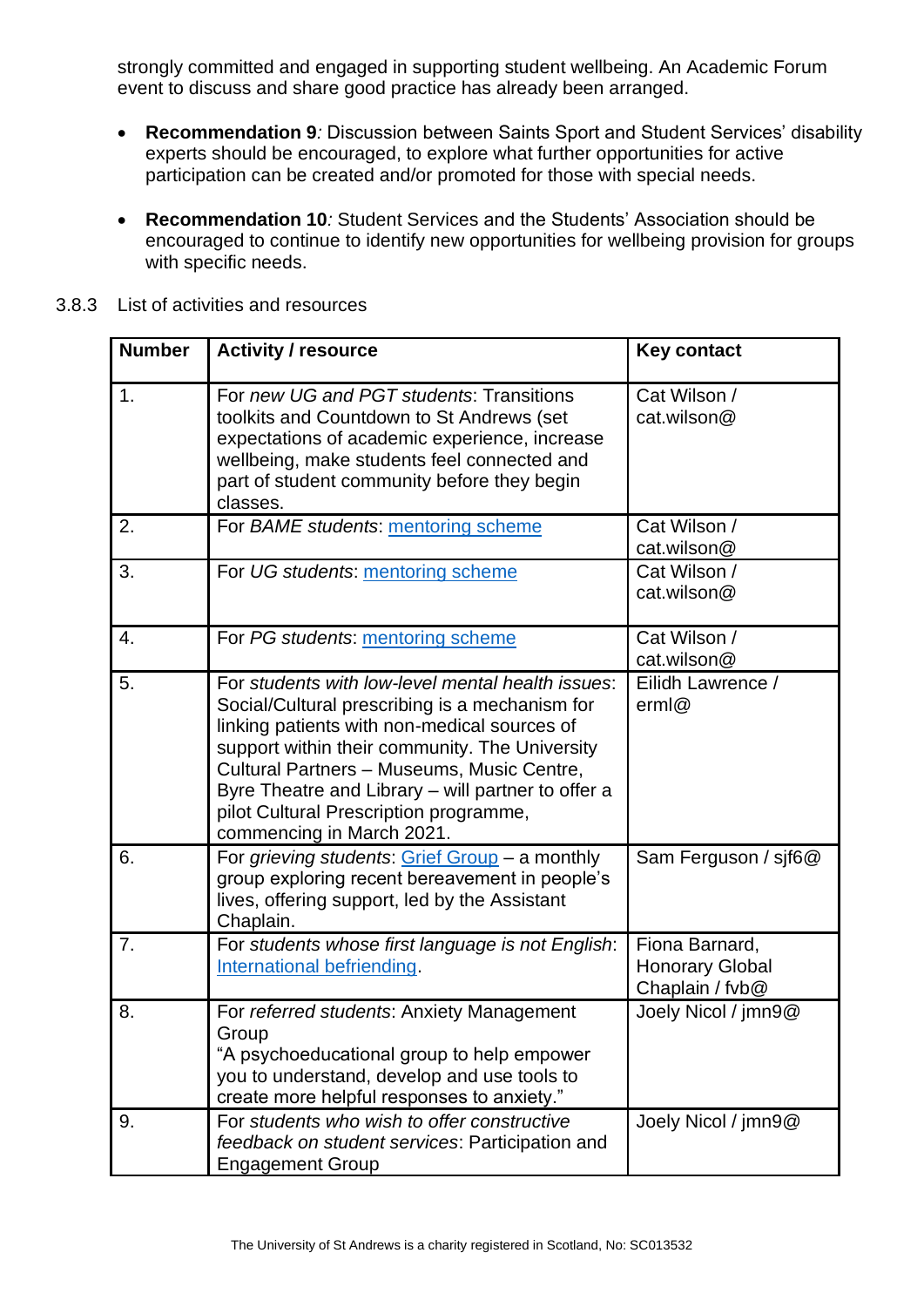| <b>Number</b> | <b>Activity / resource</b>                                                                                                                                                                                                                                                                                                                                               | <b>Key contact</b>                                                                |
|---------------|--------------------------------------------------------------------------------------------------------------------------------------------------------------------------------------------------------------------------------------------------------------------------------------------------------------------------------------------------------------------------|-----------------------------------------------------------------------------------|
| 10.           | For referred students: Autism Group - weekly<br>group which gives students an opportunity to<br>meet peers, socialise, share experiences and<br>receive information about University Life.                                                                                                                                                                               | Kate Leavy / kl212@                                                               |
| 11.           | For students with disabilities and specific<br>learning differences: Study Skills Webinar, for<br>students with who would like to build on their<br>study skills.                                                                                                                                                                                                        | Joely Nicol / jmn9@                                                               |
| 12.           | For referred students: Managing Perfectionism<br>Group<br>focused on the role of perfectionism and what<br>thoughts, feelings and behaviours can contribute<br>to it.                                                                                                                                                                                                    | Joely Nicol / jmn9@                                                               |
| 13.           | For PS1001 students: P&N Netflix Party<br>watching 'Three Identical Strangers' (as this was<br>recommended in a previous Q&A session with<br>first year students). There was an opportunity to<br>discuss the documentary post viewing.                                                                                                                                  | Paula Miles / psydot@                                                             |
| 14.           | For first year students: Friendship Friday -<br>Speed Friending for First Years. P&N event<br>which provided 1st year students with an<br>opportunity to make friends by finding as many<br>things as possible that they have in common.<br>Pairs were given 2 minutes before they moved<br>on to the next person. The winners were the pair<br>with the most in common. | <b>Lindsay Nielsen</b><br>(School President) &<br>Paula Miles / Ivn@ &<br>psydot@ |
| 15.           | For PGR students in P&N: Online study rooms<br>to support a sense of community.                                                                                                                                                                                                                                                                                          | Maggie Ellis / mpe2@                                                              |
| 16.<br>17.    | For students in P&N: BAME Network Pub Quiz.<br>For students in P&N: Movie Night - Netflix<br>party/teleparty.                                                                                                                                                                                                                                                            | <b>P&amp;N BAME network</b><br>P&N Society                                        |
| 18.           | For students in P&N: Study Buddy Matching.<br>Students who are interested in meeting/working<br>with another student fill in an online form and are<br>then matched.                                                                                                                                                                                                     | <b>P&amp;N Society</b>                                                            |
| 19.           | For first year students in P&N: Wellbeing<br>Resources for First Year Students - an email<br>with wellbeing information and links sent to all<br>first year students.                                                                                                                                                                                                    | Eoin O'Sullivan &<br>Paula Miles / epo1@ &<br>psydot@                             |
| 20.           | For PGT students in P&N: MS Team - to create<br>an online community for this cohort. Information<br>about School and wellbeing events and<br>resources (inter alia) are posted on this Team.                                                                                                                                                                             | Eric Bowman & Manon<br>Schweinfurth / emb@<br>& ms397@                            |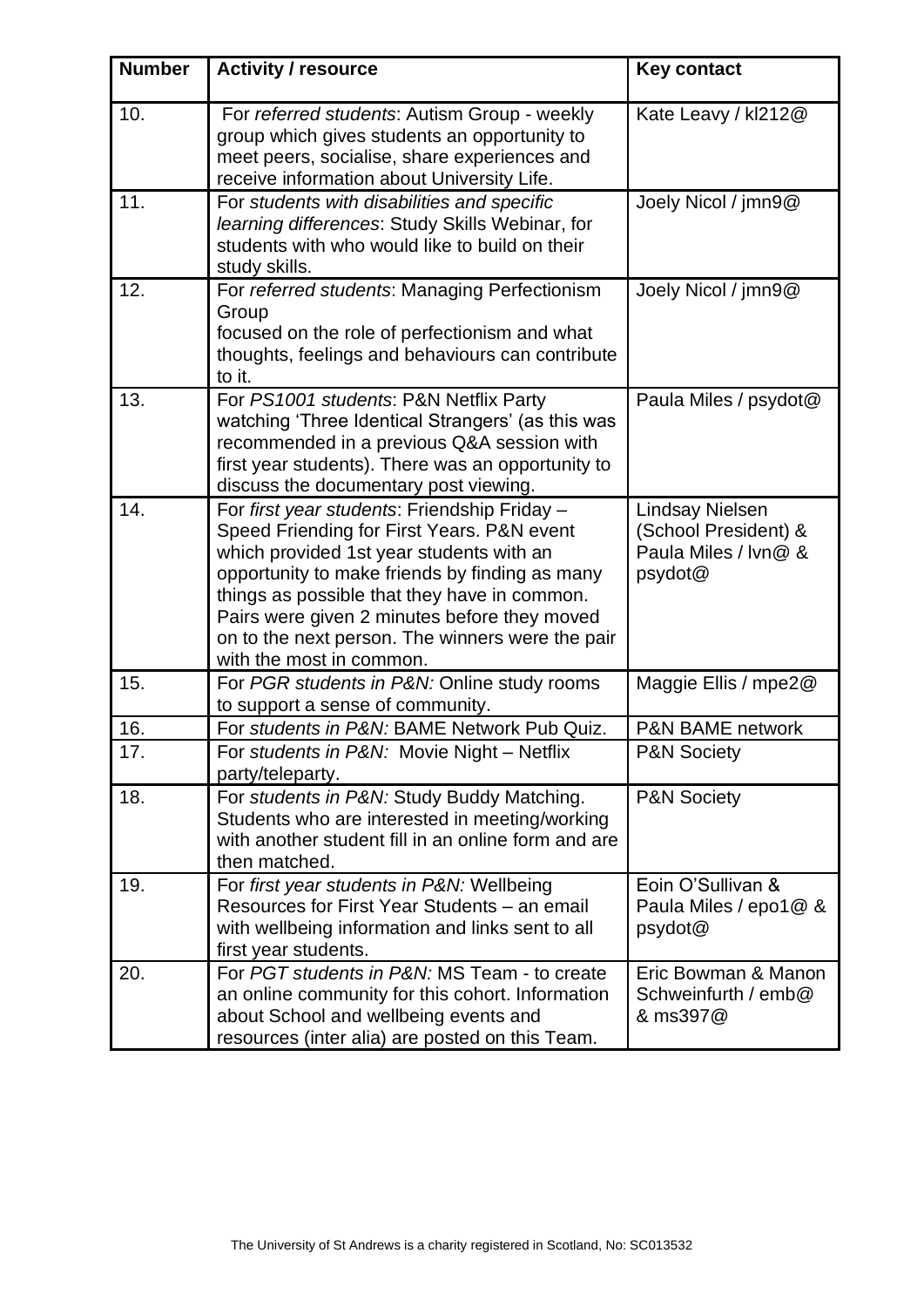| <b>Number</b> | <b>Activity / resource</b>                                                                                                                                                                                                                                                                                                                                                                                                                                                                                | <b>Key contact</b>                                     |
|---------------|-----------------------------------------------------------------------------------------------------------------------------------------------------------------------------------------------------------------------------------------------------------------------------------------------------------------------------------------------------------------------------------------------------------------------------------------------------------------------------------------------------------|--------------------------------------------------------|
| 21.           | For PGT students in P&N: PGT Coffee breaks<br>and Friday drinks. Staff host virtual coffee<br>breaks and Friday drinks events for PGT<br>students. These provide students with an<br>opportunity to interact outside of class, helping<br>them to develop a connection to their peers and<br>the School, and provide them with a forum to<br>discuss wellbeing issues.                                                                                                                                    | P&N Staff on PGT<br>programmes & Eric<br>Bowman / emb@ |
| 22.           | For Chemistry PhD students: MS Teams<br>channel that allows for the sharing of resources,<br>general discussion of issues, surveys.                                                                                                                                                                                                                                                                                                                                                                       | Ruxandra Chitac /<br>rgc $2@$                          |
| 23.           | For all PG students: Students' Association PG<br>Society runs various academic and social events<br>throughout the year to help connect PG<br>students, often working in collaboration with St<br>Leonard's College.                                                                                                                                                                                                                                                                                      | Sam Ross / sar22@                                      |
| 24.           | Saints Wellbeing; Students who have a<br>membership with Saints Sport or an affiliated<br>club have access to a Wellbeing Adviser via<br>dedicated meetings every Thursday throughout<br>the year, either online through Microsoft Teams<br>or over the phone.<br>Students can discuss any wellbeing concerns,<br>which need not be sport related and can be<br>personal, mental health or study orientated.                                                                                              | Duncan Caithness /<br>dac9@                            |
| 25.           | Recognising the therapeutic value of formats<br>that provide peer-to-peer sharing, a stigma-<br>reducing supportive group, and evidence-based<br>low intensity work consistent with NICE<br>guidelines, Student Services continues to add<br>psychoeducation-based groups to its APPTS-<br>accredited Matching Care model (see items 8<br>and 12). New groups in semester 2 20/21:<br>Mood management (low mood, motivational<br>deficit);<br>Managing our wellbeing during Covid-19 / post-<br>Covid 19. | Adam Welstead /<br>aw $201@$                           |

## <span id="page-24-0"></span>**4. Signposting for wellbeing and mental health support**

- 4.1 The material in [section 3](#page-6-1) establishes that there is a considerable range of focused activities and resources to support wellbeing for both staff and students. There needs to be some attention to how intended beneficiaries are made aware of, and directed to these programmes. This is important in order for the activities and resources to have the best impact and to allow decisions about scaling up particular activities, based on demand, to be well informed. In this section, therefore, signposting of wellbeing is considered alongside direction to other support for staff and students.
- 4.2 Addressing other forms of support is important in order to avoid misunderstanding and misdirection; the definition of wellbeing (see [section 2\)](#page-4-0) makes it clear that it is not the opposite of poor (mental) health, yet calls for additional wellbeing have suggested that a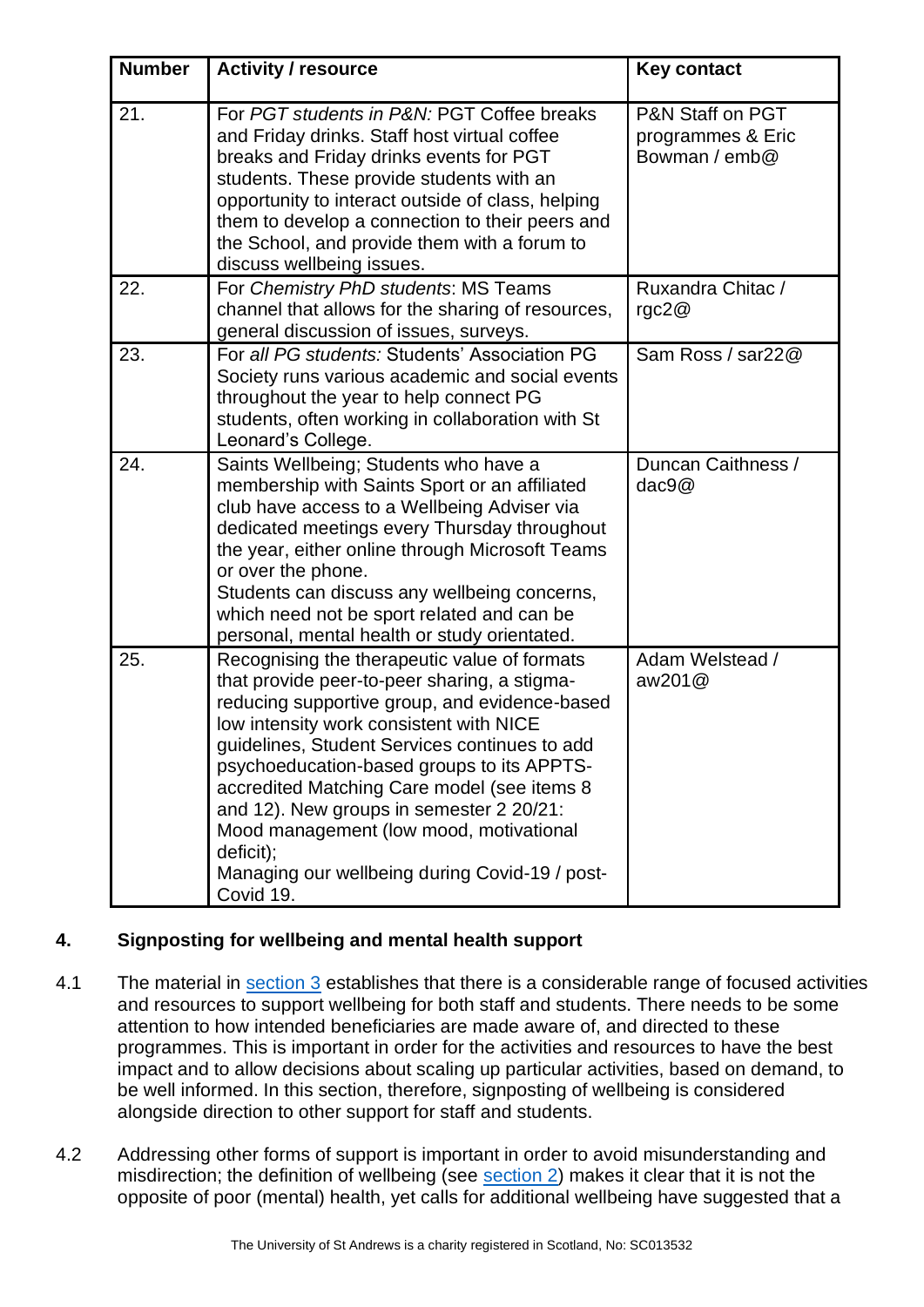need for more counselling provision – which addresses a different (and of course important) need. Clarity in distinguishing these kinds of provision, and helping our community to access the right help to meet their needs, will be useful in making the most effective use of both.

## <span id="page-25-0"></span>**4.3 Signposting to wellbeing**

- 4.3.1 Support for wellbeing is signposted in a number of different ways. These routes varied substantially for staff and students at the time of writing, so each is addressed individually here.
- 4.3.2 For students, there are several outreach activities and reach-in facilities for highlighting wellbeing activities and resources.
- 4.3.3 Outreach activities include:
	- Promotion of Student Services wellbeing support and resources directly (e.g. during orientation), and indirectly through academic staff, residence services and student hall teams (including collaboration with student officers).
	- Direct promotion of wellbeing activities at the school level, by wellbeing or welfare officers, Directors of Teaching and other academic staff.
	- Promotion of CEED wellbeing activities directly to students (e.g. during orientation).
	- Students' Association activities led by the SA Director of Wellbeing and involving student representatives, both centrally and in collaboration with schools.
- 4.3.4 Reach-in facilities to help students locate wellbeing resources and activities include:
	- Website pages directly focussed on the topic and/or identifying key central contacts (such as wellbeing advisors in Student Services).
	- Wellbeing officers (or similar) in schools, who may offer ad-hoc contact arrangements and/or regular drop-in sessions.
	- Wellbeing consultations arranged by Saints Sport.
- 4.3.5 In general, signposting of wellbeing activities, resources and lines of support for students is extensive. However, Student Services consultations (October-November 2020) with Student Officers (Sabbatical Officers, School and Faculty Presidents) has indicated that there is a lack of clarity in relation to the role title and responsibilities of school officers focused on wellbeing. Consistency in these areas could help students to reach in and find support.
- 4.3.6 For staff, the outreach methods include:
	- The "Well Now" newsletter, to which around 40% of staff subscribe (see Appendix 2). Monitoring data show that between 20-44% of recipients open the newsletter, which gives this method an effective reach of 8-18% of staff.
	- Email contact with Heads of School and Directors of Units.
	- Promotion of OSDS activities and resources during staff induction.
- 4.3.7 Methods through which staff may reach in to seek wellbeing support include:
	- Contact with their line manager.
	- Website pages directly focussed on the topic and/or identifying key central contacts (such as Occupational Health).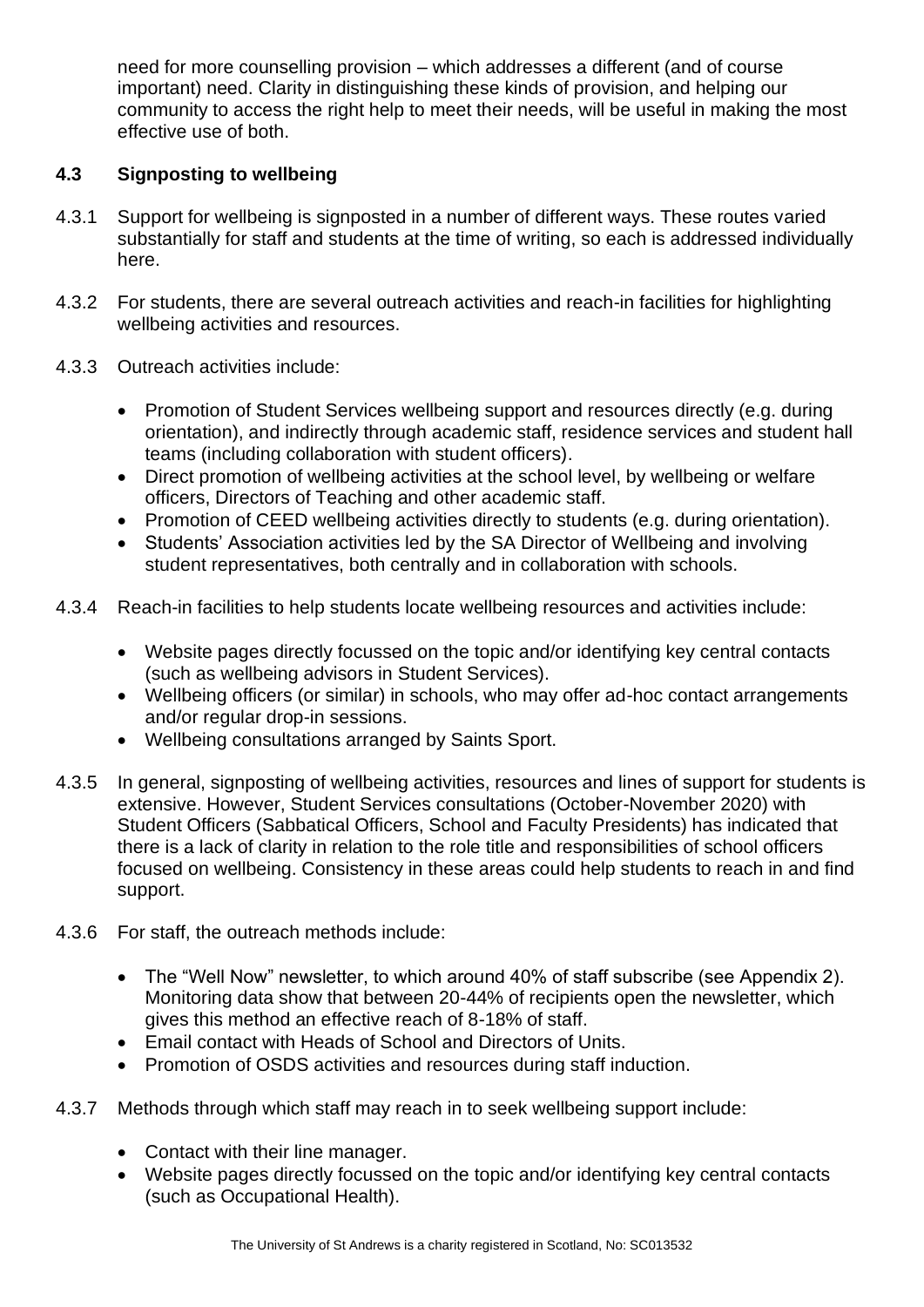- In relation to conversations with students that may be harrowing, using the consultation [service](https://www.st-andrews.ac.uk/staff/wellbeing/community/support/consultation-service/) provided by student services.
- <span id="page-26-1"></span>4.3.8 In general, signposting of wellbeing activities to staff is less extensive than it is for students and (in comparison) is more passive.
	- **Recommendation 11***:* To simplify engagement for students, it would be helpful if the titles of wellbeing officers in schools could be limited to a few consistent options (such as Wellbeing Officer or Director of Wellbeing).
	- **Recommendation 12***:* Improved active signposting to wellbeing activities and resources for staff may be helpful. Emulation of the promotional work of wellbeing officers (student focussed) in schools is suggested as an appropriate channel. This could be through adding staff-oriented responsibilities to existing roles or establishing new roles.

# <span id="page-26-2"></span><span id="page-26-0"></span>**4.4 Signposting for disability, and physical / mental health issues**

- 4.4.1 Support for disabilities and physical / mental health issues is well signposted (reach in) on the university website, for both staff and students. These are generally focussed towards to different channels, via Services for Students and a route through Occupational Health for staff. However, some resources (especially in relation to individual crisis situations) are applicable to all members of the community. For example, the Report and Support tool allows anyone to raise a concern about their own health and wellbeing or the health and wellbeing others, and may be used anonymously if preferred.
- 4.4.2 Additional outreach signposting for students is available through:
	- Promotion of Student Services support and resources directly (e.g. during orientation), and indirectly through academic staff, residence services and student hall teams (including collaboration with student officers).
	- Direct promotion of Student Services at the school level, by disability officers, Directors of Teaching and other academic staff.
	- Students' Association promotion led by the SA Director of Wellbeing and involving student representatives, both centrally and in collaboration with schools.
- 4.4.3 In general, the role of Student Services in providing assistance to all students in need is clear to staff and students. The reach of Student Services is clear; in the 2019-20 academic year, the service had some supportive interaction with over 7000 individual students.
- 4.4.4 Additional reach in signposting for staff is available through:
	- Contact with their line manager (this may include referrals to occupational health following performance concerns) and/or delegated staff with assigned areas of responsibility for people issues in schools or units.
	- The Staff Health and Wellbeing flowchart, prepared by Student Services (draft provided as [Appendix 3](#page-39-0) – this will be widely shared once finalised).
- 4.4.5 Additional outreach in signposting for staff is available through:
	- Promotion of Occupational Health during staff induction.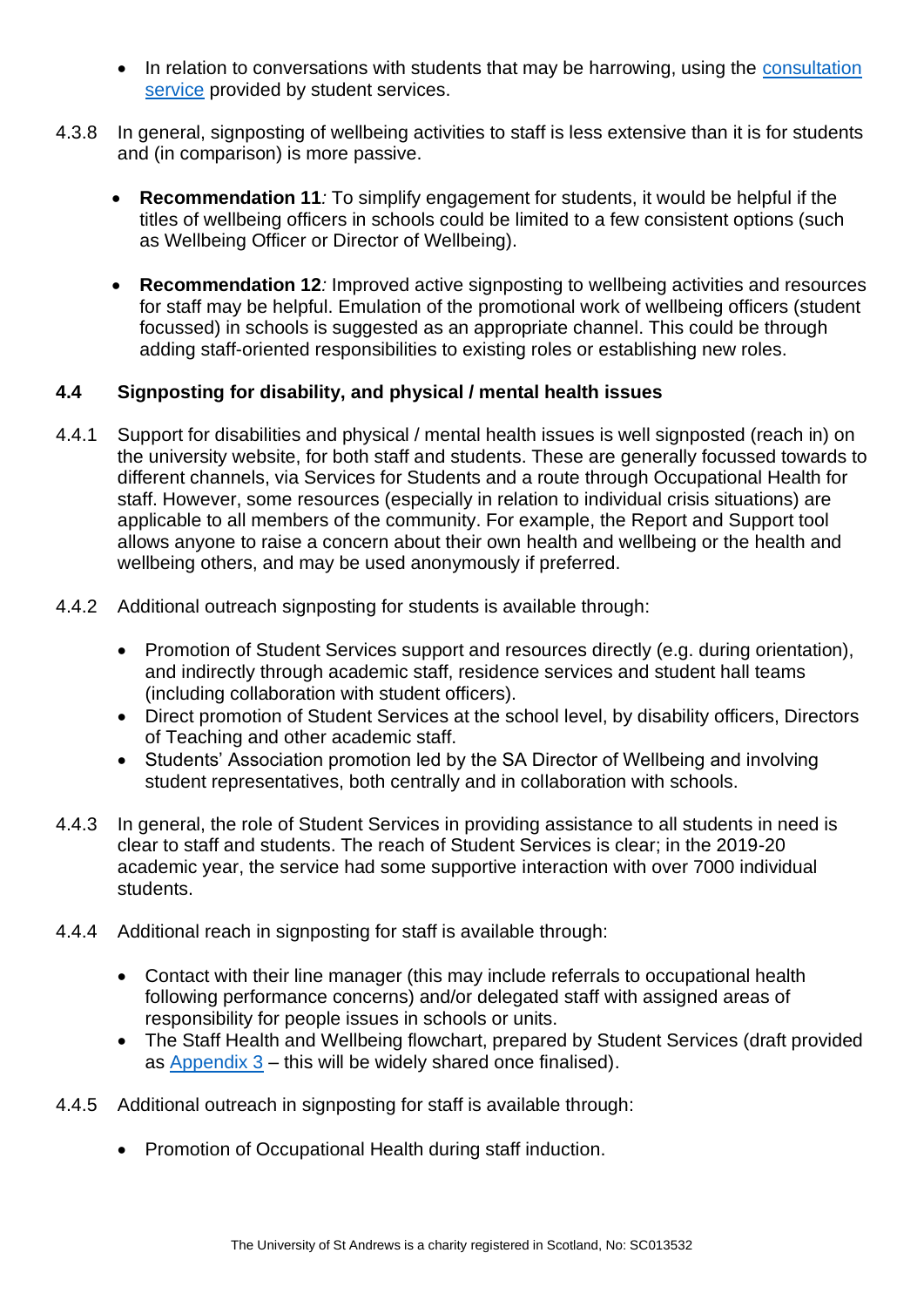- <span id="page-27-2"></span>4.4.6 Anecdotally, there is general awareness of the role of Occupational Health in supporting mental and physical health. However, there are some potential issues associated with signposting from line management because of the potential overlap with performance concerns, especially in the case of management referral. In addition, outreach signposting could be enhanced.
	- **Recommendation 13***:* Additional reach in and active outreach signposting for staff towards Occupational Health and other resources to help address mental and physical health issues could be considered. Aligning this with wellbeing signposting could help staff to have a clear idea about which line of support is most appropriate for them, and for that reason these could both fit within the responsibilities of the same role-holder in schools and units.

## <span id="page-27-0"></span>**4.5 Opportunities for development**

- 4.5.1 In addition to the specific recommendations mentioned earlier in this section of the report, there are two opportunities which may lead to additional suggestions in the future.
- 4.5.2 First, there is an emerging sense that more could be done to help staff be informed users and partners in wellbeing activities. While awareness is undoubtedly strong in some areas (such as service providing units and some schools), it is addressed in many different ways and it would help to build a shared conversation so that wellbeing becomes embedded in the university's culture. This might be achieved through sharing the definition of wellbeing widely, especially in the tabular form set out in [section 2.](#page-4-0) Further reflection on appropriate and engaging settings for such sharing (for example, perhaps induction and annual reviews) may be helpful.
- 4.5.3 Second, there is a need for ongoing support for those who are actively involved in signposting, especially in relation to directing people appropriately between mental health support and wellbeing and resilience resources, when they seek advice. Training and CPD for service providing units (for example, Student Services and Occupational Health) is comprehensive and a training package on mental health, for wellbeing officers in schools and units, is ready to roll out. In addition, support for wellbeing officers (and others) encountering difficult conversations has been established by Student Services and mutual support networks are being established. Monitoring these arrangements, as roles are established, may be helpful.

## <span id="page-27-1"></span>**5. Conclusion**

- 5.1 This report has set out a definition of wellbeing, based on policy documents and selected academic work, reviewed the available provision to support wellbeing in the university and outlined current signposting arrangements. Where possible, a distinction between wellbeing and mental health concerns has been maintained and the different signposting channels for each have been outlined. While maintaining such distinction is consistent with the literature, current approaches strongly suggest that the resilience that results from a focus on wellbeing can help individuals to cope with ill health. Building on this review and its recommendations should therefore be seen as a foundation for further work to support those who experience mental health issues.
- 5.2 Demand for wellbeing and mental health support is increasing, based on staff engagement with Occupational Health and student engagement with Student Services. This review, however, has focussed on the 'supply side' of wellbeing in the university, with concise but focused attention on the distinctions between wellbeing and mental health. It has not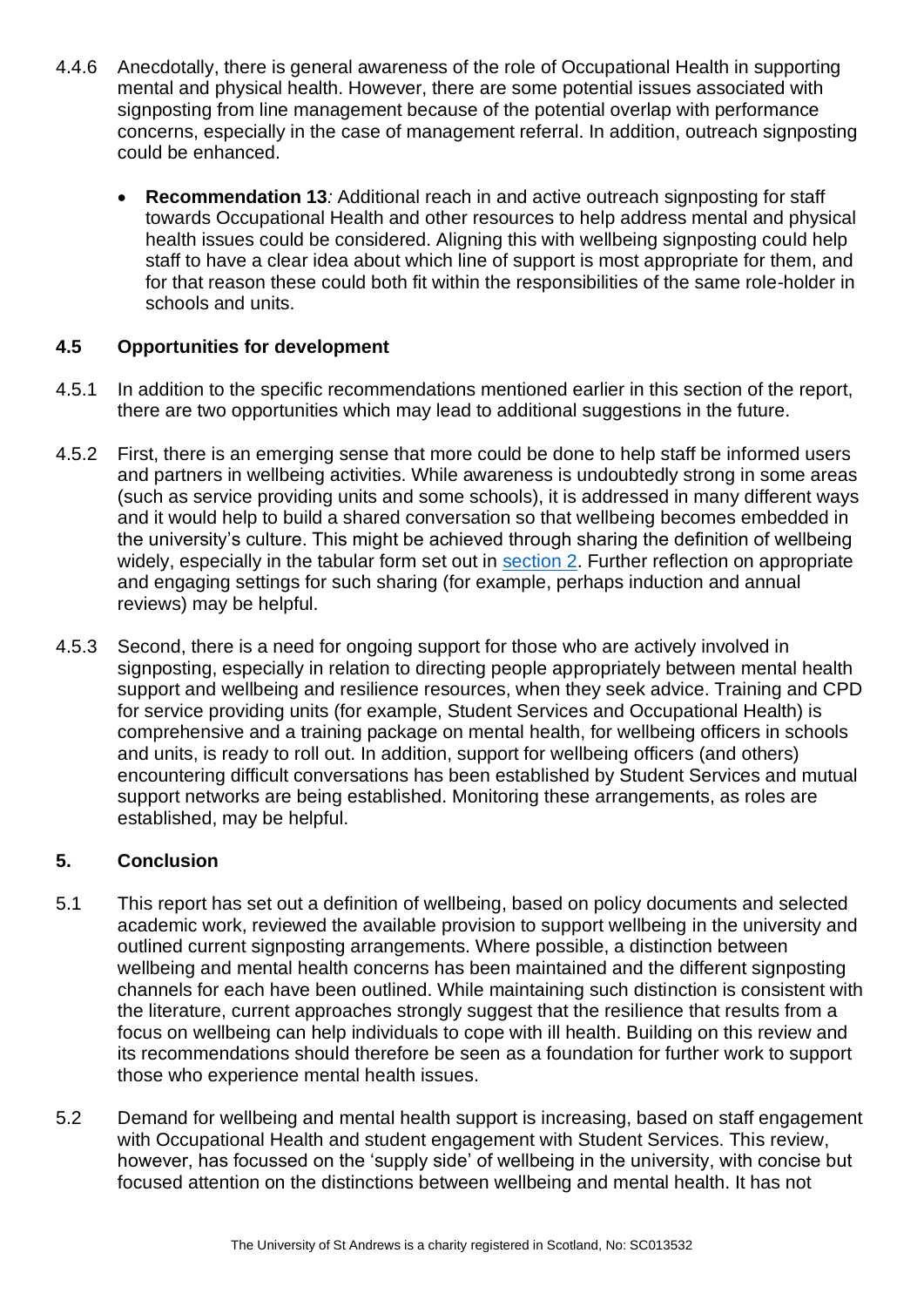included a 'demand side' survey, because: on the student side, this is already tracked and managed by Student Services; and on the staff side, there is a need for further awarenessraising and signposting mechanisms to be in place, in order to unearth a realistic picture of the emerging demand for support, building on the survey conducted with staff (specifically on engagement) through the "Well Now" newsletter subscriber list, every three years. A survey of demand might reasonably follow once the recommendations of this report that are selected for implementation are in place and have had some opportunity to take effect. Realistically, the end of the 2020/21 academic year or early in the 2021/22 academic year might be an appropriate time to conduct such a survey.

5.3 The final words in this report are, appropriately, an expression of gratitude. Sincere thanks are offered to all within and beyond the Mental Health Task Force who contributed to the review, and to those who are already working hard across the university to support our community's wellbeing.

<span id="page-28-0"></span>

| number | Version   Purpose / changes | Document   Author of<br><b>status</b> | changes, role<br>and school /<br>unit  | <b>Date</b> |
|--------|-----------------------------|---------------------------------------|----------------------------------------|-------------|
| 1.0    | New document                | Published                             | Paul Hibbert /<br><b>Ruth Unsworth</b> | 02/09/2021  |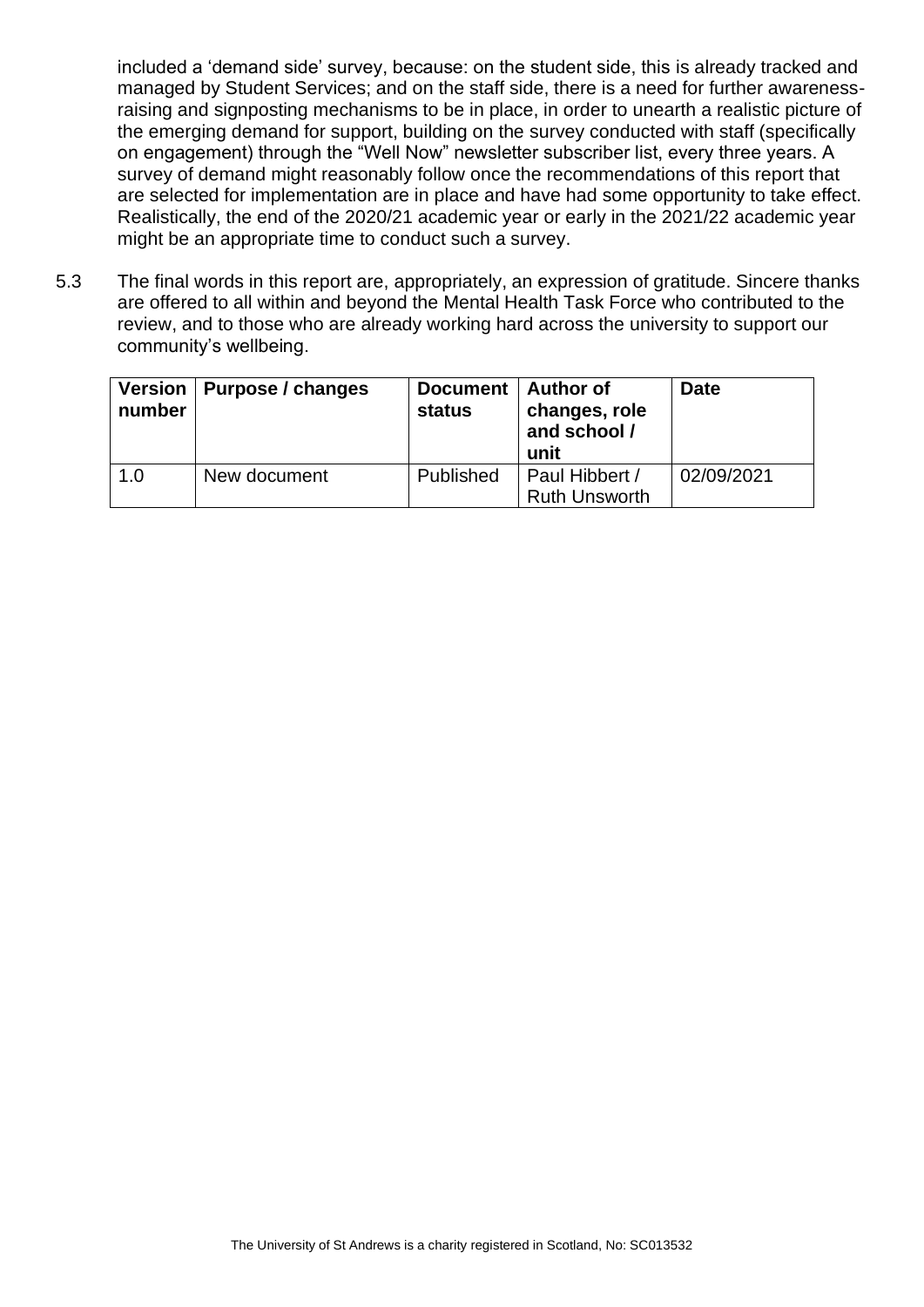# **Appendix 1: Source Notes**

# <span id="page-29-0"></span>**Table of definitions**

| Source         | Definition                                                                                                                                                                                                                                                                                                                                                                                                                                                                                                                 | Focus                                                                         |
|----------------|----------------------------------------------------------------------------------------------------------------------------------------------------------------------------------------------------------------------------------------------------------------------------------------------------------------------------------------------------------------------------------------------------------------------------------------------------------------------------------------------------------------------------|-------------------------------------------------------------------------------|
| $\mathbf{1}$   | "Wellbeing describes a state of overall mental and<br>physical health, strength, resilience and fitness to<br>function well at work and personally. It [] offers<br>an alternative to the goal of 'happiness', which<br>tends to describe a transient, short-term state<br>which cannot logically or practically be sustained<br>for long." $(p75)$                                                                                                                                                                        | General - however,<br>report focusses on<br>supporting<br>Secondary students. |
|                | "people with good wellbeing feel generally<br>healthy, sufficiently positive, able to focus on the<br>task in hand and ready to deal with whatever<br>occurs. They have reserves of physical and<br>mental health, and resilience, to help them deal<br>with more negative events or challenges.<br>Crucially, people with good wellbeing can<br>proactively manage stress, rather than suffer from<br>it." (p76)<br>Background in Seligman (2011) <sup>2</sup> and Dodge,<br>Daly, Huyton & Sanders (2012) <sup>3</sup> . |                                                                               |
| $\overline{4}$ | "The concept of wellbeing comprises two main<br>elements: feeling good and functioning well.<br>Feelings of happiness, contentment, enjoyment,<br>curiosity and engagement are characteristic of<br>someone who has a positive experience of their<br>life. Equally important for well-being is our<br>functioning in the world. Experiencing positive<br>relationships, having some control over one's life<br>and having a sense of purpose are all important<br>attributes of wellbeing." (p1-2)                        | General - concerned<br>with the benefits to<br>society and the<br>individual. |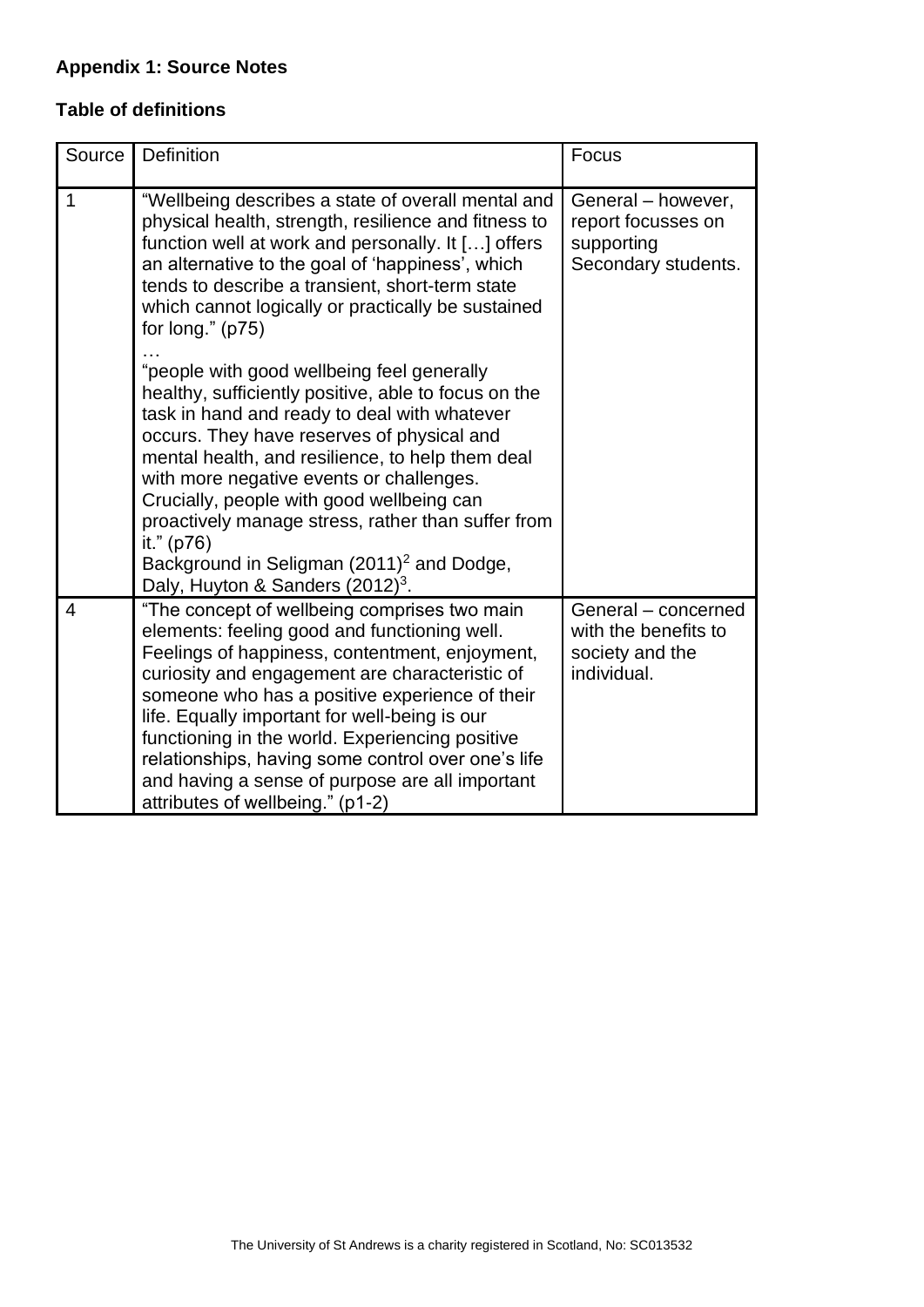| 5 | Focus on Seligman $(2011)^2$ – "Seligman's new<br>theory therefore posits that wellbeing consists of<br>the nurturing of one or more of the five following<br>elements: Positive emotion, Engagement,<br>Relationships, Meaning, and Accomplishment<br>(abbreviated as the acronym PERMA). These five<br>elements are the best approximation of what<br>humans pursue for their own sake, which is why<br>they have a place in Wellbeing Theory. Although<br>individuals may sometimes pursue these<br>elements for other ends (e.g., they may for<br>instance think that accomplishment will bring<br>positive emotion), many choose to do so because<br>these elements are intrinsically motivating by<br>themselves.<br>Seligman's theory also reconciles differing<br>perspectives on the theory and measurement of<br>wellbeing by including both hedonic and<br>eudaimonic aspects of wellbeing, and by allowing<br>for (and encouraging) the measurement of each<br>element using both objective and subjective<br>approaches" (p96-97) | General – article is<br>concerned with the<br>difficulties in<br>measuring wellbeing<br>in society through<br>objective and<br>subjective measures. |
|---|------------------------------------------------------------------------------------------------------------------------------------------------------------------------------------------------------------------------------------------------------------------------------------------------------------------------------------------------------------------------------------------------------------------------------------------------------------------------------------------------------------------------------------------------------------------------------------------------------------------------------------------------------------------------------------------------------------------------------------------------------------------------------------------------------------------------------------------------------------------------------------------------------------------------------------------------------------------------------------------------------------------------------------------------|-----------------------------------------------------------------------------------------------------------------------------------------------------|
| 6 | "Wellbeing is a highly complex and challenging<br>concept to define, with many recognised<br>definitions.<br>We have framed the research around the World<br>Health Organisation (WHO) definition of wellbeing<br>as a 'state of mind in which an individual is able to<br>realise their own abilities, cope with the normal<br>stresses of life, can work productively and<br>fruitfully, and is able to make a contribution to<br>their community'." (p7)                                                                                                                                                                                                                                                                                                                                                                                                                                                                                                                                                                                    | Tertiary students -<br>although definition<br>from WHO has<br>general applicability.                                                                |
|   | "Wellbeing remains a highly contested concept.<br>[] Traditionally, two contrasting perspectives<br>have been identified: hedonic wellbeing is<br>concerned with pleasure, avoidance of pain and<br>subjective happiness; and eudaemonic wellbeing<br>focuses on human flourishing and realisation of<br>potential."                                                                                                                                                                                                                                                                                                                                                                                                                                                                                                                                                                                                                                                                                                                           | Tertiary, students<br>and staff - but<br>definition is<br>consistent with other<br>general approaches.                                              |
| 8 | While the SI does not offer a unified definition, it<br>is unusual in focussing largely on hedonic /<br>happiness aspects of wellbeing and especially<br>who or what brings it about ("felicitators")                                                                                                                                                                                                                                                                                                                                                                                                                                                                                                                                                                                                                                                                                                                                                                                                                                          | General.                                                                                                                                            |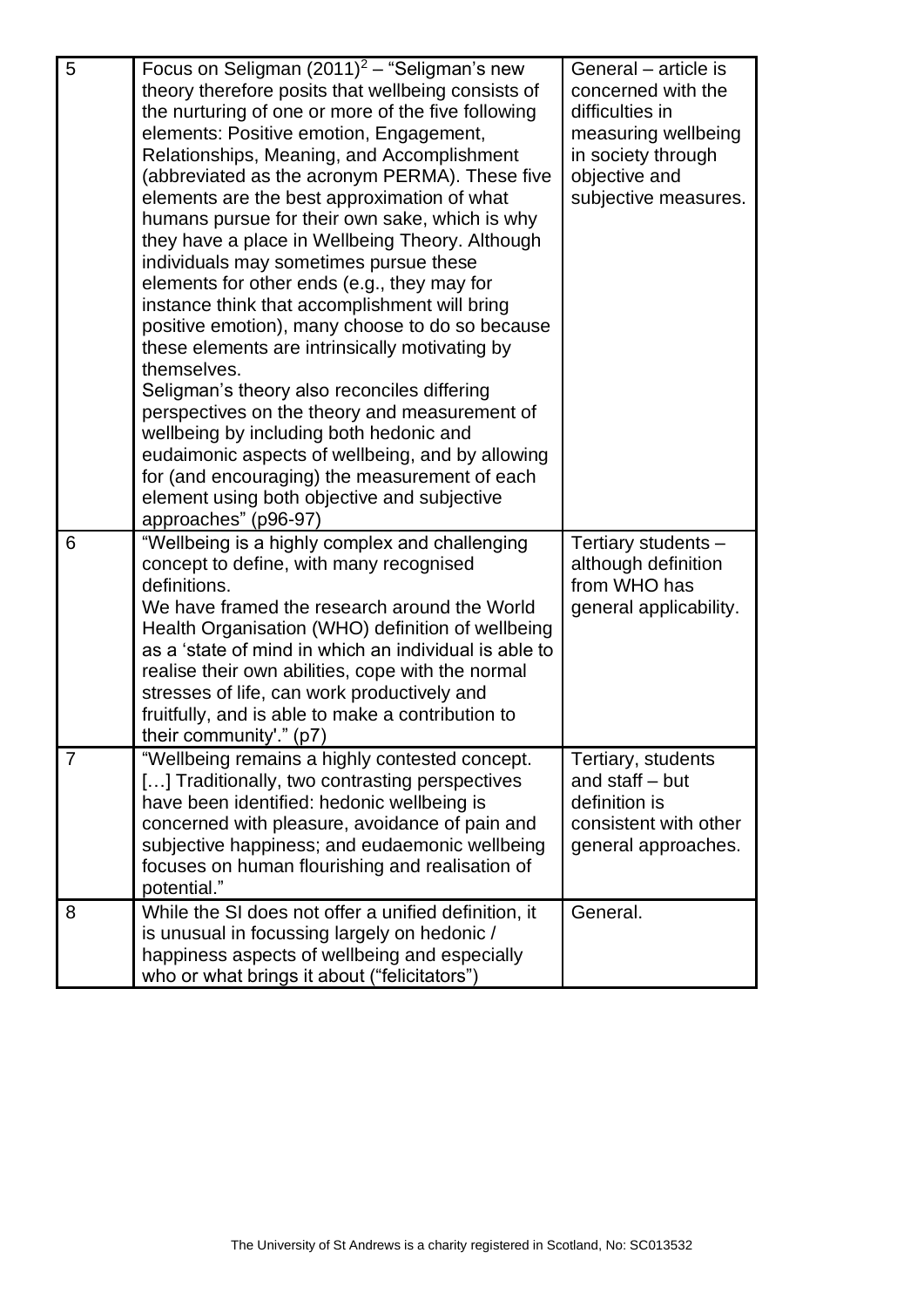| 9  | Focusses on importance of connection for<br>wellbeing, and while it does not offer a definition it<br>supports both main 'types' as having relevance in<br>health outcomes:<br>"Due to the consistent support for relationships"<br>between connection and wellbeing, we also<br>examined flourishing and life satisfaction as<br>outcomes. Of note, these represent distinct types<br>of wellbeing—eudaimonia and hedonia,<br>respectively [] these constructs also relate to<br>various other positive outcomes. For example,<br>Strine and colleagues (2008) found that increased<br>life satisfaction was associated with decreased<br>health risk factors, such as smoking and heavy<br>drinking, and increased health related quality of<br>life. Similarly, Keyes (2007) found that increased<br>flourishing was associated with increased<br>psychological and physical health. Therefore, it is<br>safe to say that both forms of wellbeing are<br>important and have implications for various<br>aspects of a person's overall health." (p92) | General, focussed<br>especially on<br>connections /<br>relationships.                                                                                                                                                                        |
|----|---------------------------------------------------------------------------------------------------------------------------------------------------------------------------------------------------------------------------------------------------------------------------------------------------------------------------------------------------------------------------------------------------------------------------------------------------------------------------------------------------------------------------------------------------------------------------------------------------------------------------------------------------------------------------------------------------------------------------------------------------------------------------------------------------------------------------------------------------------------------------------------------------------------------------------------------------------------------------------------------------------------------------------------------------------|----------------------------------------------------------------------------------------------------------------------------------------------------------------------------------------------------------------------------------------------|
| 10 | "Wellbeing [is] a multidimensional set of<br>constructs that are not reducible to a single facet<br>[]; it includes not only satisfaction with life, a<br>cognitive appraisal of one's life, but positive<br>emotions and psychological resources (such as<br>meaning in life), together with considerations of<br>social inequality, environmental degradation, and<br>political freedom." (p2)                                                                                                                                                                                                                                                                                                                                                                                                                                                                                                                                                                                                                                                        | General - largely<br>concerned with the<br>development of a<br>better measure to<br>facilitate international<br>comparisons.<br>Introduces political /<br>environmental<br>elements not<br>mentioned<br>elsewhere.                           |
| 11 | Measures wellbeing as high / low 'thriving' and<br>relates this to the context of high / low degrees of<br>struggle to develop a four-box classification:<br>consistently thriving (h/l); living well despite<br>struggles (h/h); not doing bad, just getting by (l/l);<br>and really struggling (I/h). Emphasises that<br>wellbeing is not equivalent to being problem-free.                                                                                                                                                                                                                                                                                                                                                                                                                                                                                                                                                                                                                                                                           | General - largely<br>concerned with year-<br>on-year shifts in<br>categories, and<br>attribution of<br>individual, team and<br>organizational<br>performance (the<br>patterns show an<br>overwhelming<br>common instrument<br>effect though) |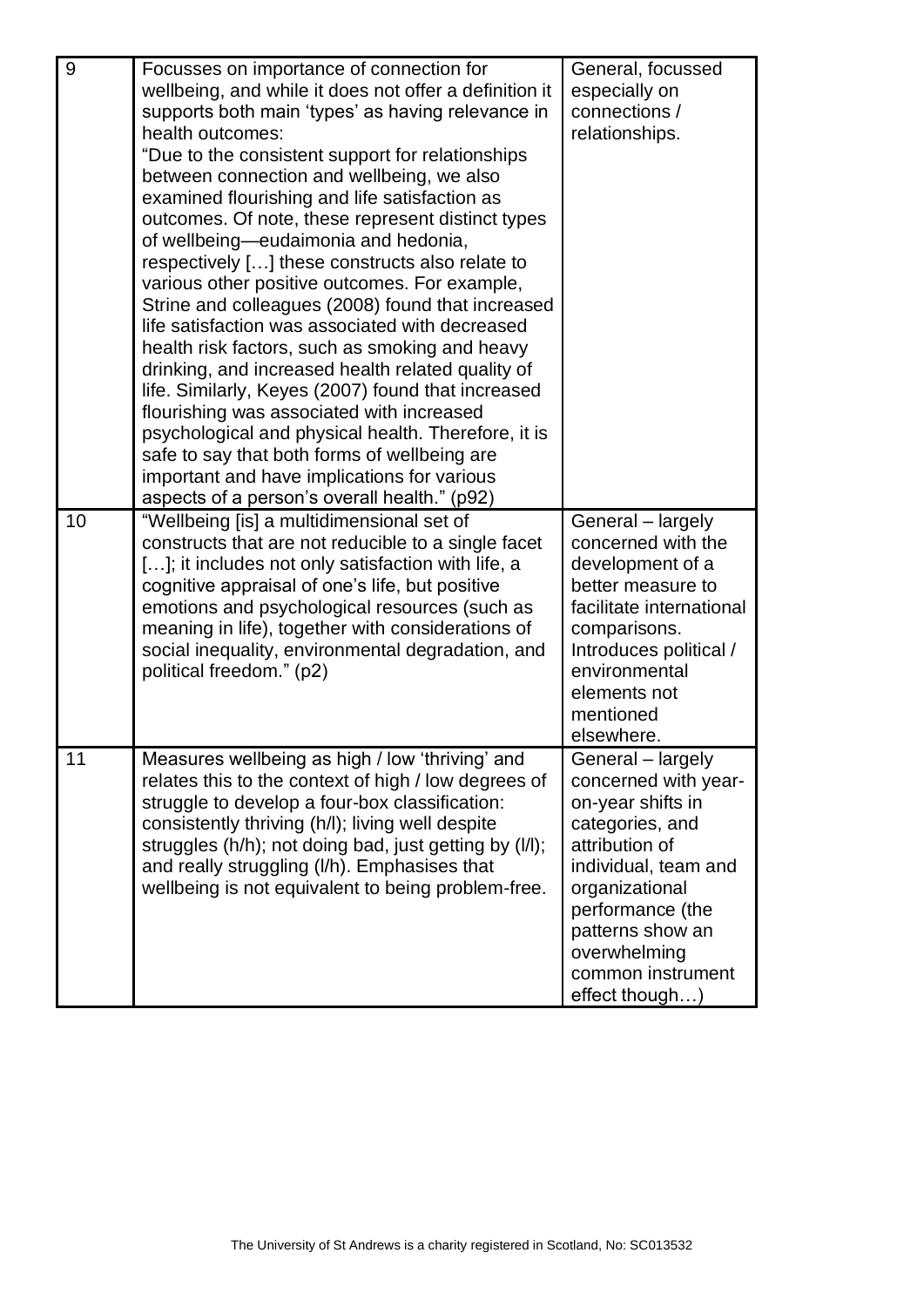| 12 | "The well-being of the nation, 'national well-<br>being', is influenced by a broad range of factors<br>including economic performance, the state of the<br>environment, sustainability, equality, quality of<br>life, as well as individual well-being." (p4)<br>Consultation identified the top 5 most popular<br>answers to "what is well being", from a pre-<br>defined list, were:<br>"• health<br>• good connections with friends and family                                                                                                                                                                                                                                                                                                                                                                                                                                                                                                                                                                 | General, and<br>focused on the<br>development of<br>measures that can<br>be used to gather<br>national statistics.<br>Constructed through<br>consultation and not<br>obviously developed<br>through evidence |
|----|-------------------------------------------------------------------------------------------------------------------------------------------------------------------------------------------------------------------------------------------------------------------------------------------------------------------------------------------------------------------------------------------------------------------------------------------------------------------------------------------------------------------------------------------------------------------------------------------------------------------------------------------------------------------------------------------------------------------------------------------------------------------------------------------------------------------------------------------------------------------------------------------------------------------------------------------------------------------------------------------------------------------|--------------------------------------------------------------------------------------------------------------------------------------------------------------------------------------------------------------|
|    | • good connections with a spouse or partner<br>• job satisfaction and economic security<br>• present and future conditions of the                                                                                                                                                                                                                                                                                                                                                                                                                                                                                                                                                                                                                                                                                                                                                                                                                                                                                 | (key aspects of<br>which was in<br>development at the                                                                                                                                                        |
|    | environment" (p5)                                                                                                                                                                                                                                                                                                                                                                                                                                                                                                                                                                                                                                                                                                                                                                                                                                                                                                                                                                                                 | time).                                                                                                                                                                                                       |
| 13 | "Wellbeing is not a one-dimensional idea but a<br>multifaceted construct composed of different<br>elements relating to both physical and mental<br>health, as well as social determinants of health.<br>Following consultation with academic leaders in<br>the measurement of wellbeing, the Wellbeing and<br>Resilience Centre is using the framework of<br>PERMA+ to provide a robust picture of individual<br>and societal wellbeing.<br>PERMA+ is Professor Seligman's Wellbeing<br>Framework (Positive Emotion, Engagement,<br>Relationships, Meaning, and Accomplishment)<br>PLUS Physical Activity, Nutrition, Sleep and<br>Optimism" (p2-3)<br>"Positive emotion is more than just 'happiness'.<br>There are a range of positive emotions, including<br>amusement, hope, interest, joy, love,<br>compassion, gratitude, and pride. Part of our<br>capacity for experiencing positive emotions is<br>genetic, but all of us have the ability to<br>purposefully experience more positive emotion."<br>(p6) | General, oriented<br>towards public<br>health. Combination<br>of factors from<br>Seligman and<br>various other<br>studies.                                                                                   |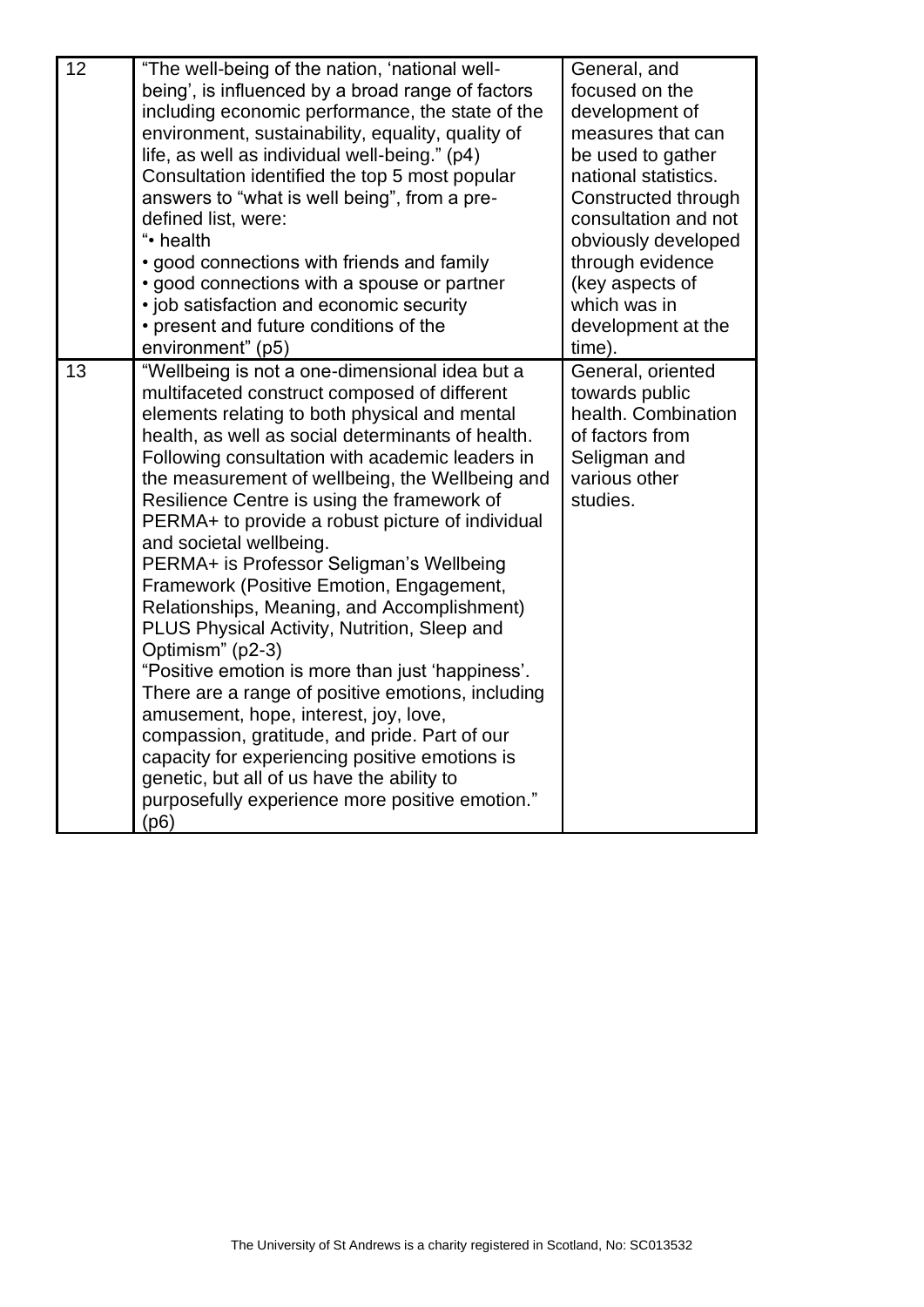| 14 | <b>Functioning</b><br><b>Striving</b><br><b>Emergent "Actions"</b><br>Feedbac<br>loops<br><b>Feeling</b><br><b>Thinking</b><br><b>Emergent "Appraisals"</b><br><b>Relating</b><br>Lifespace<br><b>Having</b><br><b>Being</b><br>Lifespan<br>(p503)<br><b>Locally interacting "Assets"</b><br>Could be related to other more common<br>constructs involved in other definitions of<br>wellbeing - model terms as presented are too<br>general for operationalisation otherwise. Table on<br>p511-512 could help with translation.                                                                                                                                                                                                                                                                                                                                                                                                                                                                                                                                                                                                                                                                                                                                                                                                                                  | Secondary students.<br>Based on empirical<br>research, so may not<br>be immediately<br>generalisable without<br>thoughtful<br>contextualisation.           |
|----|-------------------------------------------------------------------------------------------------------------------------------------------------------------------------------------------------------------------------------------------------------------------------------------------------------------------------------------------------------------------------------------------------------------------------------------------------------------------------------------------------------------------------------------------------------------------------------------------------------------------------------------------------------------------------------------------------------------------------------------------------------------------------------------------------------------------------------------------------------------------------------------------------------------------------------------------------------------------------------------------------------------------------------------------------------------------------------------------------------------------------------------------------------------------------------------------------------------------------------------------------------------------------------------------------------------------------------------------------------------------|------------------------------------------------------------------------------------------------------------------------------------------------------------|
| 15 | Presents (as do others) high and low wellbeing<br>orthogonal to a mental illness-mental distress-<br>positive mental health axis.<br>"Wellbeing relates to the extent to which an<br>individual is feeling good and functioning<br>positively. In this report, it is generally taken to be<br>measured across four key indicators - happiness,<br>life satisfaction, feeling things done in life are<br>worthwhile, and low anxiety"<br>"Mental illness relates to where an individual<br>experiences the symptoms of one or more<br>clinically diagnosable mental health condition.<br>These conditions can range from the severe and<br>enduring – such as bipolar disorder and<br>psychosis – to more common conditions such as<br>depression and anxiety. An individual with a<br>mental illness may or may not have received a<br>diagnosis, and may or may not be seeking or<br>receiving treatment. They do, however,<br>experience symptoms which meet the threshold<br>for a diagnosis.<br>Mental distress relates to where an individual<br>reports negative mental health, but where it is not<br>clear that this meets the threshold for a clinical<br>diagnosis. In this report, mental distress is<br>understood as where individuals self-report<br>mental health problems, which have not been<br>subjected to clinical screening measures." (p9) | Tertiary students.<br>However, broad<br>evidence base and<br>general relevance.<br>Useful in<br>distinguishing<br>wellbeing and mental<br>health continua. |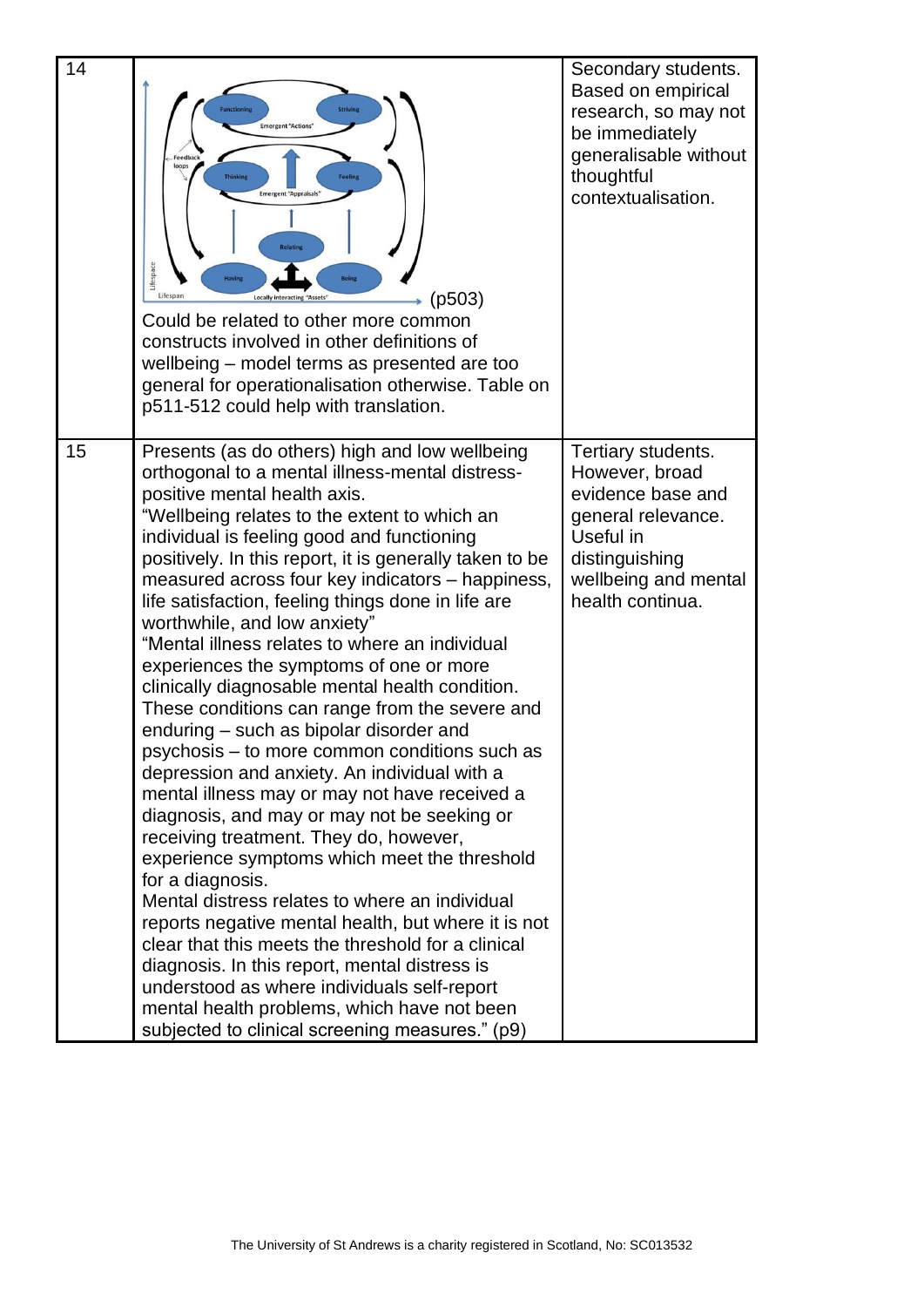| 16 | Beats around the bush in relation to a definition of<br>wellbeing, highlighting a range of approaches.<br>However, stresses relevance of two components-<br>"Hedonic – linked to happiness, contentment and<br>positive emotions<br>"Eudaimonic - linked to personal growth,<br>challenge, autonomy and sense of achievement"<br>(p21)<br>- because of the particular relevance of<br>eudaemonic elements in higher education.                                                                                                                                          | Tertiary staff.<br>Particularly oriented<br>towards a combined<br>approach to<br>wellbeing and<br>engagement to<br>support<br>performance.                                                                                 |
|----|-------------------------------------------------------------------------------------------------------------------------------------------------------------------------------------------------------------------------------------------------------------------------------------------------------------------------------------------------------------------------------------------------------------------------------------------------------------------------------------------------------------------------------------------------------------------------|----------------------------------------------------------------------------------------------------------------------------------------------------------------------------------------------------------------------------|
| 17 | Not quite a definition: "A positive sense of mental<br>wellbeing is for all of us to consider all of the time,<br>as we might consider our physical, social and<br>spiritual wellbeing. It is quite possible to have a<br>good sense of mental wellbeing and yet be living<br>with a diagnosed mental illness." (p8)                                                                                                                                                                                                                                                    | Tertiary students,<br>although there is<br>recognition of<br>relevance to staff<br>interacting with<br>students too.<br>Definition is<br>generalisable.                                                                    |
| 18 | Not quite a definition:<br>"Wellbeing includes wider physical, social and<br>economic experience." [As opposed to<br>(orthogonal): "Mental health refers to a spectrum<br>of experience, from good mental health to mental<br>illness and distress."] (p8)<br>Other wellbeing-relevant points are scattered<br>through the report.                                                                                                                                                                                                                                      | Tertiary students and<br>staff, much is<br>generalisable.                                                                                                                                                                  |
| 19 | Focused on established scales to measure /<br>research wellbeing.<br>"Both feeling good and functioning well. The<br>scales therefore cover:<br>eudemonic and hedonic wellbeing (as talked<br>about in the ancient philosophical context)<br>psychological functioning and subjective<br>wellbeing (as talked about in current psychology<br>and social science research) []<br>Holistically linked to other aspects of wellbeing:<br>physical, social and, where appropriate, spiritual.<br>The relational aspects of mental wellbeing are<br>inherent in the scales." | General. Instrument<br>developed with<br>tertiary students in<br>Scotland and<br>England and with<br>some general public<br>in Scotland. Looks<br>like the most up-to-<br>date research focus<br>(and easily<br>surveyed). |
| 20 | "We define wellbeing as having 10 broad<br>dimensions which have been shown to matter<br>most to people in the UK as identified through a<br>national debate. The dimensions are: the natural<br>environment, personal well-being, our<br>relationships, health, what we do, where we live,<br>personal finance, the economy, education and<br>skills and governance."                                                                                                                                                                                                  | General; most broad<br>of the definitions and<br>a good example of<br>difficulty of setting<br>boundaries.                                                                                                                 |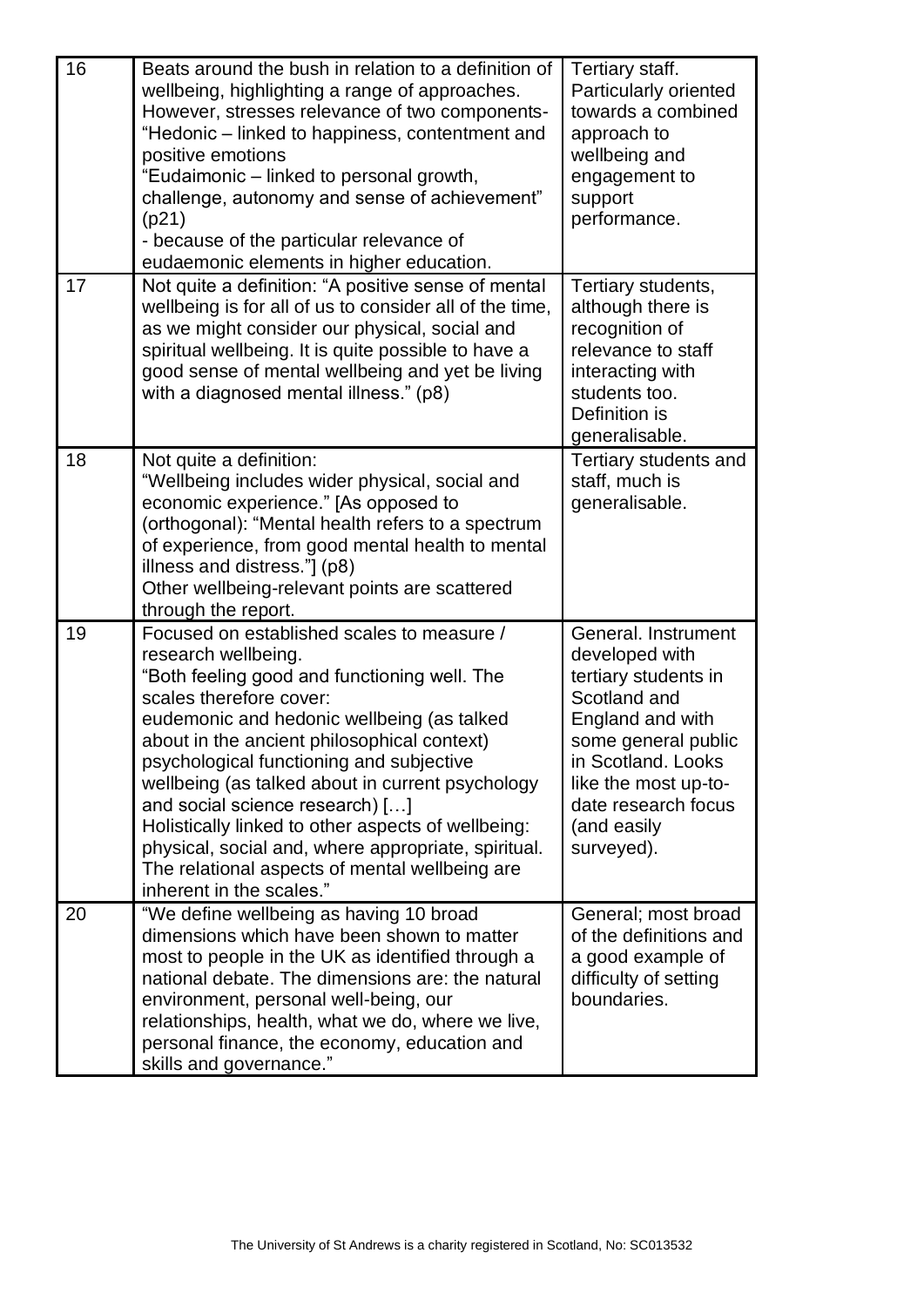## <span id="page-35-0"></span>**References**

- 1. Cambridge Assessment International Education (undated). *Developing the Cambridge Learner Attributes*. Cambridge: UCLES. [https://www.cambridgeinternational.org/support-and-training](https://www.cambridgeinternational.org/support-and-training-for-schools/teaching-cambridge-at-your-school/cambridge-learner-attributes/)[for-schools/teaching-cambridge-at-your-school/cambridge-learner-attributes/](https://www.cambridgeinternational.org/support-and-training-for-schools/teaching-cambridge-at-your-school/cambridge-learner-attributes/)
- 2. Seligman, M. (2011). Flourish: A New Understanding of Happiness and Well-Being and how to Achieve Them. London: Nicholas Brealey Publishing.
- 3. Dodge, R., Daly, A., Huyton, J. & Sanders, L. (2012). The challenge of defining wellbeing. *International Journal of Wellbeing*, 2(3): 222–235.
- 4. Aked, J., Marks, N., Cordon, C. & Thompson, S (undated). *Five Ways to Wellbeing.* London: New Economics Foundation.
- 5. Forgeard, M. J. C., Jayawickreme, E., Kern, M. & Seligman, M. E. P. (2011). Doing the right thing: Measuring wellbeing for public policy. *International Journal of Wellbeing*, 1(1): 79-106.
- 6. GuildHE (2018). *Wellbeing in Higher Education*. London: GuildHE.
- 7. Healthy Universities (2020). *Key Concepts – Health, Wellbeing & Sustainability.* Online at [https://healthyuniversities.ac.uk/healthy-universities/key-concepts-health-wellbeing](https://healthyuniversities.ac.uk/healthy-universities/key-concepts-health-wellbeing-sustainability/)[sustainability/](https://healthyuniversities.ac.uk/healthy-universities/key-concepts-health-wellbeing-sustainability/)
- 8. Helliwell, J. F., Weijers, D., Powdthavee, N., & Jarden, A. (eds., 2011). Felicitators. *International Journal of Wellbeing*, 1(2): 193-306.
- 9. Klussman, K., Nichols, A. L., Langer, J., & Curtin, N. (2020). Connection and disconnection as predictors of mental health and wellbeing. *International Journal of Wellbeing*, 10(2): 89-100.
- 10.Lambert, L., Lomas, T., van de Weijer, M. P., Passmore, H. A., Joshanloo, M., Harter, J., Ishikawa, Y., Lai, A., Kitagawa, T., Chen, D., Kawakami, T., Miyata, H., & Diener, E. (2020). Towards a greater global understanding of wellbeing: A proposal for a more inclusive measure. *International Journal of Wellbeing*, 10(2): 1-18.
- 11.Wellbeing Lab (2020). *The State of Wellbeing in Australian Workplaces*. Melbourne: The Wellbeing Lab.
- 12.ONS (2011). Measuring What Matters: National Statistician's Reflections on the National Debate on Measuring National Well-being. London: Office for National Statistics.
- 13.Wellbeing and Resilience Centre (undated). *PERMA+*. Adelaide: South Australian Health and Medical Research Institute.
- 14.Soutter, A., O'Steen, W. & Gilmore, A. (2014). The student well-being model: a conceptual framework for the development of student well-being indicators. *International Journal of Adolescence and Youth*, 19:4: 496-520.
- 15.Thorley, C. (2017). Not By Degrees: Improving Student Mental Health in the UK'S Universities. London: IPPR.
- 16.Shutler-Jones, K. (2011). Improving performance through wellbeing & engagement. London: UCEA.
- 17.UUK (2015). Student mental wellbeing in higher education. London: Universities UK.
- 18.UUK (2017). Stepchange: Mentally Healthy Universities. London: Universities UK.
- 19.Warwick Medical School (2019). *The Warwick-Edinburgh Mental Wellbeing Scales*. Warwick: University of Warwick. https://warwick.ac.uk/fac/sci/med/research/ platform/wemwbs/research/framework/
- 20.What works centre for wellbeing, online at<https://whatworkswellbeing.org/>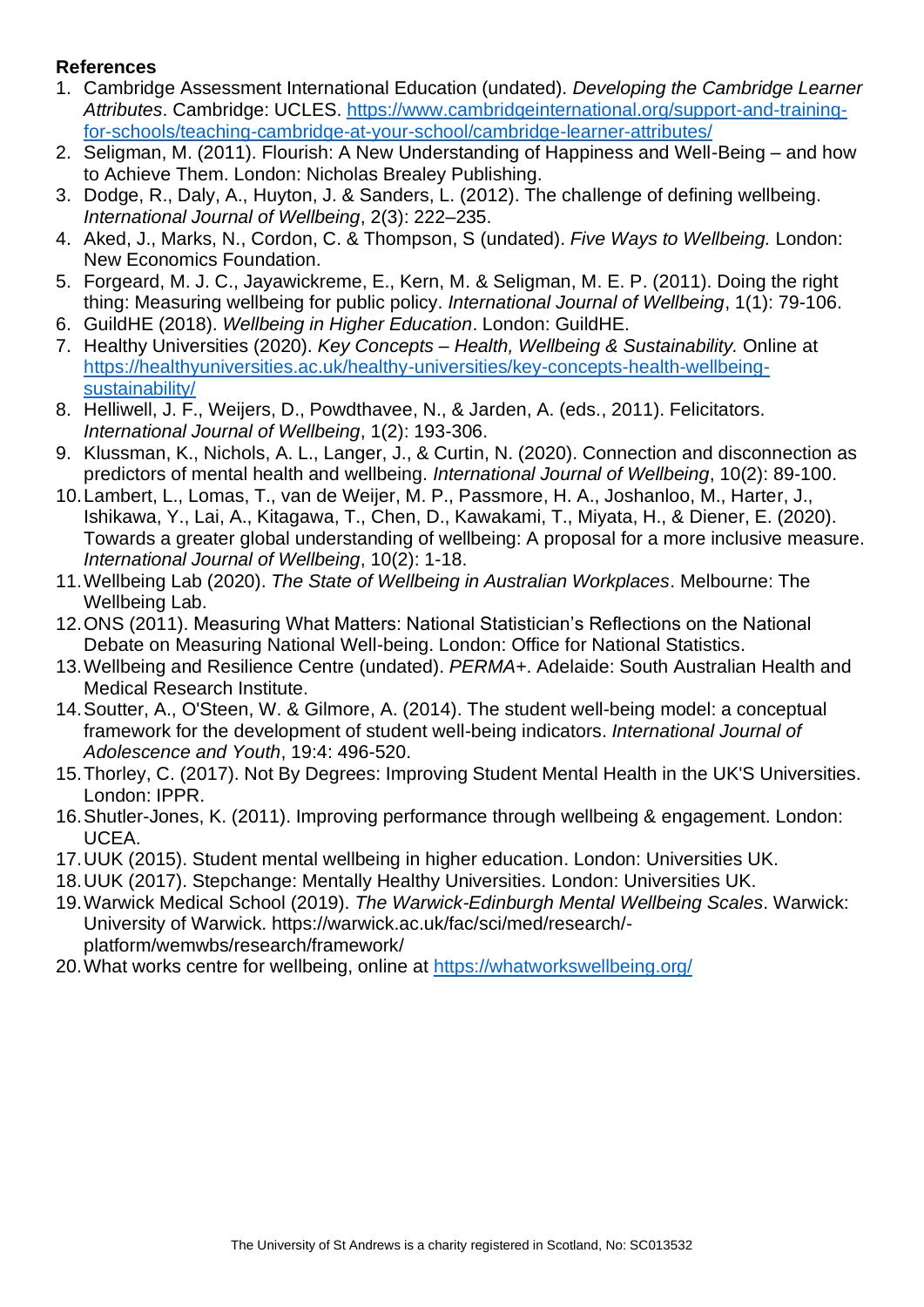## <span id="page-36-0"></span>**Appendix 2: The Wellbeing and Engagement Group**

## **Introduction**

The University Wellbeing & Engagement Group exists to drive staff engagement through the development of initiatives designed to enhance staff wellbeing. The group is lead and coordinated by Organisational & Staff Development Services and includes representatives from a wide range of stakeholder units and schools from across the University (including the Student Association). The group meets quarterly and is an open forum to share information and best practice to develop a holistic approach to addressing staff wellbeing with guidance from the NHS Scotland's Healthy Working Lives Programme.

## **Strategic Approach**

The University recognises that it has a moral and legal duty to care for all the people that work with the University; staff and student alike. However, if this is the sole driver of an organisation's approach to workplace wellbeing, it becomes mechanistic, remedial and 'Health & Safety' centred.

The University's staff-centred health and wellbeing activities and initiatives are directed and implemented through the University's Wellbeing & Engagement Group. The University Wellbeing & Engagement Group takes a proactive, holistic approach to wellbeing; recognising that there are personal<sup>1</sup> and external<sup>2</sup> factors that have multi-directional interactions<sup>3</sup> that influences an individual's wellbeing<sup>4</sup>. Rather than solely taking remedial action to mitigate negative effects to wellbeing, the University Wellbeing & Engagement uses internal and HE sector data to proactively address known health risk and provide opportunities for people to build positive wellbeing, which in term increase personal resilience, performance and positive engagement with the University as an employer.

The University Wellbeing & Engagement Group's approach recognises the connection between wellbeing, engagement and organisational performance. The University Wellbeing & Engagement Group directly addresses the health and wellbeing concerns and generates higher levels of participation, this leads to staff experiencing higher levels of intrinsic wellbeing, contributing to higher levels of staff engagement, with benefits for both the employees and the University. These approaches are supported in publications produced by staff wellbeing webpage is the cross-sector organisations<sup>5</sup>, with much evidence showing increased levels of staff engagement, retention, productivity and performance as well as a reduction in absence<sup>6</sup>. The University Wellbeing & Engagement Group's strategy is available to read in full on the University's Staff Wellbeing webpage<sup>7</sup>.

## **Group Structure and Membership**

The group, led by the Director of Organisational & Staff Development, is comprised of key stakeholders from a range of teams and departments within the University that work to support and enhance the experience of working within the University including:

<sup>&</sup>lt;sup>1</sup> Personal factors are those internal factors that a person directly experiences that can affect their wellbeing. Such factors include, but are not limited to, age, athletic fitness, education, gender, mental health, nutrition, personal values, physical health and religious/spiritual experience. <sup>2</sup> External factors are the factors that affect a person's wellbeing through direct interaction, or lack thereof, with other individuals, communities and their environment. Such factors include, but are not limited to, domestic /familial state, community and governance, economic prosperity, environmental and job/career satisfaction.

<sup>&</sup>lt;sup>3</sup> Many of these factors can interact to produce different levels of change to a person's wellbeing. For example, someone's physical health can affect their mental health (personal factors) which can then in turn affect how they interact with their community (external factor) to create a composite sense of their wellbeing.

<sup>4</sup> This way of perceiving how an individual's wellbeing is structured and influenced is reflected in "The causes of happiness and misery" (with A E Clark and C Senik) in J F Helliwell, R Layard and J Sachs (eds) [World Happiness Report 2012](https://www.earth.columbia.edu/sitefiles/file/Sachs%20Writing/2012/World%20Happiness%20Report.pdf)

<sup>5</sup> Engagement and wellbeing framework for higher education, Universities Human Resources, September 2016

<sup>6</sup> The business case for wellbeing and engagement: Literature review summary report, Pangallo and Donaldson-Fielder, wellbeing.ac.uk (UCEA) Improving performance through wellbeing & engagement: essential tools for a changing HE landscape, Shutler-Jones, wellbeing.ac.uk (UCEA), 2011

<sup>7</sup> [The University of St Andrews Wellbeing & Engagement Group](https://www.st-andrews.ac.uk/media/osds/wellbeing/documents/Wellbeing%20&%20Engagement%20Group%20HWL%20Strategy%202018-21%20-%20signed%2031.01.18.pdf) – Healthy Working Lives Strategy 2018 – 2021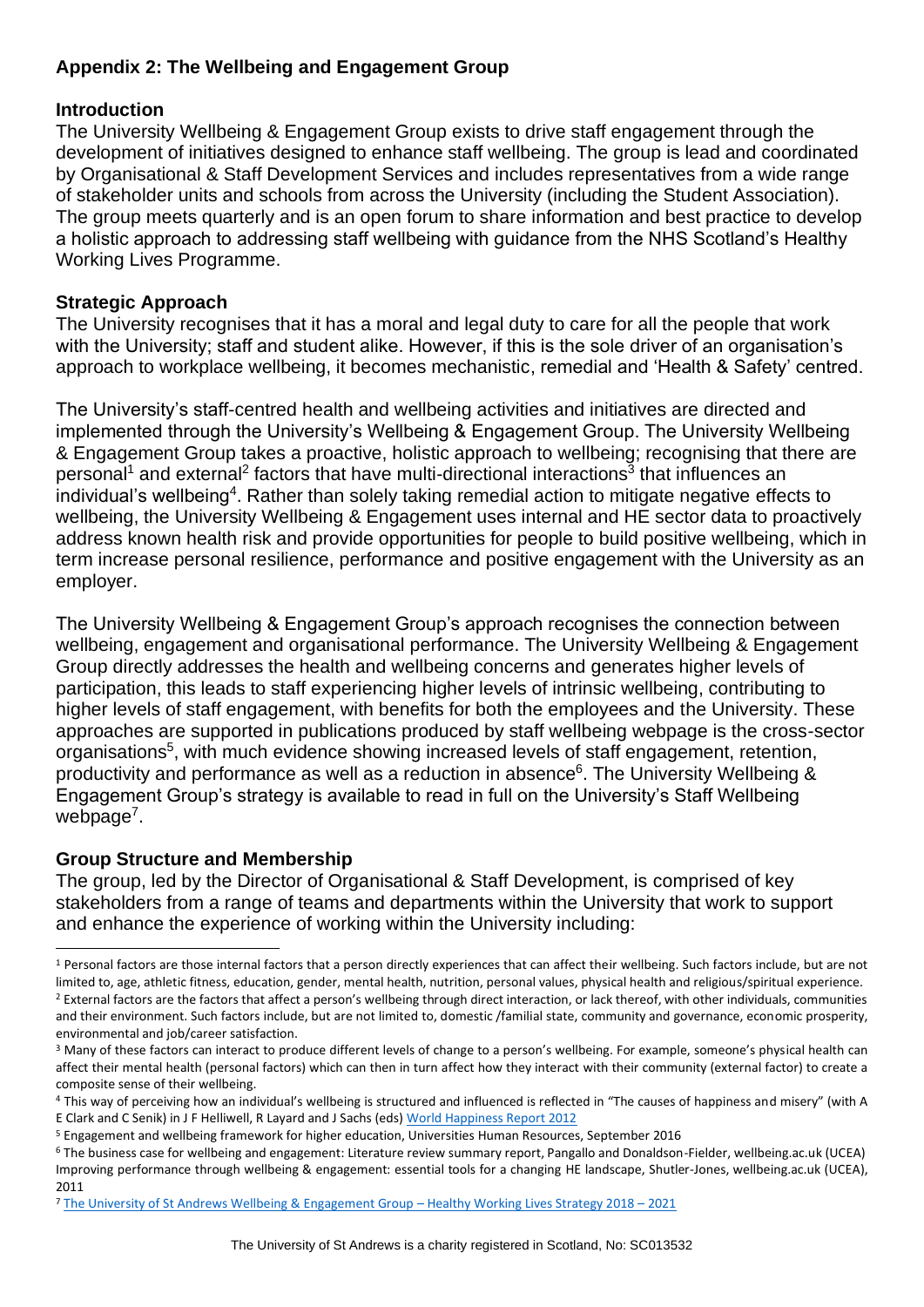- Academic representatives from University Schools (e.g. Management, Medicine)
- Careers Service
- Chaplaincy Service
- Corporate Communications
- Environmental, Health & Safety Services (EHSS)
- Equality, Diversity & Inclusion
- Estates
- Human Resources
- Occupational Health
- Organisational & Staff Development Services (OSDS)
- Residential & Business Services
- Saints Sports
- Student Services
- The Byre Theatre
- The Student's Association
- The University Library Service
- The Wardlaw Museum
- Transition St Andrews

As a research-intensive University, we not only have colleagues in Service Units who contribute to staff engagement and wellbeing but have many colleagues whose academic specialism relates to important wellbeing themes, such as dementia, health psychology and public health science. These people represent 'credible messengers' and in the delivery of the aims and objectives of this strategy we will seek to involve such colleagues wherever possible. The group is also directly participating and supporting research being undertaken by academics within the University; utilising its resources and engagement with staff and community to further scientific research in health psychology and medicine.

While the group convenes to collaborate on developing and delivering the information campaigns, initiatives, learning and development opportunities, activities and events that can be deployed to increase staff wellbeing and engagement, the Organisational Development Coordinator and Staff Developers in Organisational & Staff Development Services led the development and coordination of these activities on behalf of the group. Organisational & Staff Development Services develops these resources in-house and with external partners; publicising them through the [dedicated staff](https://www.st-andrews.ac.uk/staff/wellbeing/)  [wellbeing webpages](https://www.st-andrews.ac.uk/staff/wellbeing/) on the University website, [the monthly staff wellbeing newsletter "Well Now"](https://www.st-andrews.ac.uk/staff/wellbeing/wellnownewsletter/) and audience-specific development newsletters.

#### **Group assets and resources**

#### *National Award*

In recognition of the group's work to progress and promote health and wellbeing within the University, the University was awarded a Gold Award under NHS Scotland's Healthy Working Lives Initiative in 2018 and has retained that accreditation in subsequent reviews.

#### *Well Now – the monthly staff wellbeing newsletter*

The Group's popular monthly newsletter, "Well Now", is published via email to staff that subscribe. The newsletter includes information on that month's health and wellbeing theme, as well as information on events, activities, courses and giveaways based on that theme. Here are some key statistics:

- ~40% of University staff subscribed (1,230 subscribed email addresses)
- 44% average 'open-rate' from March to May 2020
- 20% average annual 'open-rate' (June 2019 to May 2020)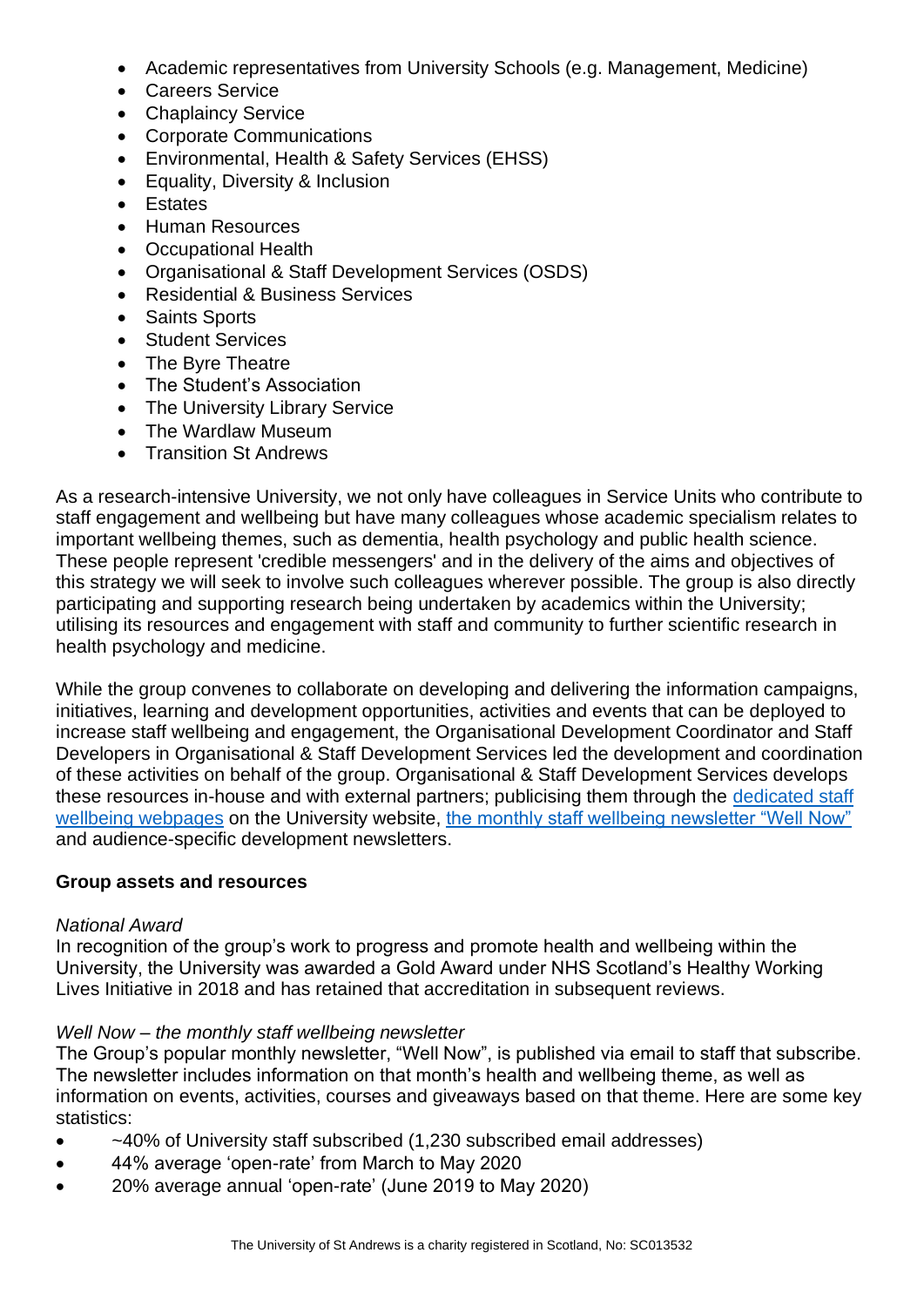## *Wellbeing Webpages*

The staff wellbeing webpages are the main centre of staff wellbeing resources that are created and curated by the University Wellbeing & Engagement Group. The webpages host resources relating to the Healthy Working Lives wellbeing themes and the Group's popular initiatives and resources. Here are some key statistics:

- Over 10,000 unique hits a year (From 1 June 2019 to 25 May 2020)
- A third of visits (34%) are to the mental and physical health resource pages
- 40% of visits are to the homepage, news-ticker, newsletter archive, calendar and Passport to Health & Wellbeing Excellence webpage

# *Wellbeing Campaign Calendar*

The Wellbeing & Engagement Group's activities and initiatives are aligned to the Wellbeing Calendar. Each month, a different health and wellbeing theme that is relevant to the University's population is promoted through an information campaign with accompanying activities and courses to develop awareness. Such wellbeing themes include:

- Aging awareness and later-life fulfilment
- Alcohol, smoking and addiction awareness
- Community outreach and volunteering
- Exercise and active lifestyles
- Health inequalities and inclusivity
- Healthy sleep and relaxation
- Menstrual health and menopause awareness
- Mental health awareness and support
- Nutritional health

The Wellbeing Campaign features and supports several popular annual initiatives that garner a substantial number of staff participating. Such initiatives include:

- Step Count Challenge (335 staff participated in 2019)
- Jump Out of January
- Marie Curie 10Km Walk

## *Passport to Health & Wellbeing Excellence*

OSDS and the University's Health & Wellbeing Group have worked together to develop a holistic programme to support staff wellbeing. There are 4 core themes: Mental, Physical, Nutritional and Workplace wellbeing.

To complete the programme, participants need to attend one core, plus a minimum of two optional sessions for each theme within two years. Thereafter, there will be ongoing opportunities to continue participation and support others by becoming local ambassadors. The Passport to Health & Wellbeing Excellence aims to:

- provide a structure and pathway for participants to maximise both mental and physical health;
- provide participants with a variety of options that they can select from depending on own interests;
- disseminate key information to help participants keep healthy;
- encourage participants to take a holistic approach to a healthy lifestyle;
- raise awareness of the importance of physical & mental wellbeing;
- recognise the importance the University places on staff wellbeing;
- provide tools to allow staff to monitor own health, and;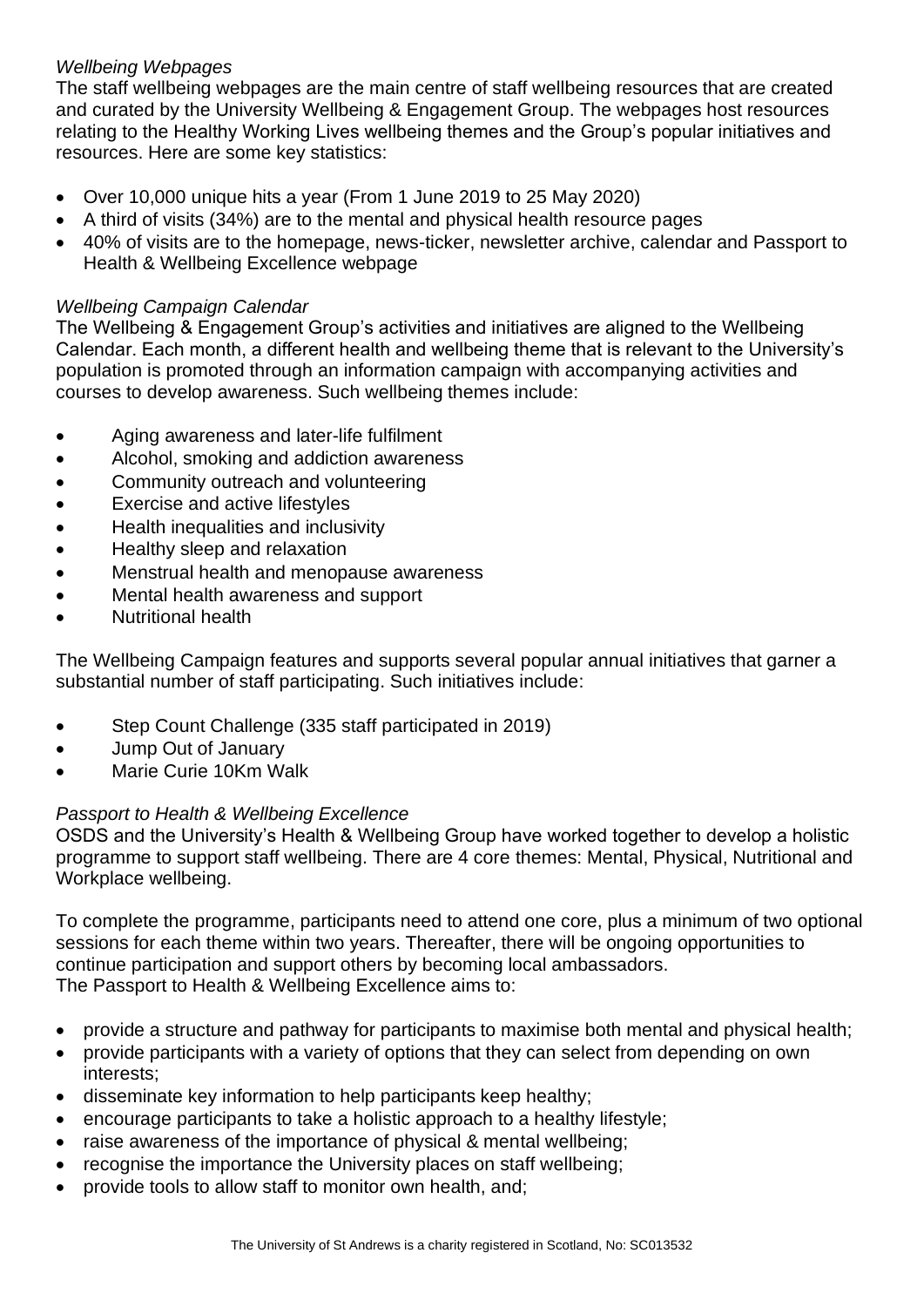• facilitate the creation of a network of health and wellbeing ambassadors raise the profile of St Andrews as a great place to work.

<span id="page-39-0"></span>*This appendix material supplied by Avery Hawkins, 9 November 2020*